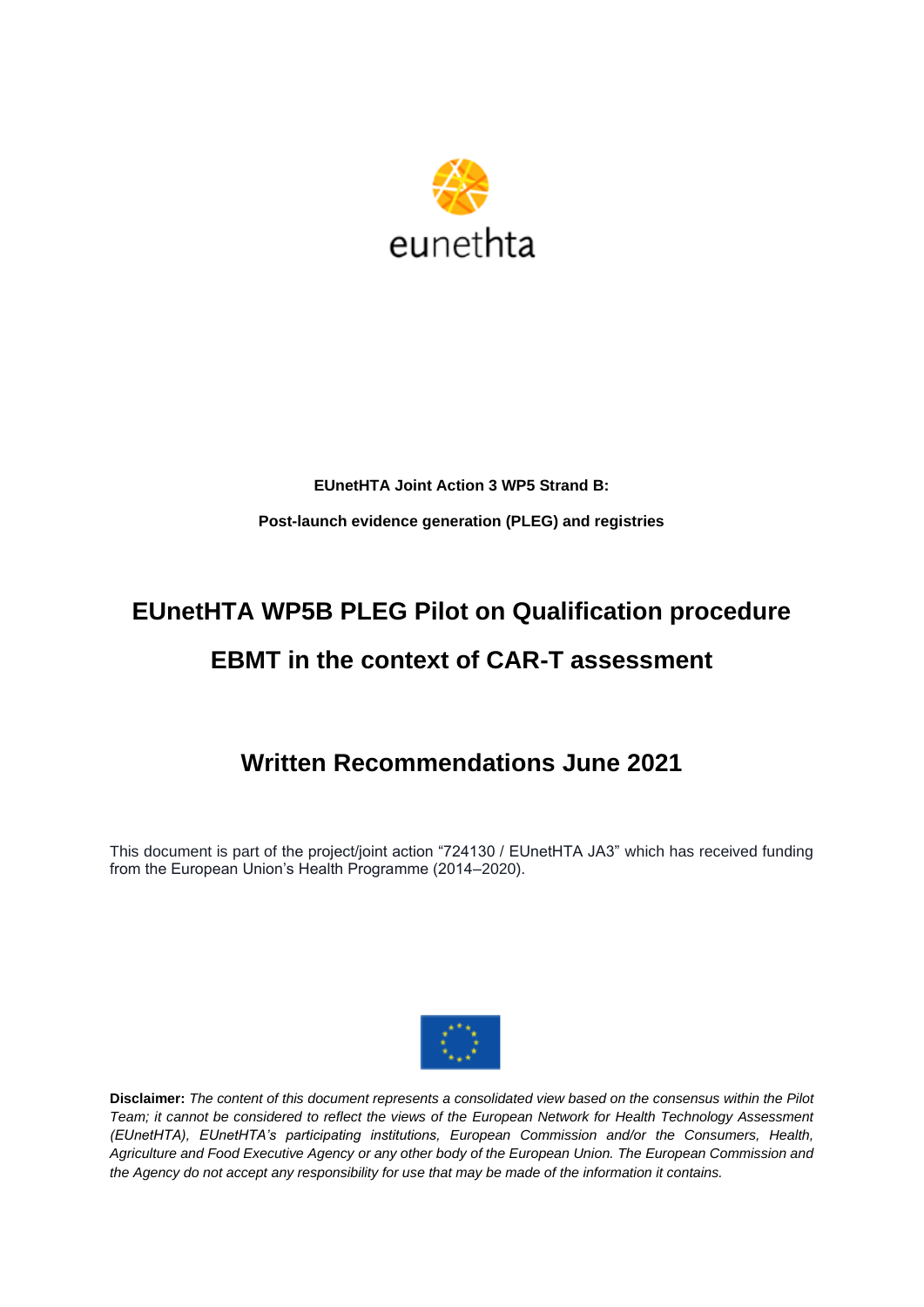#### **DOCUMENT HISTORY AND CONTRIBUTORS**

This document represents the written HTA recommendations that were addressed to the EBMT in the framework of the EUnetHTA Qualification procedure on EBMT registry in the context of CART-cell assessment. It represents the view of the participating HTA bodies only.

#### **Pilot Team**

| <b>Responsibility/role</b>     | <b>HTA Body/affiliation</b>                                                |
|--------------------------------|----------------------------------------------------------------------------|
| Pilot lead and<br>coordination | Haute Autorité de Santé (HAS) / HTA<br>international                       |
| Pilot members                  | Agenzia Italiana del Farmaco (AIFA)                                        |
|                                | Asesoramento Científico-técnico (Avalia – T)                               |
|                                | Gemeinsamer Bundesausschuss (G-BA)                                         |
|                                | Autoridade Nacional do Medicamento e Produtos<br>de Saúde, I.P. (INFARMED) |
|                                | National Institute for Health and Care Excellence<br>(NICE)                |
|                                | Norwegian Medicines Agency (NOMA)                                          |
|                                | Zorginstituut Nederland (ZIN)                                              |

**Disclaimer**

**This output corresponds to a Qualification advice. The recommendations presented are non-binding and do not engage HTA authorities in any possible way. They reflect the state-of-the-art of medical science and national requirements at the time of the advice.**

All HTAbs involved in the production of these recommendations have completed the EUnetHTA Declaration of interest and confidentiality undertaking (DOICU) statement form. No conflict of interests in relation to this procedure was detected.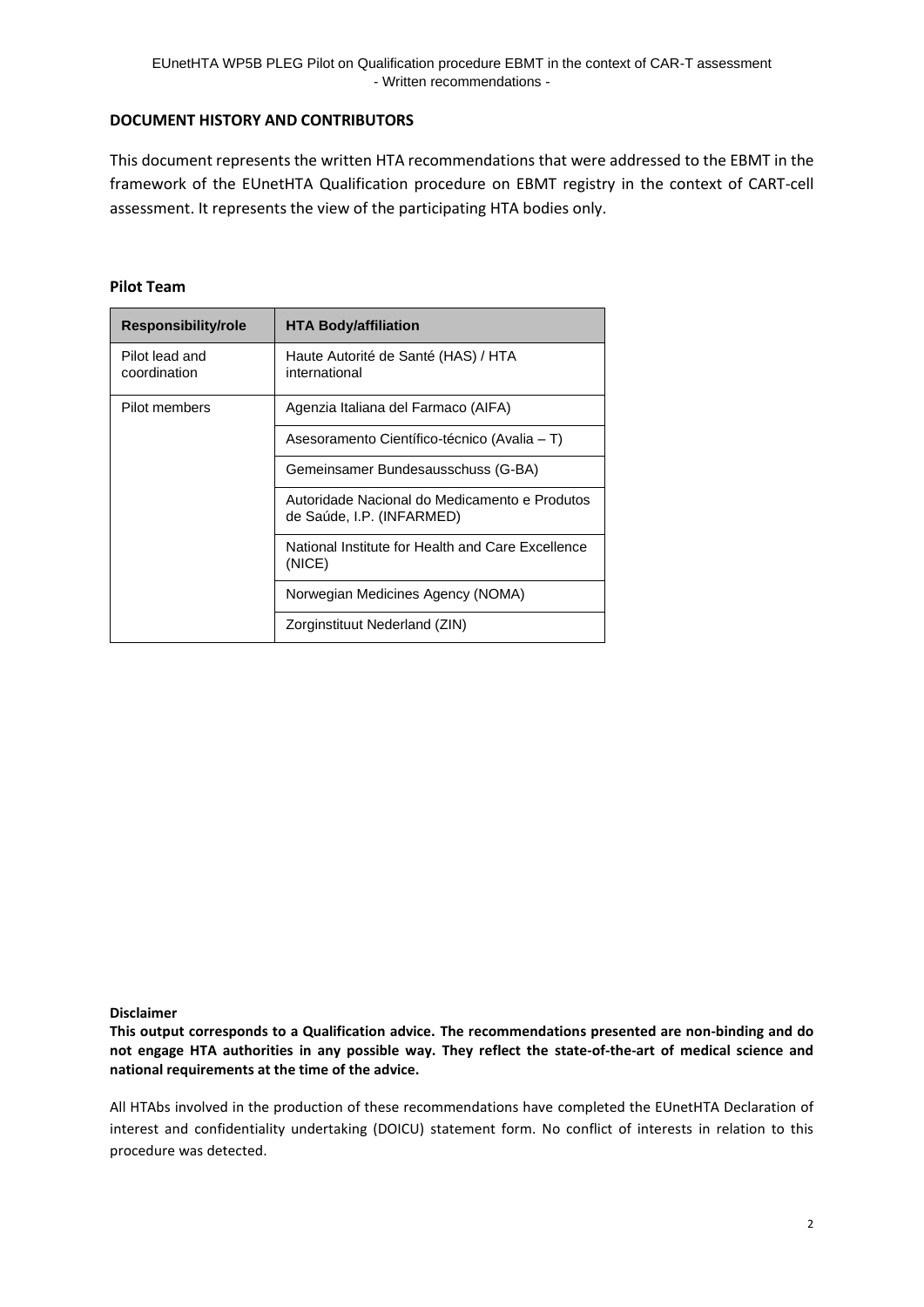## TABLE OF CONTENTS

## LIST OF ACRONYMS/ABBREVIATIONS

| <b>AIFA</b>     | L'Agenzia Italiana del Farmaco (Italian Medicines Agency)                              |
|-----------------|----------------------------------------------------------------------------------------|
| Avalia-T        | Asesoramento Científico-técnico (The Galician Agency for Health Technology Assessment) |
| CART-cell       | Chimeric antigen receptor T-cell                                                       |
| <b>EBMT</b>     | European Society for Blood and Marrow Transplantation                                  |
| <b>EMA</b>      | <b>European Medicines Agency</b>                                                       |
| <b>EUnetHTA</b> | European Network for Health Technology Assessment                                      |
| G-BA            | Gemeinsamer Bundesausschuss (The Federal Joint Committee, Germany)                     |
| <b>HAS</b>      | Haute Autorité de Santé (French National Authority for Health)                         |
| <b>HSCT</b>     | Haematopoietic stem cell transplantation                                               |
| <b>HTA</b>      | <b>Health Technology Assessment</b>                                                    |
| <b>INFARMED</b> | Autoridade Nacional do Medicamento e Produtos de Saúde, I.P. (National Authority of    |
|                 | Medicines and Health Products, I.P., Portugal)                                         |
| <b>NICE</b>     | The National Institute for Health and Care Excellence (UK)                             |
| <b>NOMA</b>     | Statens Legemiddelverket (Norwegian Medicines Agency)                                  |
| <b>RWD</b>      | Real world data                                                                        |
| <b>WP</b>       | Work package                                                                           |
| ZIN             | Zorginstituut Nederland (The National Health Care Institute, Netherlands)              |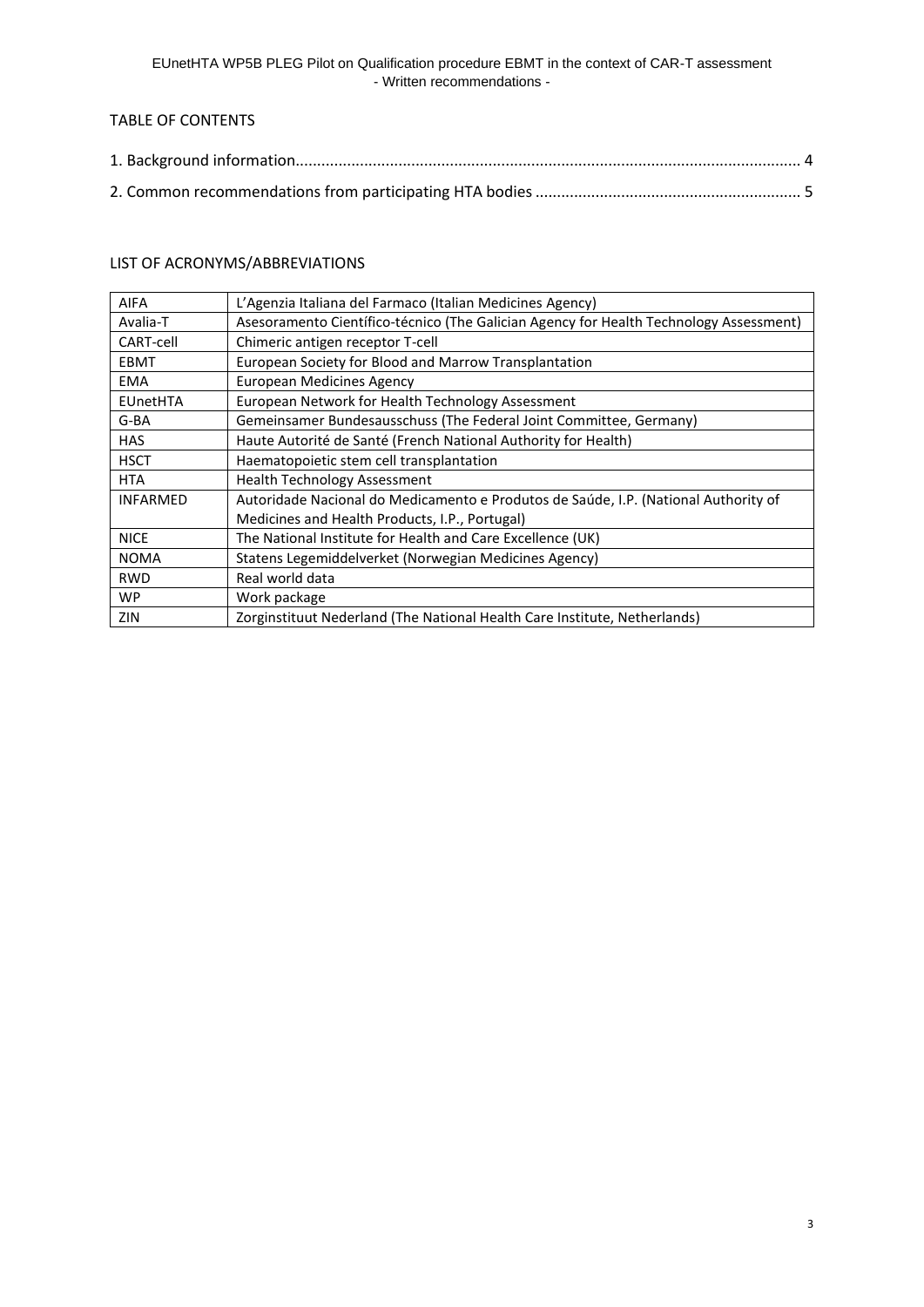## <span id="page-3-0"></span>**1. Background information**

### **Real world data collection requests**

At the time of initial Health Technology Assessment (HTA) of a new drug, HTA bodies may require collection of additional data in routine clinical practice, called real world data (RWD). The objective is to collect data to cover uncertainties on a drug's effectiveness or long-term safety, or to inform on a drug's condition of use. These data are used afterwards to inform drug re-assessment.

Most HTA bodies encourage the use of existing registries of good quality to generate the required RWD.

When approved in the EU, CART-cell (Chimeric antigen receptor T-cell) immunotherapies were typically in this situation of great uncertainty with many remaining research questions on long-term benefit risk ratio, their place in the therapeutic strategy, their conditions of use and associated organizational and economic impact.

#### **EBMT proposal**

The European Society for Blood Marrow Transplantation (EBMT) is a Dutch-registered international not-forprofit organization founded in 1974. Among EBMT's first initiatives after its creation was the establishment of a registry of bone marrow transplants to become a source of data in the haematological field for clinical research for retrospective clinical studies, epidemiological trends, and feasibility studies for prospective clinical trials. In addition, the Registry collects donor follow-up information and data on cell therapies.

The EBMT sent a request for the **qualification** of the use of its patient registry to support CART-cell therapies to the European Medicines Agency (EMA). The proposal was accepted within the EMA procedure for the Qualification of novel methodologies for medicine development (called Qualification procedure hereinafter). The outcome of this EMA procedure was a Qualification **opinion** on the cellular therapy module of the EBMT registry. 1

### **EUnetHTA participation**

On invitation from the EMA and in agreement with the EBMT, HTA bodies (HTAb) participated as observers to the procedure. HTAb could not engage actively when the EMA qualification started because none of the CARTcell therapies (specific objective of the EMA qualification) had been assessed at that moment. The HTA-EBMT collaboration took place later, under a distinct procedure described in this document.

| <b>EUnetHTA Coordinator:</b> | WP5B lead partner $(HAS)^2$                          |  |
|------------------------------|------------------------------------------------------|--|
|                              |                                                      |  |
| Participating HTA bodies (in | AIFA, Avalia-T, G-BA, HAS, Infarmed, NICE, NOMA, ZIN |  |

Eight HTA bodies participated in the procedure and their positions are presented in this document.

#### **alphabetical order): Procedure overview**

- 1. Establishment of pilot team
- 2. In parallel:
	- a) HTA agreement on the variables to be collected in the registry (HTA minimum data set) drafted on the basis of conclusions of national HTA reports of CART-cell therapies, provided by the pilot participants

<sup>1</sup> More details on the output of EMA qualification procedure are here[: https://www.ebmt.org/sites/default/files/2019-](https://www.ebmt.org/sites/default/files/2019-03/EMA%20qualification%20opinion%20on%20Cellular%20therapy%20module%20of%20the%20EBMT%20Registry-28022019.pdf) [03/EMA%20qualification%20opinion%20on%20Cellular%20therapy%20module%20of%20the%20EBMT%20Registry-28022019.pdf](https://www.ebmt.org/sites/default/files/2019-03/EMA%20qualification%20opinion%20on%20Cellular%20therapy%20module%20of%20the%20EBMT%20Registry-28022019.pdf) 2 International relations team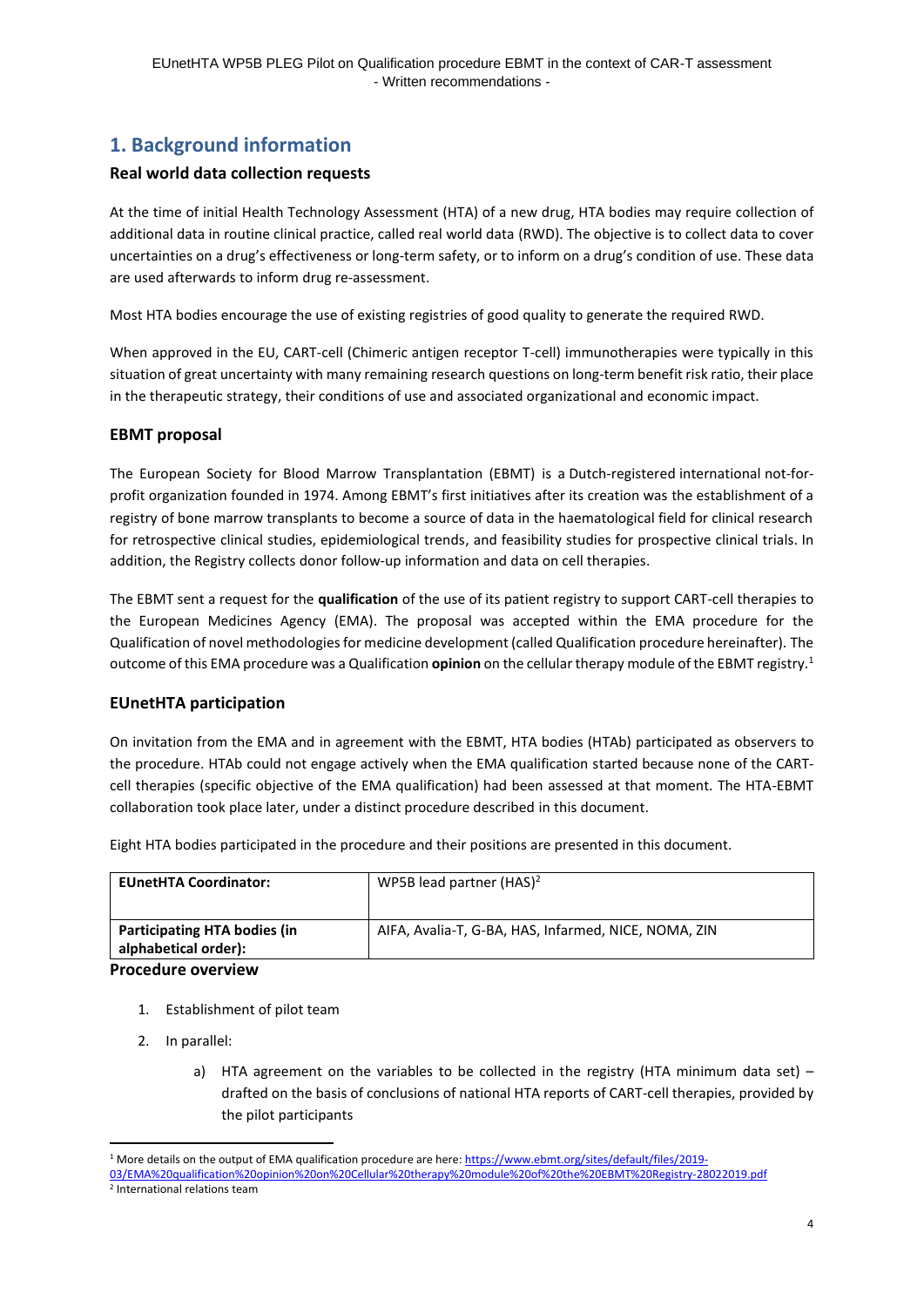b) HTA Registry quality analysis via REQueST – on the basis of the information provided by the registry holders in REQueST forms.

- EBMT filled in REQueST Tool May 2019- EUnetHTA send request for clarification August 2019- EBMT updated REQueST tool in November 2019

- 3. EUnetHTA sent their List of Issues End of January 2020
- 4. EBMT answered in writing to the List of Issues Beginning February 2020
- 5. F2F meeting EUnetHTA/EBMT to discuss the List of Issues Beginning February 2020
	- Meeting minutes produced by EUnetHTA pilot coordinator
	- Additional information from EBMT included in meeting minutes October 2020
- 6. Agreement between HTA participants on the final version of the HTA minimum data set (shared with registry holder in January 2021) and the registry quality analysis via REQueST.
- 7. Production of the final report (incorporating the HTA minimum data set and the results of the REQueST quality analysis).

## <span id="page-4-0"></span>**2. Common recommendations from participating HTA bodies**

The participating HTA bodies would like to welcome the initiative proposed by the EBMT, to harmonize data collection across countries and enhance data sharing.

Moreover, they would like to acknowledge EBMT's efforts to approach regulators and HTA bodies in order to adapt the data collections to the needs of different stakeholders.

All in all, they encourage EBMT's objectives and further developments that are ongoing. They are particularly interested in the expansion to the field of cellular therapies/gene therapies for hematology with potential linkage to other hematology disease registries to complete missing data and avoid duplication of data collection. They also appreciate the more inclusive approach which should improve patient-centeredness and the quality of data collection.

With regard to the variables included by the EBMT, HTA bodies agree on the minimal data set (MDS) in the two indications targeted by CART-cell i.e. acute leukemia and lymphoma. Please find the MDS recommendations in the tables 1 and 2 on the following pages.

EBMT as the registry holder is open to requests for adaptations to the standard data collection form and is currently performing a review of the cellular therapy form including input from users and stakeholders e.g. regulators, industry, HTAb, national registries and centre representatives. Adaptations to the minimum data sets are evaluated according to their scientific merit and technical and operational feasibility for EBMT and the centres who collect and report the data on a voluntary basis.

Results of the registry quality analysis via REQueST are described in table 3 with suggestions for improvement in the column entitled comments. Recent evolutions of the EBMT platform after HTAb analysis is mentioned in last column.

Finally, HTA bodies welcome and encourage early discussions with companies and EBMT (well in advance of product launch when defining pivotal data development strategies) if they plan to use the EBMT platform for generation of post-launch evidence for other health technologies.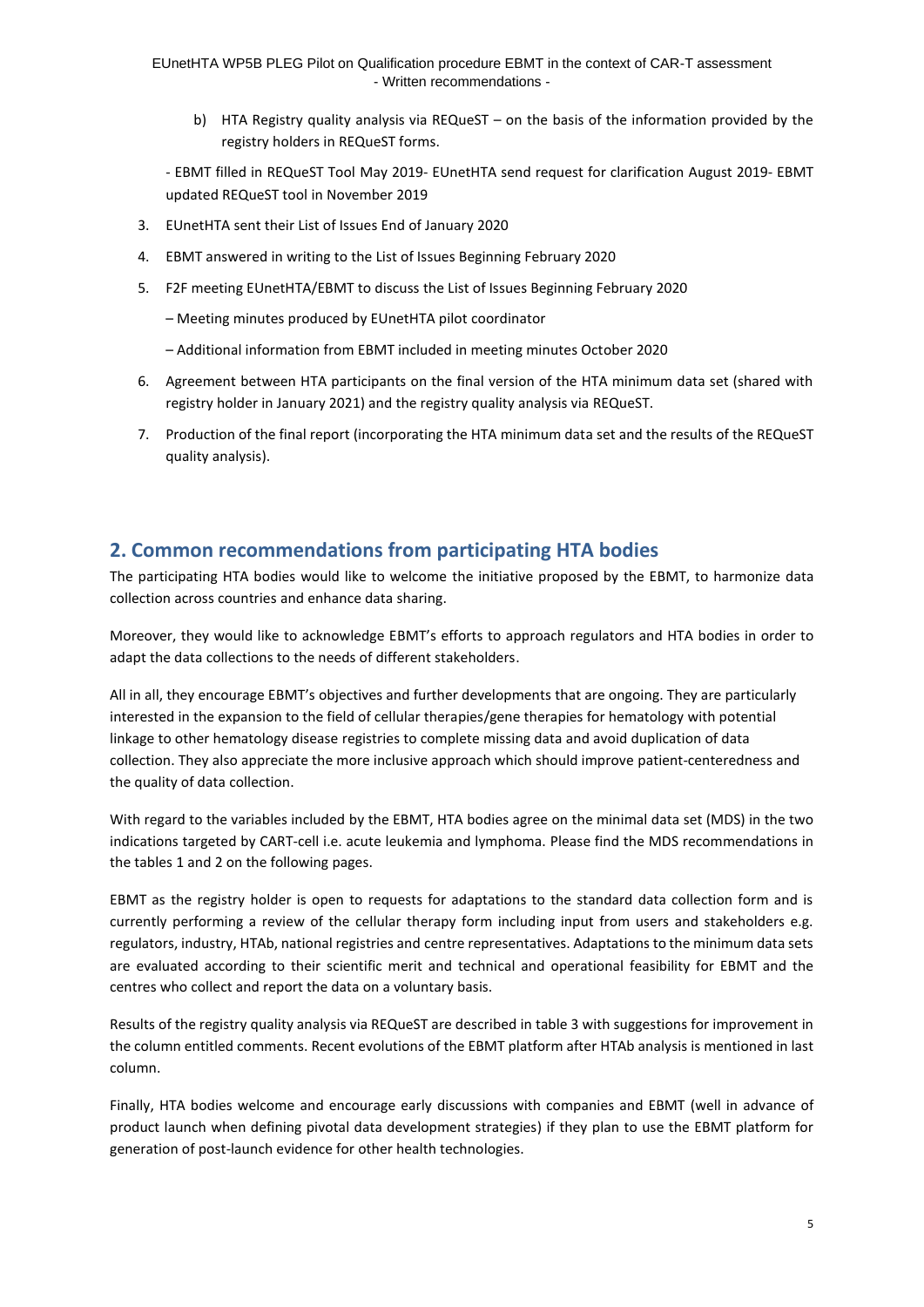## **Table 1: Minimum Data Set Acute Leukemia**

| Item<br>$N^{\circ}$ | <b>TOPIC</b>                        | <b>Outcome</b>                                                                     | <b>Variable</b>                                                               | <b>Mandatory or nice to have</b><br>variable |
|---------------------|-------------------------------------|------------------------------------------------------------------------------------|-------------------------------------------------------------------------------|----------------------------------------------|
| $\mathbf{1}$        | <b>Profile of target population</b> | Demographics                                                                       | Date of birth                                                                 | Mandatory                                    |
| $\overline{2}$      | (both eligible for treatment        |                                                                                    | Gender                                                                        | Mandatory                                    |
| 3                   | and actually treated)               | Patient functional status                                                          | ECOG-PS or Karnofsky (>16y)/Lansky(<16y)                                      | Mandatory                                    |
| $\pmb{4}$           |                                     |                                                                                    | Comorbidity index                                                             | Mandatory                                    |
| 5                   |                                     | Characteristic of the disease                                                      | Date of initial diagnosis                                                     | Mandatory                                    |
| $\boldsymbol{6}$    |                                     | - at the time of diagnosis/eligibility decision<br>- at the time of administration | Expression of CD19                                                            | Mandatory                                    |
| $\overline{7}$      |                                     | - at the time of relapse/progression                                               | Percentage of blast cells                                                     | Mandatory                                    |
| $\,8\,$             |                                     |                                                                                    | Extramedular invasion                                                         | Mandatory                                    |
| $\boldsymbol{9}$    |                                     |                                                                                    | Ph status                                                                     | Mandatory                                    |
| 10                  |                                     |                                                                                    | <b>MRD</b> status                                                             | Mandatory                                    |
| 11                  |                                     | Patient treatment history                                                          | Nature of previous treatments (product name or<br>type of previous treatment) | Mandatory                                    |
| 12                  |                                     |                                                                                    | Number of previous treatments (lines of therapy)                              | Mandatory                                    |
| 13                  |                                     |                                                                                    | Date of last therapy                                                          | Mandatory                                    |
| 14                  |                                     |                                                                                    | Type of previous treatment failure<br>(relapse/refractory).                   | Mandatory                                    |
| 15                  |                                     |                                                                                    | Date of the decision to treat with CAR t therapy                              | Mandatory                                    |
| 16                  |                                     |                                                                                    | Date of leukapheresis                                                         | Mandatory                                    |
| 17                  |                                     |                                                                                    | Bridging therapy: product name and dose                                       | Mandatory                                    |
| 18                  |                                     |                                                                                    | Bridging therapy: date of administration                                      | Mandatory                                    |
| 19                  |                                     |                                                                                    | Lymphodepleting chemotherapy: product name and<br>dose                        | Mandatory                                    |
| 20                  |                                     |                                                                                    | Lymphodepleting chemotherapy: date of<br>administration                       | Mandatory                                    |
| 21                  |                                     | Treatment dosing and administration                                                | Car-t therapy: date of administration                                         | Mandatory                                    |
| 22                  |                                     |                                                                                    | Car-t therapy: product and dose                                               | Mandatory                                    |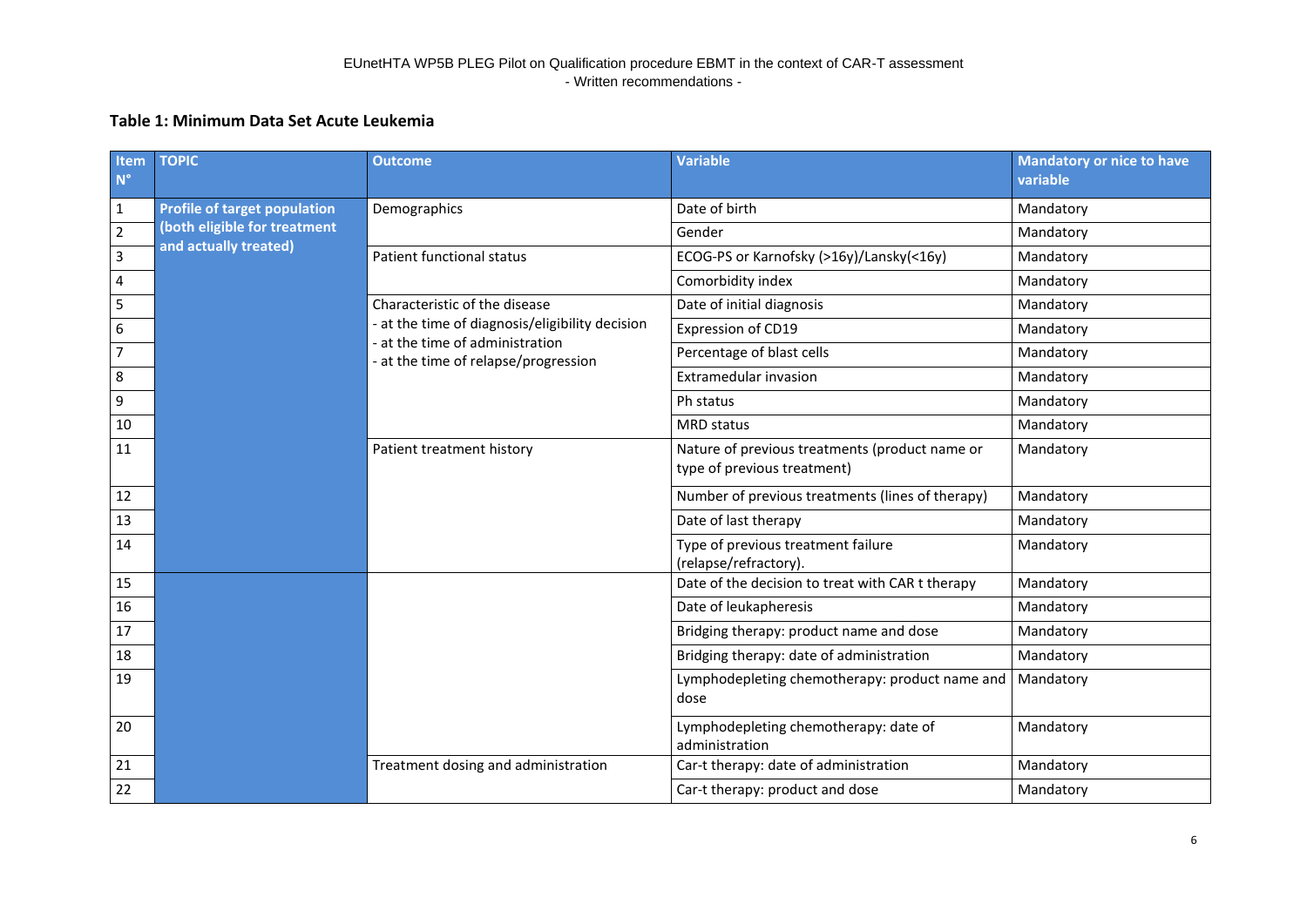| Item<br>$N^{\circ}$ | <b>TOPIC</b>                | <b>Outcome</b>                       | <b>Variable</b>                                                                                                         | <b>Mandatory or nice to have</b><br>variable |
|---------------------|-----------------------------|--------------------------------------|-------------------------------------------------------------------------------------------------------------------------|----------------------------------------------|
| 23                  |                             | Reasons for delay of CAR t infusion  | production failure                                                                                                      | <mandatory< td=""></mandatory<>              |
| 24                  |                             |                                      | clinical reason                                                                                                         | Mandatory                                    |
| 25                  |                             |                                      | patient choice                                                                                                          | Mandatory                                    |
| 26                  |                             |                                      | other (free text)                                                                                                       | Mandatory                                    |
| 27                  |                             | Reasons of absence of CAR-T infusion | production failure                                                                                                      | Mandatory                                    |
| 28                  |                             |                                      | clinical reason                                                                                                         | Mandatory                                    |
| 29                  |                             |                                      | patient choice                                                                                                          | Mandatory                                    |
| 30                  |                             |                                      | other (free text)                                                                                                       | Mandatory                                    |
| 31                  |                             | Content of the bag                   | Cell composition (description of the types of cells in<br>the pouch (while taking into account the<br>confidentiality)) | Nice to have                                 |
| 32                  |                             |                                      | Number of CAR-T cells infused                                                                                           | Mandatory                                    |
| 33                  | <b>Efficacy, safety and</b> | Overall survival                     | Date of death                                                                                                           | Mandatory                                    |
| 34                  | subsequent treatments       |                                      | Cause of death                                                                                                          | Mandatory                                    |
| 35                  |                             | Type and duration of response        | Complete remission                                                                                                      | Mandatory                                    |
| 36                  |                             |                                      | Complete remission with incomplete<br>haematological recovery                                                           | Mandatory                                    |
| 37                  |                             |                                      | Minimum residual disease (MRD < 0.01% or 10-4)<br>by inmunophenotypic bone marrow assessment                            | Mandatory                                    |
| 38                  |                             |                                      | Refractory disease                                                                                                      | Mandatory                                    |
| 39                  |                             |                                      | Relapse or progression                                                                                                  | Mandatory                                    |
| 40                  |                             |                                      | Not evaluated                                                                                                           | Mandatory                                    |
| 41                  |                             |                                      | Date of response                                                                                                        | Mandatory                                    |
| 42                  |                             | The persistence of CAR t             | The persistence of CAR t                                                                                                | Mandatory                                    |
| 43                  |                             | Adverse effects                      | Intensive care unit admissions (number of<br>admissions and duration of stay)                                           | Mandatory in case of<br>economic assessment  |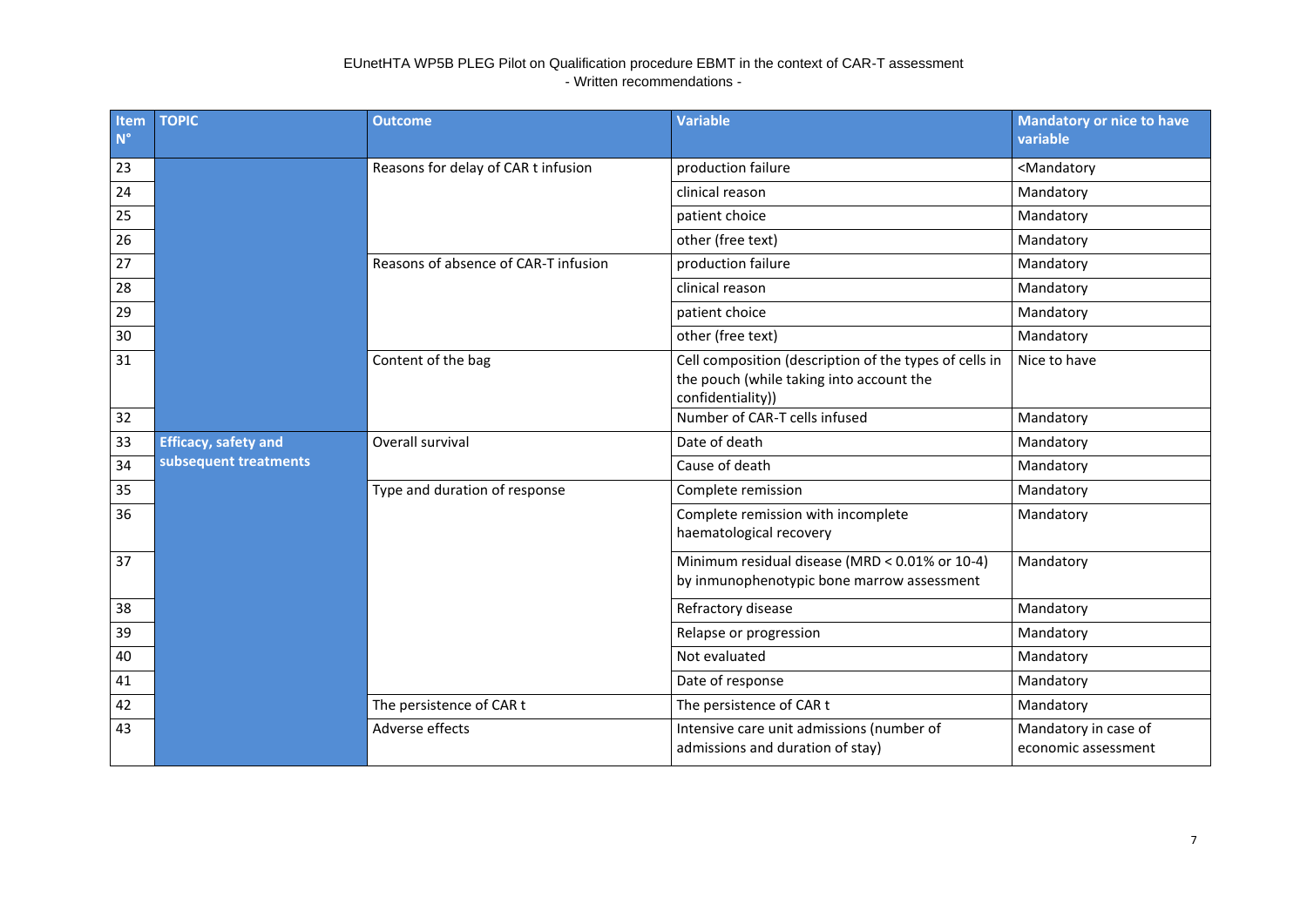| Item<br>$N^{\circ}$ | <b>TOPIC</b> | <b>Outcome</b> | <b>Variable</b>                                                    | <b>Mandatory or nice to have</b><br>variable |
|---------------------|--------------|----------------|--------------------------------------------------------------------|----------------------------------------------|
| 44                  |              |                | Appearance of cytokine liberation syndrome<br>(timing, grade)      | Mandatory                                    |
| 45                  |              |                | CAR-T cell related neurotoxicity (timing, grade)                   | Mandatory                                    |
| 46                  |              |                | Development of hemophagocit<br>syndrome/macrophagocitic activation | Mandatory                                    |
| 47                  |              |                | Development of the tumor lysis syndrome                            | Mandatory                                    |
|                     |              |                | Fœtal or Newborn anomalies                                         |                                              |
| 48                  |              |                | Development of cytopenia grade 3 or 4 (type and<br>recovery)       | Mandatory                                    |
| 50                  |              |                | Development of CAR-T related<br>hypogammaglobulinemia              | Mandatory                                    |
| 51                  |              |                | Development of lymphocyte B aplasia                                | Mandatory                                    |
| 52                  |              |                | Development of secondary neoplasias (date, type)                   | Mandatory                                    |
| 53                  |              |                | Death due to CAR t toxicity                                        | Mandatory                                    |
| 54                  |              |                | Infection                                                          | Mandatory                                    |
| 55                  |              |                | Other adverse events (free text)                                   | Mandatory                                    |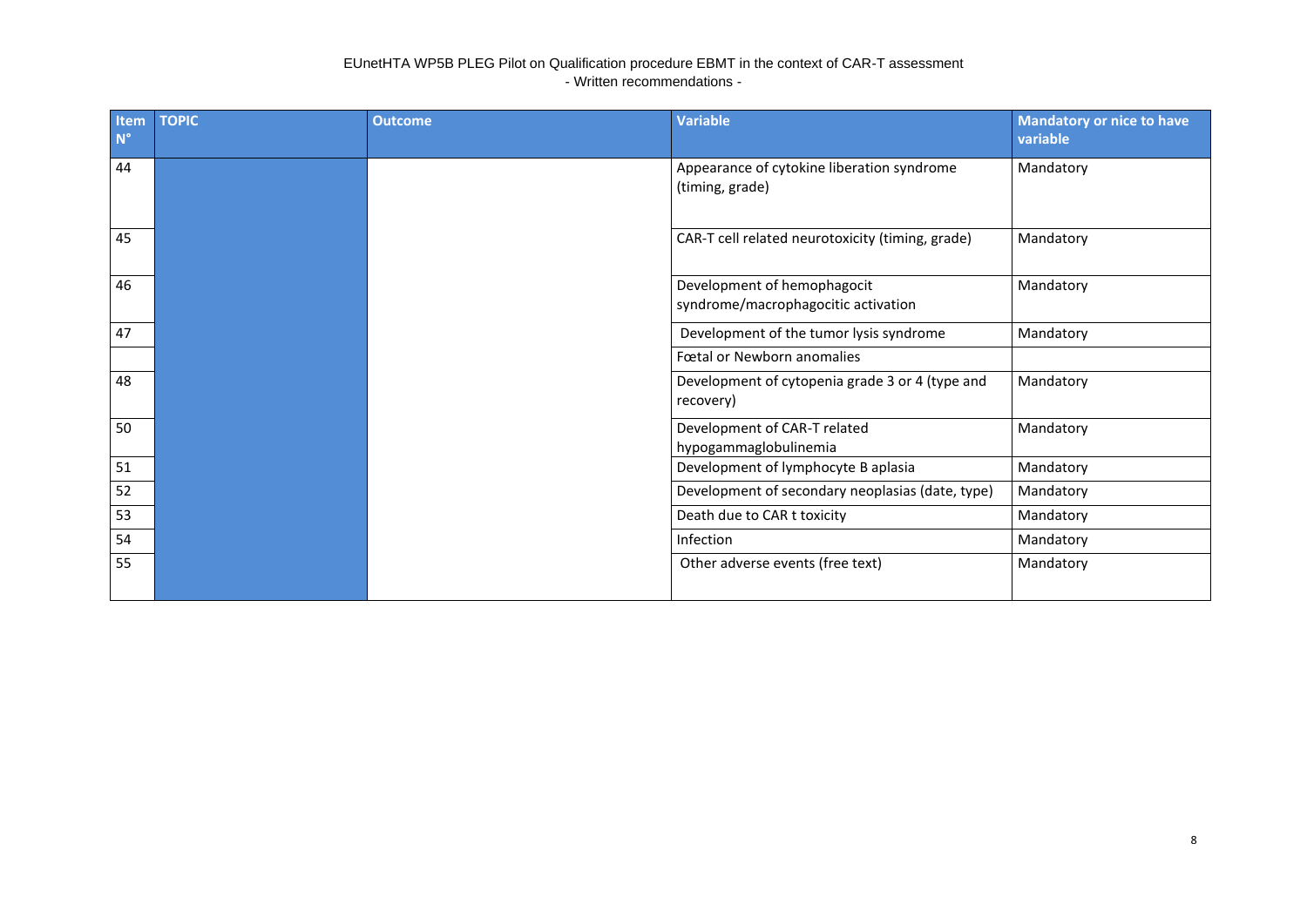| Item<br>$N^{\circ}$ | <b>TOPIC</b> | <b>Outcome</b>        | Variable                                                                                                                                                                                                                                                                                                                                                                                                        | <b>Mandatory or nice to have</b><br>variable                                                                                         |
|---------------------|--------------|-----------------------|-----------------------------------------------------------------------------------------------------------------------------------------------------------------------------------------------------------------------------------------------------------------------------------------------------------------------------------------------------------------------------------------------------------------|--------------------------------------------------------------------------------------------------------------------------------------|
| 56                  |              | Quality of life       | Suggested questionnaires thus far:<br>G-BA: EORTC QLQ C30, FACT-Leu, PedsQL<br>NICE, NOMA*, Avalia-t, HAS: EQ5D**<br><b>AIFA: PedsQL</b><br>* NOMA recommends one generic and one specific,<br>not necessarily an immediate preference for the<br>disease specific; ** EQ-5D is not the preferred<br>choice for G-BA, G-BA will only consider the VAS<br>results to assess morbidity (and not quality of life). | Mandatory                                                                                                                            |
| 57                  |              | Subsequent management | Immunoglobulin (date and dose)                                                                                                                                                                                                                                                                                                                                                                                  | Mandatory. It is necessary to<br>collect details on various<br>types of subsequent<br>management but no need to<br>split in the form |
| 58                  |              |                       | Tocilizumab (date and dose)                                                                                                                                                                                                                                                                                                                                                                                     | Mandatory                                                                                                                            |
| 59                  |              |                       | Corticosteroid treatment (date and dose)                                                                                                                                                                                                                                                                                                                                                                        | Mandatory                                                                                                                            |
| 60                  |              |                       | Subsequent Stem cell transplant rate (date, type<br>and reason)                                                                                                                                                                                                                                                                                                                                                 | Mandatory                                                                                                                            |
| 61                  |              |                       | Subsequent Antineoplastic pharmacological<br>treatments (type, date and reasons)                                                                                                                                                                                                                                                                                                                                | Mandatory                                                                                                                            |
| 62                  |              |                       | CAR t reinjection (in countries where allowed) (date<br>and dose)                                                                                                                                                                                                                                                                                                                                               | Mandatory                                                                                                                            |

**Table 2: Minimum Data Set Lymphoma**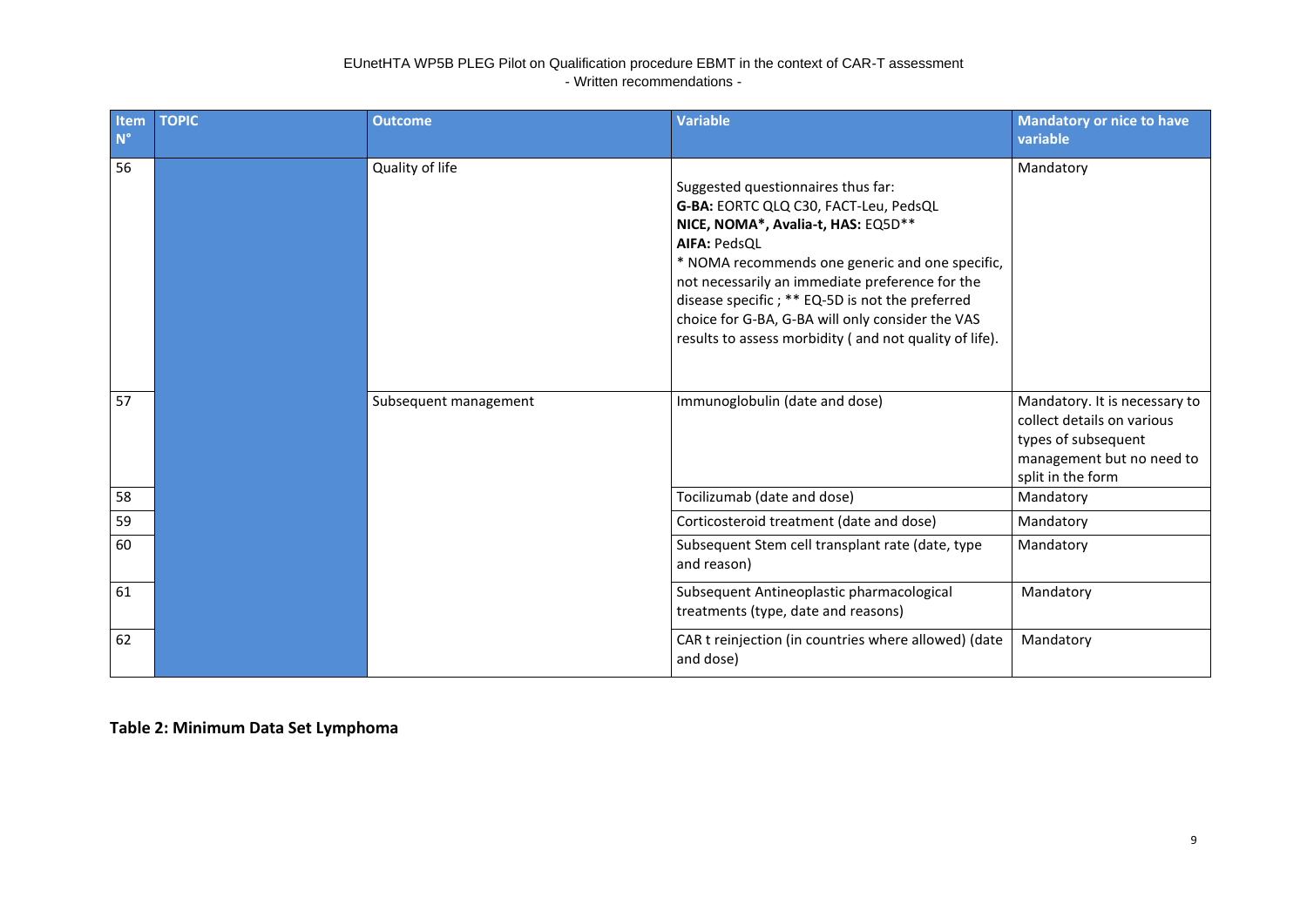| Item<br>$N^{\circ}$ | <b>TOPIC</b>                        | <b>Outcome</b>                                          | <b>Variable</b>                                                                     | <b>Mandatory or nice to have</b><br>variable |
|---------------------|-------------------------------------|---------------------------------------------------------|-------------------------------------------------------------------------------------|----------------------------------------------|
| $\mathbf 1$         | <b>Profile of target population</b> | Demographics                                            | Date of birth                                                                       | Mandatory                                    |
| $\overline{2}$      | (both eligible and actually         |                                                         | Gender                                                                              | Mandatory                                    |
| $\mathbf{3}$        | treated)                            | Patient functional status                               | ECOG-PS or Karnofsky (>16y)/Lansky(<16y)                                            | Mandatory                                    |
| $\overline{4}$      |                                     |                                                         | Comorbidity index                                                                   | Mandatory                                    |
|                     |                                     | Characteristic of the disease:                          | International prognostic index                                                      | Mandatory                                    |
| $\boldsymbol{6}$    |                                     | -at the time of diagnosis/eligibility decision          | Date of initial diagnosis                                                           | Mandatory                                    |
| $\overline{7}$      |                                     | at the time of administration<br>at the time of relapse | Nature of the disease (according to WHO<br>classification)                          | Mandatory                                    |
| 8                   |                                     |                                                         | Stage of the disease (according to Lugano<br>classification)                        | Mandatory                                    |
| $\overline{9}$      |                                     |                                                         | Immunophenotyping before treatment/CD19<br>expression                               | Mandatory                                    |
| 10                  |                                     | Patient treatment history                               | Nature of previous treatments (product name or<br>type of previous transplantation) | Mandatory                                    |
| 11                  |                                     |                                                         | Number of previous treatments (lines of therapy)                                    | Mandatory                                    |
| 12                  |                                     |                                                         | Date of last therapy                                                                | Mandatory                                    |
| 14                  |                                     | Treatment process and duration                          | Date of the decision to treat with CAR t therapy                                    | Mandatory                                    |
| 15                  |                                     |                                                         | Date of leukapheresis                                                               | Mandatory                                    |
| 16                  |                                     |                                                         | Bridging therapy: product name and dose                                             | Mandatory                                    |
| 17                  |                                     |                                                         | Bridging therapy: date of administration                                            | Mandatory                                    |
| 18                  |                                     |                                                         | Lymphodepleting chemotherapy: product name and<br>dose                              | Mandatory                                    |
| 19                  |                                     |                                                         | Lymphodepleting chemotherapy: date of<br>administration                             | Mandatory                                    |
| 20                  |                                     | Treatment dosing and administration                     | CAR t therapy: date of administration                                               | Mandatory                                    |
| 21                  |                                     |                                                         | Car-t therapy: product and dose                                                     | Mandatory                                    |
| 22                  |                                     | Reasons for delay of CAR t infusion                     | production failure                                                                  | Mandatory                                    |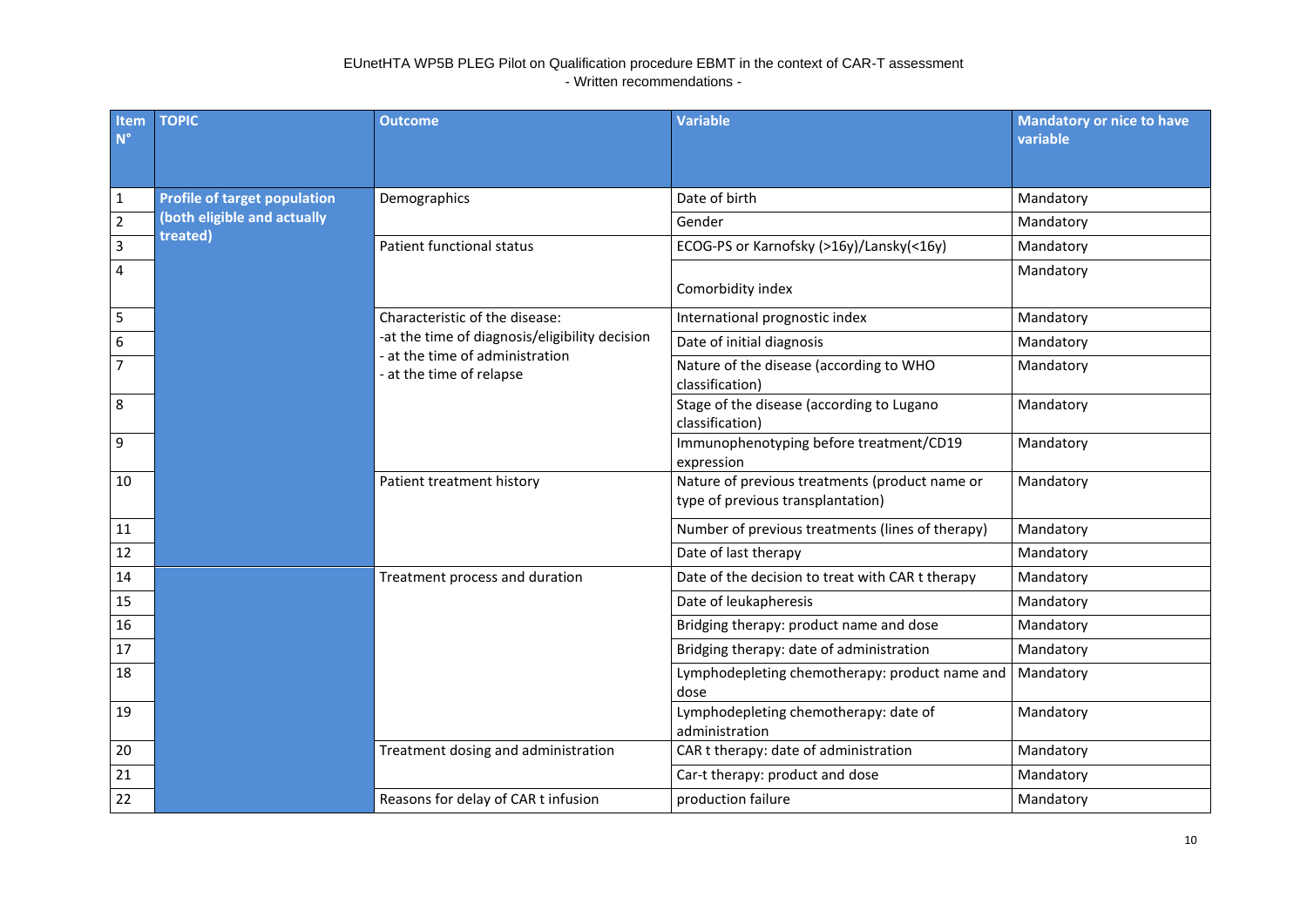| Item<br>$N^{\circ}$ | <b>TOPIC</b>                           | <b>Outcome</b>                                     | <b>Variable</b>                                                                                                         | <b>Mandatory or nice to have</b><br>variable |
|---------------------|----------------------------------------|----------------------------------------------------|-------------------------------------------------------------------------------------------------------------------------|----------------------------------------------|
| 23                  |                                        |                                                    | clinical reason                                                                                                         | Mandatory                                    |
| 24                  |                                        |                                                    | patient choice                                                                                                          | Mandatory                                    |
| 25                  |                                        |                                                    | other (free text)                                                                                                       | Mandatory                                    |
| 26                  |                                        | Reasons of absence of CAR-T infusion               | production failure                                                                                                      | Mandatory                                    |
| 27                  |                                        |                                                    | clinical reason                                                                                                         | Mandatory                                    |
| 28                  |                                        |                                                    | patient choice                                                                                                          | Mandatory                                    |
| 29                  |                                        |                                                    | other (free text)                                                                                                       | Mandatory                                    |
| 30                  |                                        | Content of the bag                                 | Cell composition (description of the types of cells in<br>the pouch (while taking into account the<br>confidentiality)) | Nice to have                                 |
| 31                  |                                        |                                                    | Number of CAR-T cells infused                                                                                           | Mandatory                                    |
| 32                  | <b>Efficacy, safety and subsequent</b> | Overall survival                                   | Date of death                                                                                                           | Mandatory                                    |
| 33                  | treatments                             |                                                    | Cause of death                                                                                                          | Mandatory                                    |
| 34                  |                                        | Type and duration of response                      | Complete response (according to Lugano<br>consensus)                                                                    | Mandatory                                    |
| 35                  |                                        |                                                    | Partial response                                                                                                        | Mandatory                                    |
| 36                  |                                        |                                                    | Stable disease                                                                                                          | Mandatory                                    |
| 37                  |                                        |                                                    | Progression                                                                                                             | Mandatory                                    |
| 38                  |                                        |                                                    | Not evaluated                                                                                                           | Mandatory                                    |
| 39                  |                                        |                                                    | Date of response                                                                                                        | Mandatory                                    |
| 40                  |                                        | Relapse rate in patients with complete<br>response | Relapse status in patients with complete response                                                                       | Mandatory                                    |
| 41                  |                                        | Persistence of CAR t                               | Persistence of CAR t                                                                                                    | Mandatory                                    |
| 42                  |                                        | Adverse effects                                    | Intensive care unit admissions (number of<br>admissions and duration of stay)                                           | Mandatory in case of<br>economic assessment  |
| 43                  |                                        |                                                    | Appearance of cytokine liberation syndrome<br>(timing, grade)                                                           | Mandatory                                    |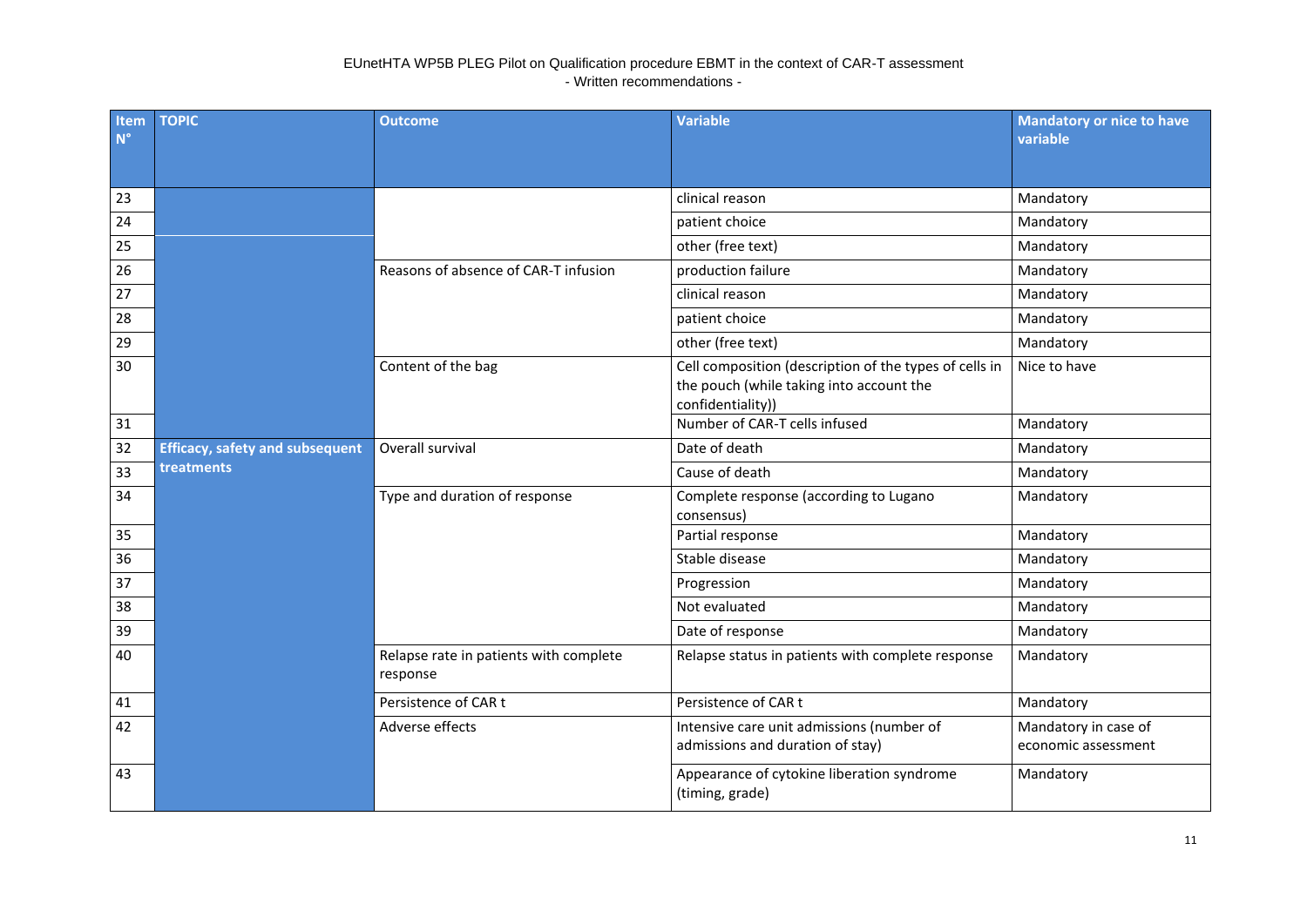| Item<br>$N^{\circ}$ | <b>TOPIC</b> | <b>Outcome</b>  | <b>Variable</b>                                                                                                                                                                                                                                                                                                                                                                                                                                                 | <b>Mandatory or nice to have</b><br>variable |
|---------------------|--------------|-----------------|-----------------------------------------------------------------------------------------------------------------------------------------------------------------------------------------------------------------------------------------------------------------------------------------------------------------------------------------------------------------------------------------------------------------------------------------------------------------|----------------------------------------------|
| 44                  |              |                 | CAR-T cell related neurotoxicity (timing, grade)                                                                                                                                                                                                                                                                                                                                                                                                                | Mandatory                                    |
| 45                  |              |                 | Development of hemophagocit<br>syndrome/macrophagocitic activation                                                                                                                                                                                                                                                                                                                                                                                              | Mandatory                                    |
| 46                  |              |                 | Development of the tumor lysis syndrome                                                                                                                                                                                                                                                                                                                                                                                                                         | Mandatory                                    |
|                     |              |                 | Fœtal or Newborn anomalies                                                                                                                                                                                                                                                                                                                                                                                                                                      | Nice to have                                 |
| 47                  |              |                 | Development of cytopenia grade 3 or 4 (type and<br>recovery)                                                                                                                                                                                                                                                                                                                                                                                                    | Mandatory                                    |
| 49                  |              |                 | Development of CAR-T related<br>hypogammaglobulinemia                                                                                                                                                                                                                                                                                                                                                                                                           | Mandatory                                    |
| 50                  |              |                 | Development of lymphocyte B aplasia                                                                                                                                                                                                                                                                                                                                                                                                                             | Mandatory                                    |
| 51                  |              |                 | Development of secondary neoplasias (date, type)                                                                                                                                                                                                                                                                                                                                                                                                                | Mandatory                                    |
| 52                  |              |                 | Death due to CAR t toxicity                                                                                                                                                                                                                                                                                                                                                                                                                                     | Mandatory                                    |
| 53                  |              |                 | Infection                                                                                                                                                                                                                                                                                                                                                                                                                                                       | Mandatory                                    |
| 54                  |              |                 | Other adverse events (free text)                                                                                                                                                                                                                                                                                                                                                                                                                                | Mandatory                                    |
| 55                  |              | Quality of life | Suggested questionnaires:<br>G-BA: EORTC QLQ C30, FACT-Lym; SNHTA: EORTC<br>QLQ C30 ideally supplemented by QLQ HDC29<br>module<br>NICE, avalia-t, HAS, NOMA*: EQ5D**<br>AIFA, INFARMED: FACT-Lym<br>*one generic and one disease specific, not<br>necessarily an immediate preference for the disease<br>specific ** EQ-5D is not the preferred choice for G-<br>BA, G-BA will only consider the VAS results to assess<br>morbidity (and not quality of life). | Mandatory                                    |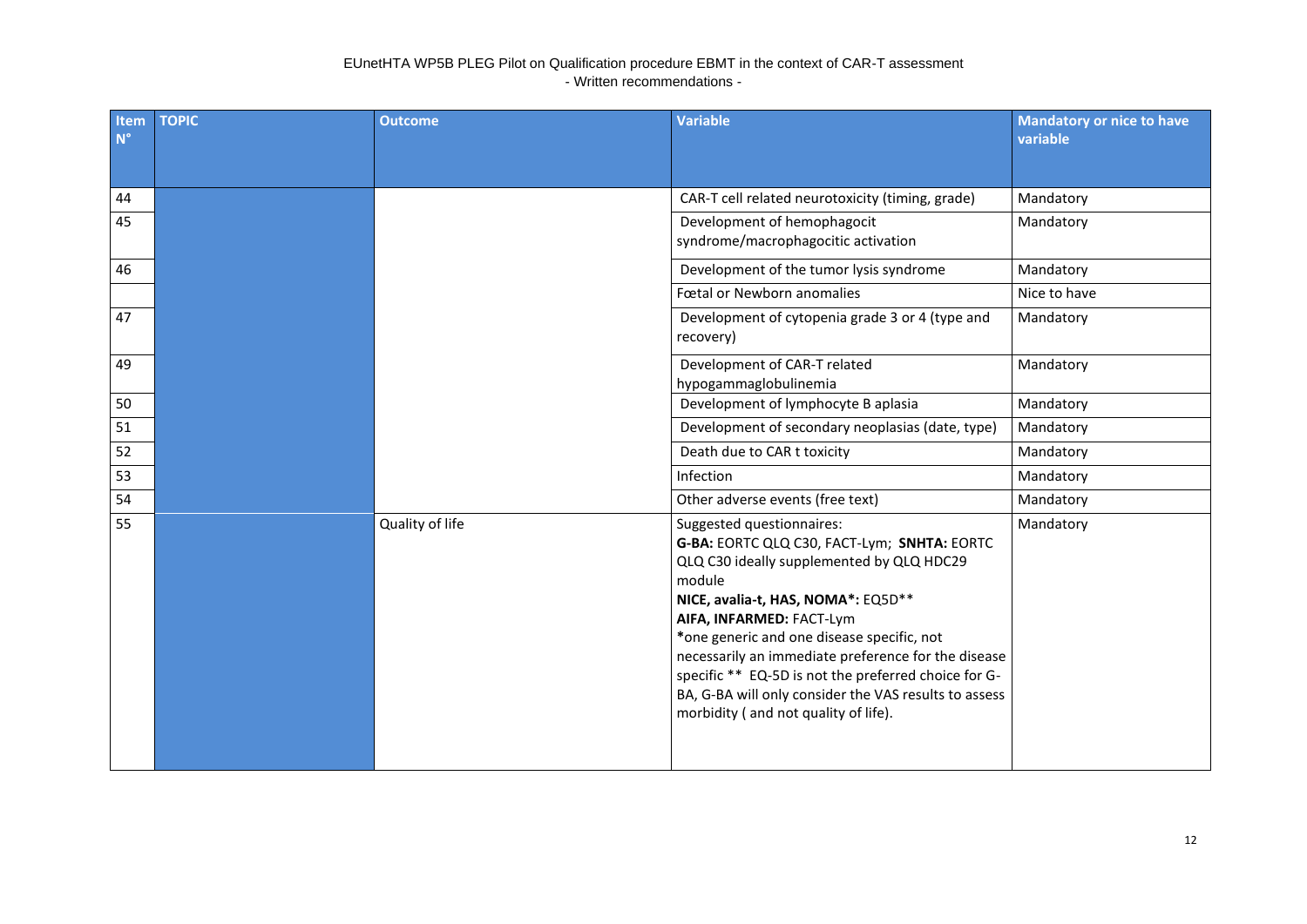| Item<br>$N^{\circ}$ | <b>TOPIC</b> | <b>Outcome</b>        | <b>Variable</b>                                                                 | <b>Mandatory or nice to have</b><br>variable                                                                                         |
|---------------------|--------------|-----------------------|---------------------------------------------------------------------------------|--------------------------------------------------------------------------------------------------------------------------------------|
| 56                  |              | Subsequent management | Immunoglobulin (date and dose)                                                  | Mandatory. It is necessary to<br>collect details on various<br>types of subsequent<br>management but no need to<br>split in the form |
| 57                  |              |                       | Tocilizumab (date and dose)                                                     | Mandatory                                                                                                                            |
| 58                  |              |                       | Corticosteroid treatment (date and dose)                                        | Mandatory                                                                                                                            |
| 59                  |              |                       | Subsequent Stem cell transplant (date, type and<br>reason)                      | Mandatory                                                                                                                            |
| 60                  |              |                       | Subsequent antineoplastic pharmacological<br>treatment (type, date and reasons) | Mandatory                                                                                                                            |
| 61                  |              |                       | Reinjection of CAR-t (in countries where<br>authorized)(date and dose)          | Mandatory                                                                                                                            |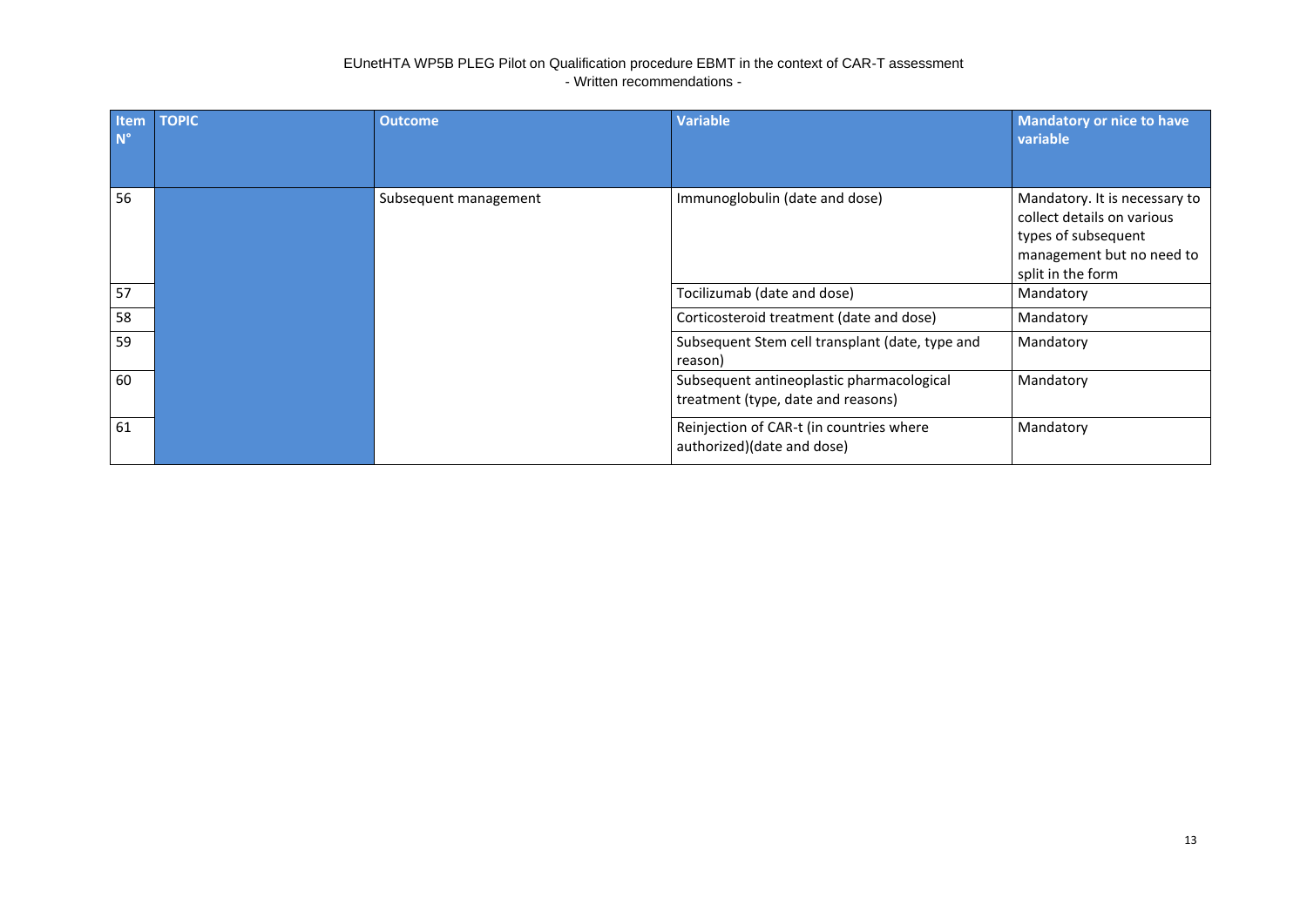## **Table 3: REQueST Tool Output**

| Item<br>$N^{\circ}$ | Area                                        | Item and format required<br>format required<br><b>EBMT</b> response                                                                                                                                                                                                                                                                                                                                                                                                                                                         | Does the<br>information<br>meet the HTA<br>study's needs? | <b>Comments</b><br><b>Completed by the HTA</b>                                                                                                                                                                                                                                                                                                                                                                                                                                                                                                  | <b>Updated information from EBMT (June</b><br>2021)                       |
|---------------------|---------------------------------------------|-----------------------------------------------------------------------------------------------------------------------------------------------------------------------------------------------------------------------------------------------------------------------------------------------------------------------------------------------------------------------------------------------------------------------------------------------------------------------------------------------------------------------------|-----------------------------------------------------------|-------------------------------------------------------------------------------------------------------------------------------------------------------------------------------------------------------------------------------------------------------------------------------------------------------------------------------------------------------------------------------------------------------------------------------------------------------------------------------------------------------------------------------------------------|---------------------------------------------------------------------------|
| $\mathbf{1}$        | Type of registry                            | Specify the type of registry which<br>defines the patient population<br>(disease/condition, pharmaceutical,<br>medical device, procedure, or other),<br>and all health interventions included<br>in the registry.<br>The EBMT Registry, established in<br>1974, is the backbone of the EBMT's<br>research and educational activities. As<br>of 2018, the Registry has acquired<br>data on over 660,000 patients who<br>have received a haematopoietic stem<br>cell transplantation (HSCT) or cellular<br>therapy procedure. | Partially met                                             | EBMT is not a disease specific but a<br>transplantation/cellular therapy specific<br>registry. Therefore, for indications like<br>lymphoma (one of the currently<br>approved indications) or multiple<br>myeloma (future indication), where<br>transplantation is not the only standard<br>of care, it does not seem that EBMT will<br>be fully able to provide comparative<br>data against a representative control<br>population.<br>The possibility of linking and exchanging<br>information with other data sources<br>would be encouraged. | As of 2020, the number of HSCTs has<br>increased to over 740.000 patients |
| $\mathbf{2}$        | <b>Objectives and</b><br>research questions | Specify the registry objectives and<br>research questions covered by the<br>registry.<br>The purpose of the Registry is to<br>provide a pool of data to EBMT<br>members to perform studies, assess<br>epidemiological trends, and<br>ultimately improve patients' lives.<br>Any primary or secondary research<br>objectives are set by the various                                                                                                                                                                          | Satisfactory                                              |                                                                                                                                                                                                                                                                                                                                                                                                                                                                                                                                                 |                                                                           |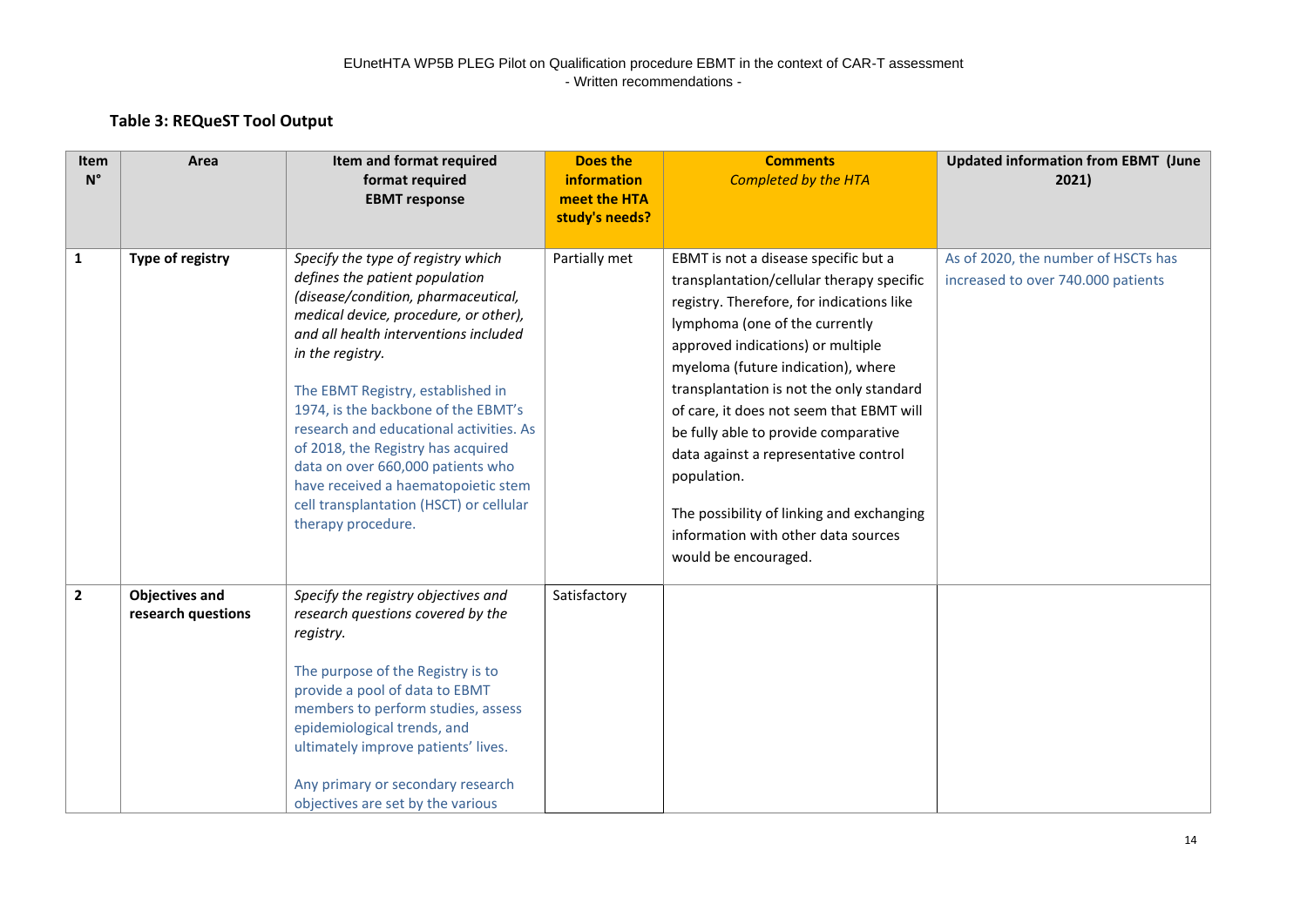| Item<br>$N^{\circ}$ | Area                                              | Item and format required<br>format required<br><b>EBMT</b> response                                                                                                                                                                                                                                                                                                                                                                                                                                                                                                                                                                                                                                                                                                                        | <b>Does the</b><br><b>information</b><br>meet the HTA<br>study's needs? | <b>Comments</b><br><b>Completed by the HTA</b> | <b>Updated information from EBMT (June</b><br>2021)                                                                                                                                                                                                                                                                                                                                                                                                                                                                                                          |
|---------------------|---------------------------------------------------|--------------------------------------------------------------------------------------------------------------------------------------------------------------------------------------------------------------------------------------------------------------------------------------------------------------------------------------------------------------------------------------------------------------------------------------------------------------------------------------------------------------------------------------------------------------------------------------------------------------------------------------------------------------------------------------------------------------------------------------------------------------------------------------------|-------------------------------------------------------------------------|------------------------------------------------|--------------------------------------------------------------------------------------------------------------------------------------------------------------------------------------------------------------------------------------------------------------------------------------------------------------------------------------------------------------------------------------------------------------------------------------------------------------------------------------------------------------------------------------------------------------|
|                     |                                                   | working parties (WP) (see<br>https://www.ebmt.org/who-we-<br>are/scientific-council-working-parties<br>for full list of WP) prior to data<br>collection. The Registry itself does not<br>have defined research questions<br>beyond the broad purpose described<br>above                                                                                                                                                                                                                                                                                                                                                                                                                                                                                                                    |                                                                         |                                                |                                                                                                                                                                                                                                                                                                                                                                                                                                                                                                                                                              |
| 3                   | <b>Geographical and</b><br>organisational setting | Specify the geographical area of the<br>registry and organisational setting.<br>List the data providers (type of<br>providers and the number of sites)<br>participating in the registry.<br>Europe and other world regions. Over<br>500 centres performing HSC<br>transplantation report to the EBMT<br>registry. Reporting centres are<br>considered to be Full members of the<br>society and can be identified at the<br>membership listing accessed from<br>https://www.ebmt.org/ebmt-<br>membership-list. Membership status<br>is indicated at the end of each<br>centre's listing.<br>The number of EU centres performing<br>CAR-T cell therapy is increasing but<br>there is in effect a restriction on<br>reporting commercial products until<br>the PASS protocols are approved by | Satisfactory                                                            |                                                | Over 550 centres performing HSC<br>transplantation report to EBMT registry.<br>The membership list is no longer made<br>public due to data protection measures.<br>The number of EU centres performing<br>CAR-T cell therapy is increasing. Active<br>data collection on commercial products<br>is designed to ensure completeness and<br>accuracy of data but can only take place<br>after contracts are signed between the<br>marketing authorisation holder and the<br>registry holder. PASS protocols and<br>study design are approved by EMA's<br>PRAC. |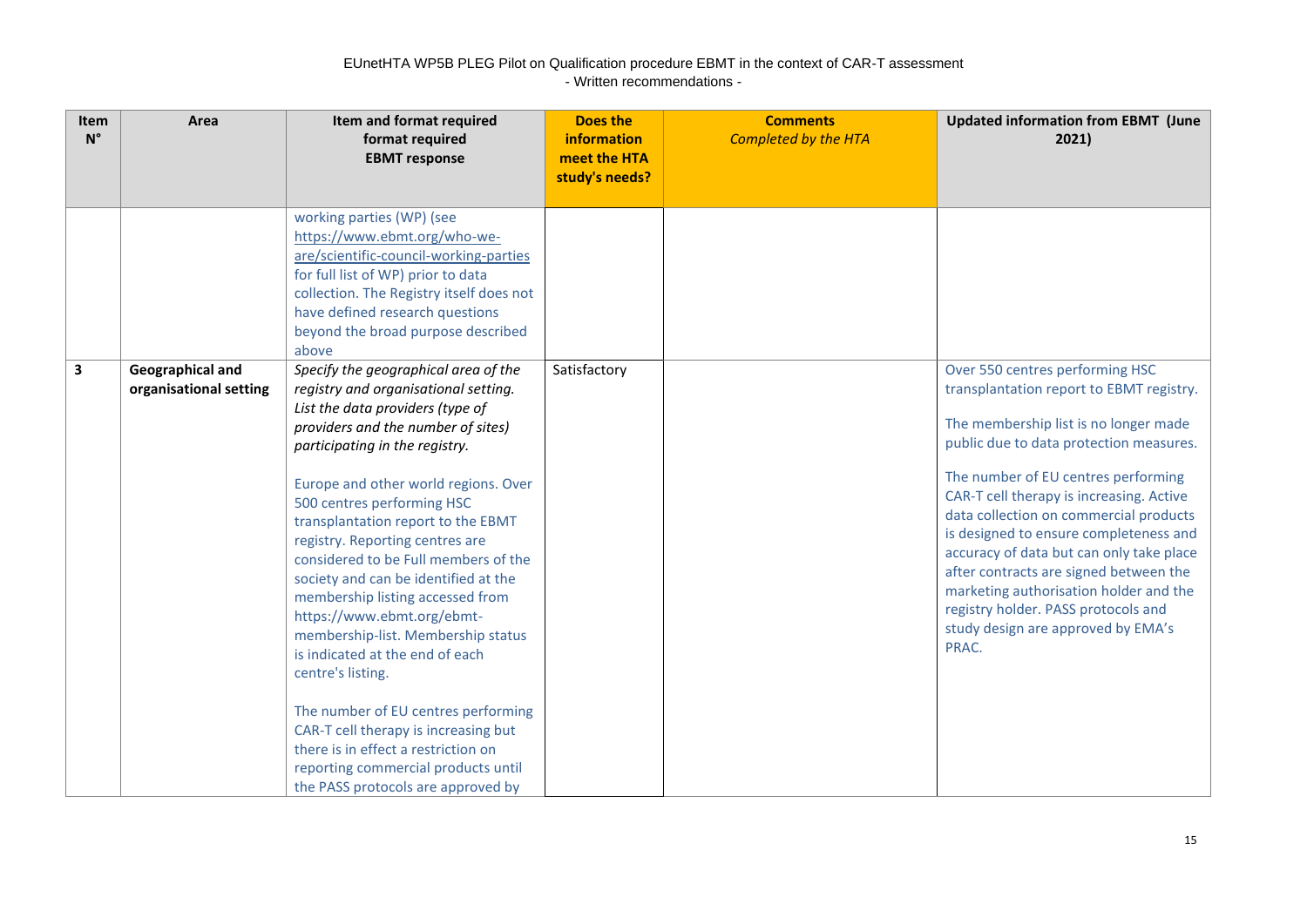| <b>Item</b><br>$N^{\circ}$ | Area | Item and format required<br>format required<br><b>EBMT</b> response                                                                                                                                                                                                                                                                                                                                                                                                                                                                                                                                                                                                                                                     | Does the<br>information<br>meet the HTA<br>study's needs? | <b>Comments</b><br><b>Completed by the HTA</b> | <b>Updated information from EBMT (June</b><br>2021) |
|----------------------------|------|-------------------------------------------------------------------------------------------------------------------------------------------------------------------------------------------------------------------------------------------------------------------------------------------------------------------------------------------------------------------------------------------------------------------------------------------------------------------------------------------------------------------------------------------------------------------------------------------------------------------------------------------------------------------------------------------------------------------------|-----------------------------------------------------------|------------------------------------------------|-----------------------------------------------------|
|                            |      | EMA's PRAC which is expected in mid-<br>October 2019. Assuming that EBMT<br>and the MAHs subsequently reach<br>agreement on using the EBMT<br>Registry for PASS purposes, the<br>number of reported patients is<br>expected to increase significantly.<br>In the meantime, EBMT has begun to<br>publish global CAR-T data on the<br>EBMT website which includes the<br>number of treated patients, the<br>number of centres and their<br>countries. Please see graphs below or<br>https://www.ebmt.org/ebmt/news/c<br>ar-t-cell-treated-patients-registered-<br>ebmt-registry-0 for the November<br>2019 data. This will be updated on a<br>regular basis and also published via<br>the monthly EBMT newsletter and the |                                                           |                                                |                                                     |
|                            |      | dedicated web page<br>https://www.ebmt.org/registry/data-<br>collection-car-t-cells.                                                                                                                                                                                                                                                                                                                                                                                                                                                                                                                                                                                                                                    |                                                           |                                                |                                                     |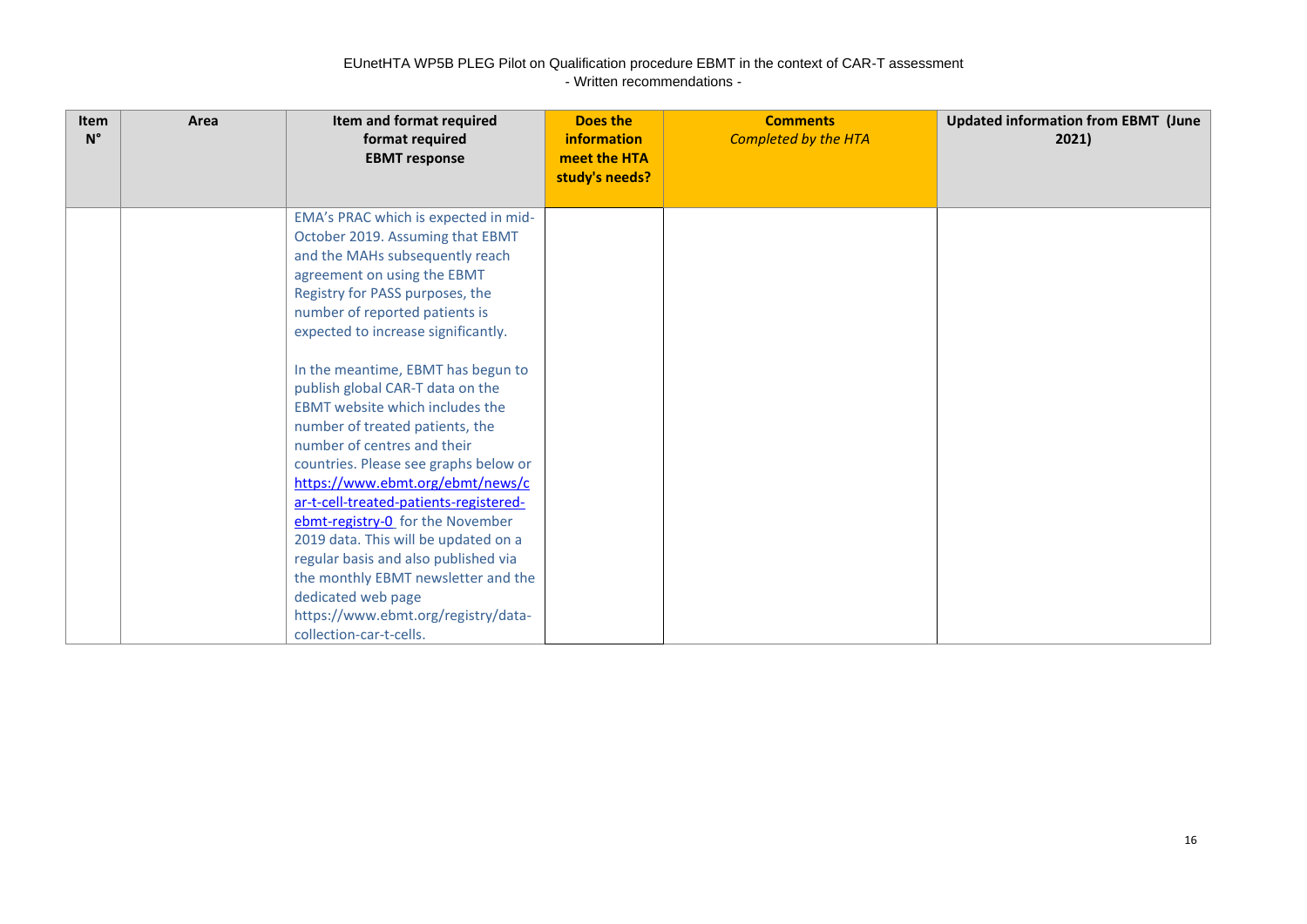| Item<br>$N^{\circ}$ | Area            | Item and format required<br>format required<br><b>EBMT</b> response                                                                                                                                                                                                                                                                                                                                                                                                                        | <b>Does the</b><br>information<br>meet the HTA<br>study's needs? | <b>Comments</b><br><b>Completed by the HTA</b> | <b>Updated information from EBMT (June</b><br>2021)                                                                                                                                                        |
|---------------------|-----------------|--------------------------------------------------------------------------------------------------------------------------------------------------------------------------------------------------------------------------------------------------------------------------------------------------------------------------------------------------------------------------------------------------------------------------------------------------------------------------------------------|------------------------------------------------------------------|------------------------------------------------|------------------------------------------------------------------------------------------------------------------------------------------------------------------------------------------------------------|
|                     |                 | Number of CAR-T cell treated patients registered in the EBMT Registry<br>Patients treated with<br>commercial CAR-T cells<br>ints treated with<br>vestigational CAR-T cells<br>imber of centers<br>October<br>Countries reporting CAR-T cell treated patients<br>to the EBMT Registry<br>Reporting countries<br>Source: EBMT Registry, November 2019<br>Regarding identifying centres, each<br>centre would have to consent to their<br>being identified specifically as<br>reporting data. |                                                                  |                                                |                                                                                                                                                                                                            |
| 4                   | <b>Duration</b> | Specify the start and, if relevant, final<br>date of data collection (duration).<br>Can the registry be used as a platform<br>for prospective registry studies?                                                                                                                                                                                                                                                                                                                            | Satisfactory                                                     |                                                | A full description of how studies are<br>performed can be found in the <b>EBMT</b><br><b>GUIDELINES FOR THE CONDUCT OF</b><br><b>REGISTRY BASED STUDIES USING THE</b><br><b>EBMT DATABASE</b> available at |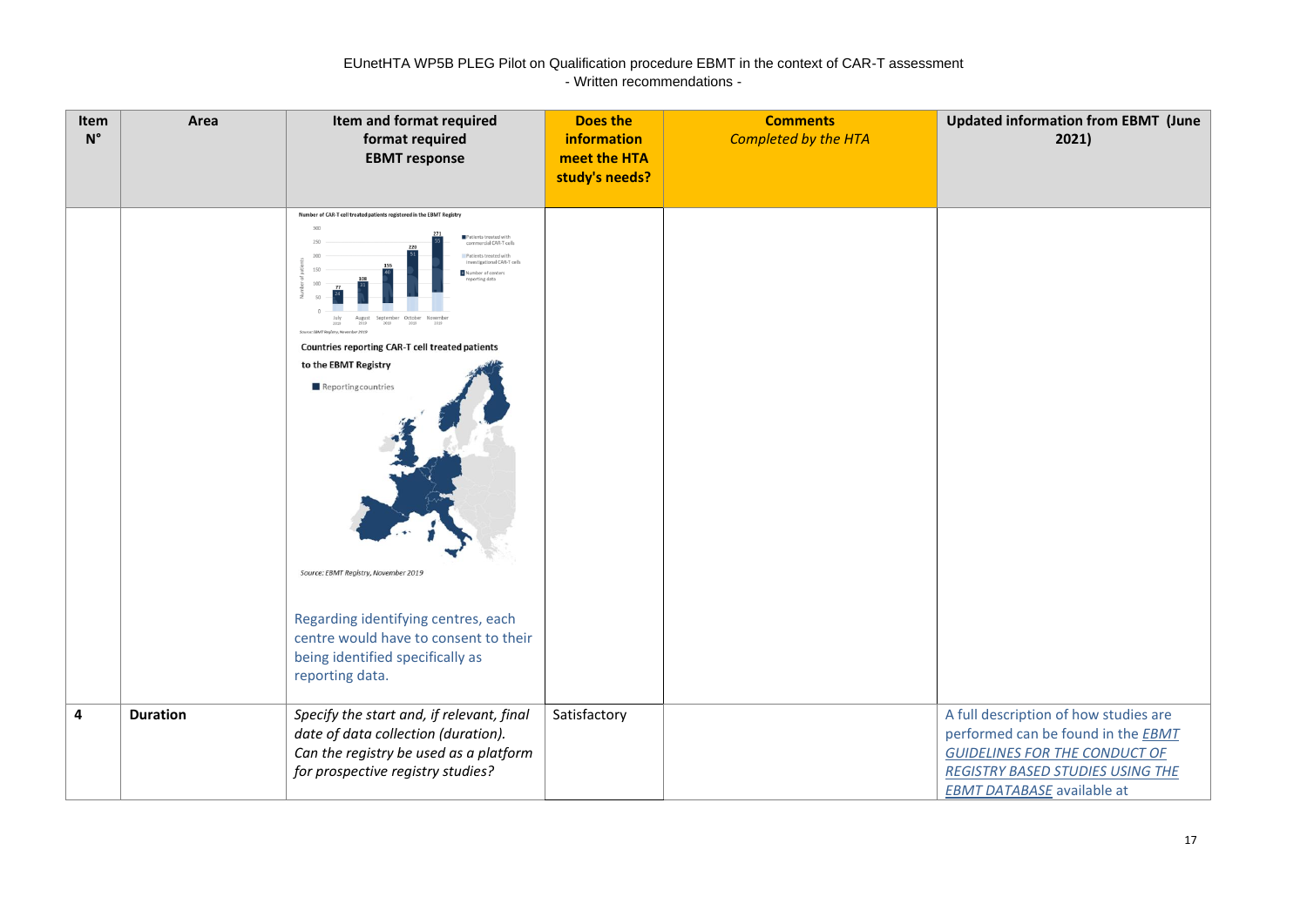| <b>Item</b><br>$N^{\circ}$ | Area | Item and format required<br>format required<br><b>EBMT</b> response                                                                                                                                                                                                                                                                                                                                                                                                                                                                                                                                                                                                                                                                                                                                                                                                                                                                                                                                                       | <b>Does the</b><br>information<br>meet the HTA<br>study's needs? | <b>Comments</b><br><b>Completed by the HTA</b> | <b>Updated information from EBMT (June</b><br>2021)                                                                                                                                                                                                            |
|----------------------------|------|---------------------------------------------------------------------------------------------------------------------------------------------------------------------------------------------------------------------------------------------------------------------------------------------------------------------------------------------------------------------------------------------------------------------------------------------------------------------------------------------------------------------------------------------------------------------------------------------------------------------------------------------------------------------------------------------------------------------------------------------------------------------------------------------------------------------------------------------------------------------------------------------------------------------------------------------------------------------------------------------------------------------------|------------------------------------------------------------------|------------------------------------------------|----------------------------------------------------------------------------------------------------------------------------------------------------------------------------------------------------------------------------------------------------------------|
|                            |      | For transplantation data is collected<br>at: Day 0, Day 100 and follow-Up<br>must be performed every year if the<br>patient was transplanted less than 10<br>years, ago, every 2 years if the patient<br>was transplanted 10 - 20 years ago<br>and every 5 years if the patient was<br>transplanted more than 20 years ago<br>therefore an average time-point<br>duration is difficult to define.<br>For Cell Therapy in the context of the<br><b>Post-Authorisation Safety Studies</b><br>(PASS): milestones are currently: Day<br>0, Day 100, 6 months and annual<br>follow up for 15 years.<br>Yes, the Registry can be used for<br>prospective studies. EBMT has<br>experience with both clinical trials<br>and Post Authorisation studies.<br><b>See</b><br>https://www.ebmt.org/registry/data-<br>submission<br>A full description of how studies are<br>performed can be found in the EBMT<br><b>GUIDELINES FOR THE CONDUCT OF</b><br><b>REGISTRY BASED STUDIES USING THE</b><br><b>EBMT DATABASE available at</b> |                                                                  |                                                | https://www.ebmt.org/non-<br>interventional-prospective-studies<br>Please note that this document requires<br>revision in the light of more recent<br>developments concerning for instance,<br>GDPR, primary versus secondary data<br>use, and related issues. |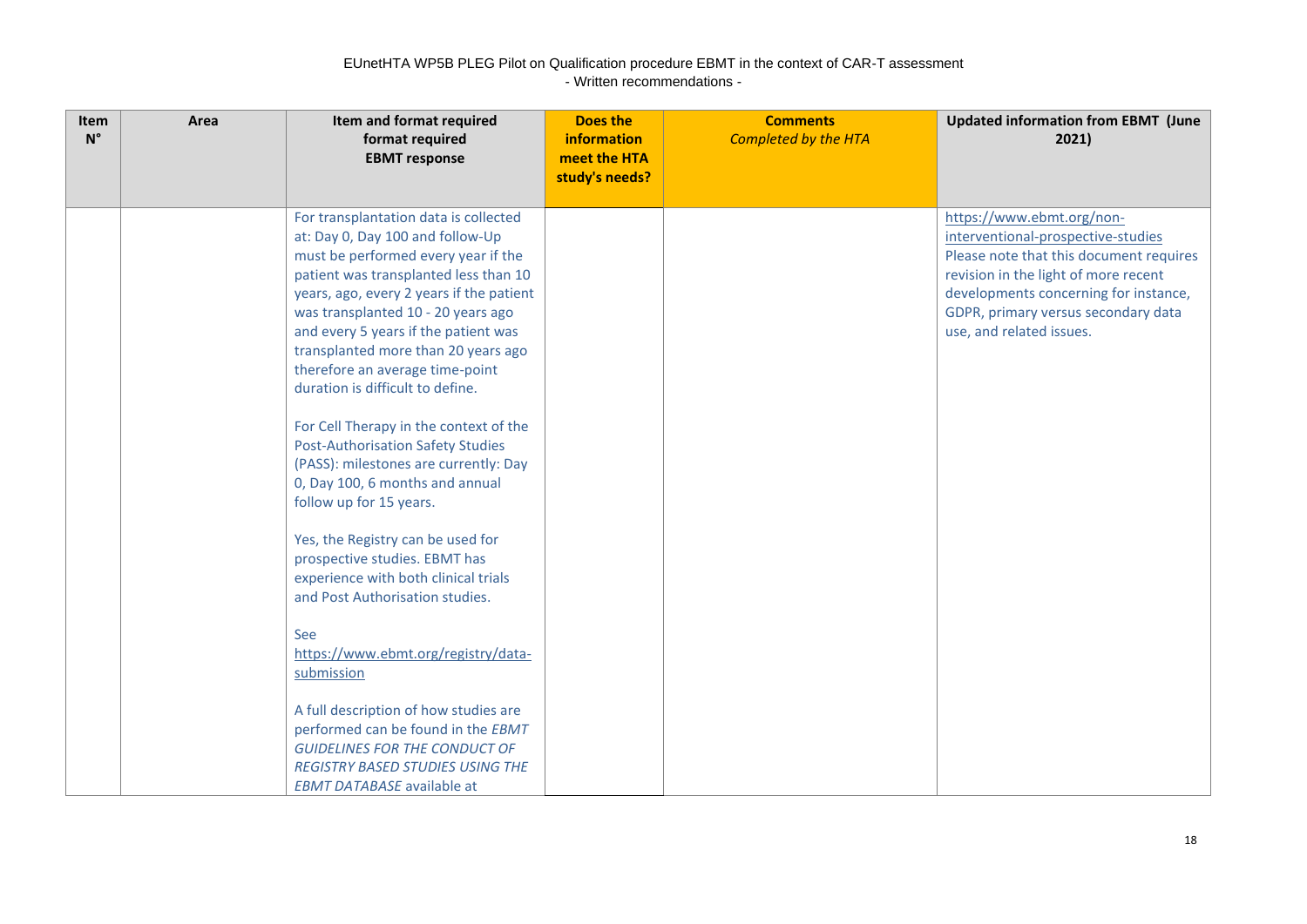| Item<br>$N^{\circ}$ | Area        | Item and format required<br>format required<br><b>EBMT</b> response                                                                                                                                                                                                                                                                                                                                                                                                                                                                                                                                                                                                                                      | Does the<br>information<br>meet the HTA<br>study's needs? | <b>Comments</b><br><b>Completed by the HTA</b> | <b>Updated information from EBMT (June</b><br>2021)                                                                                                                                                                                                                                                                                                                                                                                                                                                                                             |
|---------------------|-------------|----------------------------------------------------------------------------------------------------------------------------------------------------------------------------------------------------------------------------------------------------------------------------------------------------------------------------------------------------------------------------------------------------------------------------------------------------------------------------------------------------------------------------------------------------------------------------------------------------------------------------------------------------------------------------------------------------------|-----------------------------------------------------------|------------------------------------------------|-------------------------------------------------------------------------------------------------------------------------------------------------------------------------------------------------------------------------------------------------------------------------------------------------------------------------------------------------------------------------------------------------------------------------------------------------------------------------------------------------------------------------------------------------|
|                     |             | https://www.ebmt.org/non-<br>interventional-prospective-studies.                                                                                                                                                                                                                                                                                                                                                                                                                                                                                                                                                                                                                                         |                                                           |                                                |                                                                                                                                                                                                                                                                                                                                                                                                                                                                                                                                                 |
| 5                   | <b>Size</b> | Provide the total number of patients<br>included with the date when the<br>number was calculated.<br><b>Numeric</b><br>Provide the percentage of the eligible<br>patient population which has<br>participated in the registry.<br>Percentage<br>666,000 transplant registrations (end-<br>2018)<br>Coverage:<br>• Autologous transplants - 75%<br>• Allogeneic transplants - 80%<br>Around 80% of European transplant<br>centres report to EBMT registry. The<br><b>EBMT Activity Survey can serve to</b><br>identify centres that are transplanting<br>but not reporting data to the Registry.<br>For CAR-T data, see the information<br>provided under item 3Erreur ! Source<br>du renvoi introuvable. | Satisfactory                                              |                                                | 740,000 transplant registrations (end-<br>2020)<br>Approximate coverage:<br>Autologous transplants - 75%<br>Allogeneic transplants - 80%<br>Around 80% of European transplant<br>centres report to EBMT registry. The<br><b>EBMT Activity Survey can serve to</b><br>identify centres that are transplanting<br>but not reporting data to the Registry.<br>Centres identified from the Activity<br>Survey as performing transplants, but<br>not reporting to the EBMT registry tend<br>to be autologous-only teams with low<br>annual activity. |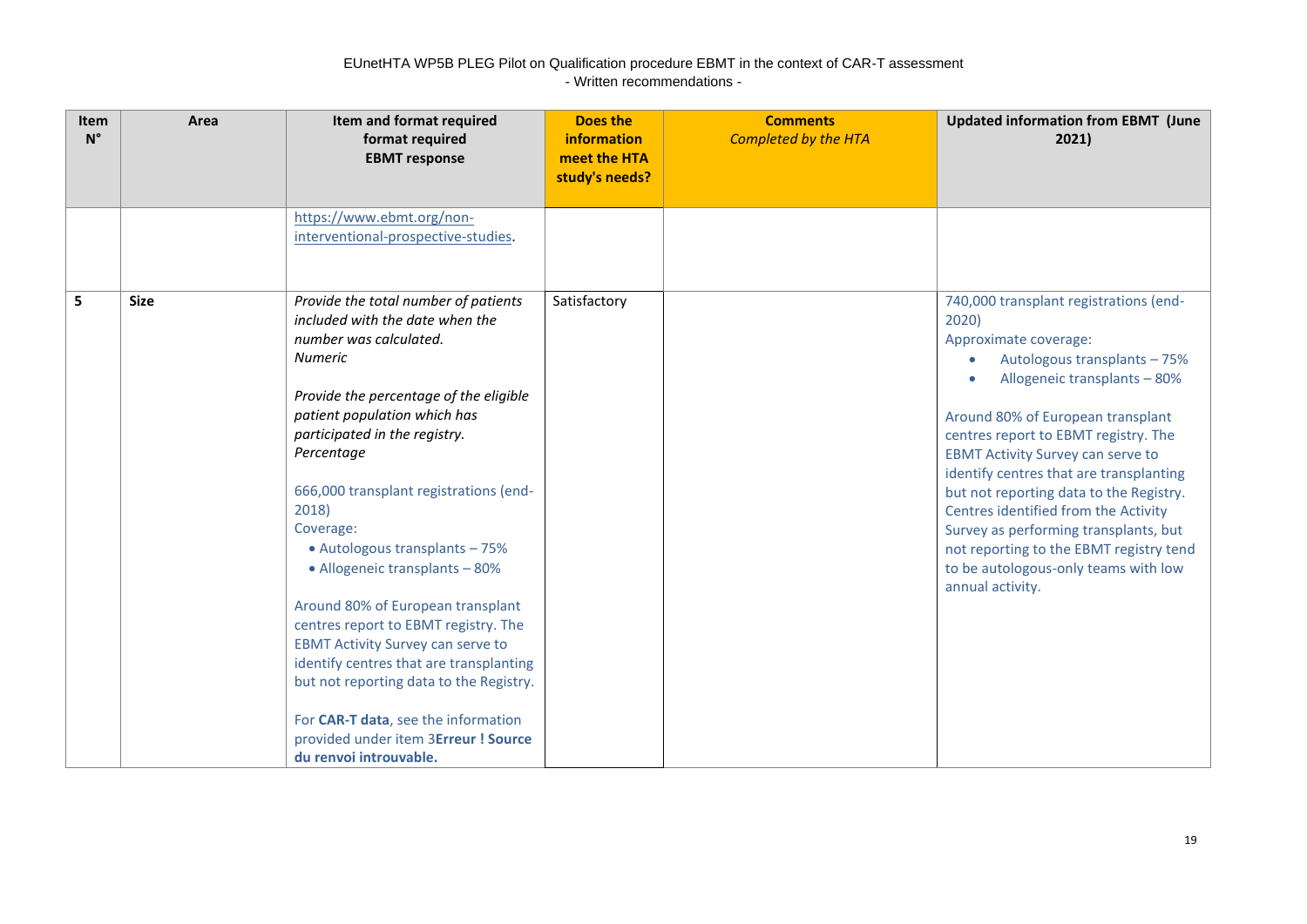| Item<br>$N^{\circ}$ | Area                                       | Item and format required<br>format required<br><b>EBMT</b> response                                                                                                                                                                                                                                                                                                                                                                                                                                                                                                                                                                                                                                                                                                                                                                                                                         | Does the<br>information<br>meet the HTA<br>study's needs? | <b>Comments</b><br><b>Completed by the HTA</b>                                                                                                                                                                                                                                                                                                                                                                     | <b>Updated information from EBMT (June</b><br>2021)                                                                                                                                                                                                                                                            |
|---------------------|--------------------------------------------|---------------------------------------------------------------------------------------------------------------------------------------------------------------------------------------------------------------------------------------------------------------------------------------------------------------------------------------------------------------------------------------------------------------------------------------------------------------------------------------------------------------------------------------------------------------------------------------------------------------------------------------------------------------------------------------------------------------------------------------------------------------------------------------------------------------------------------------------------------------------------------------------|-----------------------------------------------------------|--------------------------------------------------------------------------------------------------------------------------------------------------------------------------------------------------------------------------------------------------------------------------------------------------------------------------------------------------------------------------------------------------------------------|----------------------------------------------------------------------------------------------------------------------------------------------------------------------------------------------------------------------------------------------------------------------------------------------------------------|
| 6                   | <b>Inclusion and</b><br>exclusion criteria | Identify the inclusion and exclusion<br>criteria.<br><b>Inclusion criteria</b><br><b>Patients</b><br>who have undergone a<br>$\bullet$<br>haematopoietic stem cell<br>transplantation (HSCT) procedure<br>patients<br>with bone marrow failures<br>$\bullet$<br>receiving immunosuppressive<br>therapies<br>receiving non-<br>$\bullet$<br>haematopoietic cell therapies<br><b>Donors</b><br>donor information pertaining<br>$\bullet$<br>to collection and donor follow up<br><b>Exclusion criteria</b><br>$\bullet$<br>patients whose own health<br>۰<br>does not display a malignant or non-<br>malignant medical condition.<br>Who do not require an HSCT<br>$\bullet$<br>as a result of an underlying condition<br>captured on our various data<br>collection forms.<br>Patients experiencing last<br>$\bullet$<br>line of treatment and do not require<br>cellular or gene treatment. | Partially met                                             | As previously stated, due to the nature<br>of the registry, patients who do not<br>require a transplantation, a cellular or<br>gene therapy for their disease might be<br>missed.<br>Moreover, it is of high interest for HTAb<br>to have data on patients who were<br>foreseen for CAR-T therapy but did not<br>actually receive it due to different<br>reasons (disease progression,<br>manufacturing problems). | Note: Exclusion criteria are specific to<br>individual studies but there is no<br>exclusion criteria per se for reporting to<br>the registry.<br>Please note that this document<br>https://www.ebmt.org/sites/default/file<br>$s/2019-$<br>03/Cellular%20Therapy%20Manual.pdf)<br>is currently under revision. |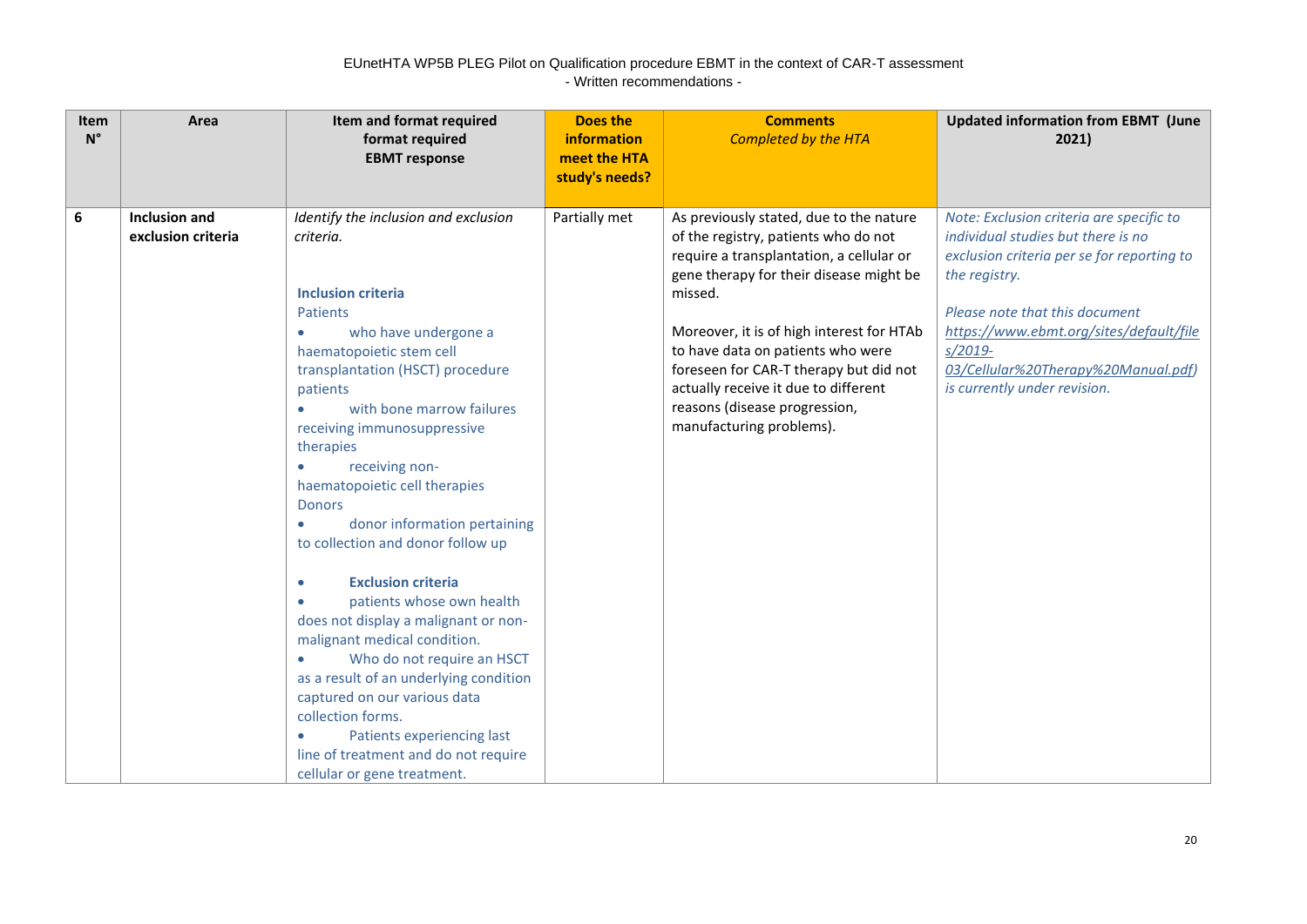| Item<br>$N^{\circ}$ | Area | Item and format required<br>format required<br><b>EBMT</b> response                                                                                                                                                                                                                                                                                                                                                                                                                                                                                    | <b>Does the</b><br><b>information</b><br>meet the HTA<br>study's needs? | <b>Comments</b><br><b>Completed by the HTA</b> | <b>Updated information from EBMT (June</b><br>2021) |
|---------------------|------|--------------------------------------------------------------------------------------------------------------------------------------------------------------------------------------------------------------------------------------------------------------------------------------------------------------------------------------------------------------------------------------------------------------------------------------------------------------------------------------------------------------------------------------------------------|-------------------------------------------------------------------------|------------------------------------------------|-----------------------------------------------------|
|                     |      | Specific study-related<br>$\bullet$<br>inclusion/exclusion criteria would be<br>stipulated in the study protocol from<br>the MAH (study criteria) as not all<br>CAR-T patients will have an<br>associated HSCT.<br>Criteria for entered data to<br>$\bullet$<br>the Cell Therapy Registry (CTR)<br>A centre must fill in a Cell Therapy<br>MED-A data collection form only if<br>the cell therapy was actually<br>performed at that centre.<br>The centre should not fill in the form<br>if:<br>they have acted only as a<br>$\sim$<br>referral centre |                                                                         |                                                |                                                     |
|                     |      | are only involved in following<br>the patient after therapy which<br>has been performed elsewhere<br>the harvest has been performed<br>$\sim$<br>at this centre but the re-infusion<br>has been performed elsewhere<br>the cells are hematopoietic<br>$\overline{\phantom{a}}$<br>stem cells and the treatment is<br>an HSCT; in this case submit the<br><b>HSCT Med-AB data collection</b><br>forms<br>https://www.ebmt.org/registry/<br>data-collection                                                                                              |                                                                         |                                                |                                                     |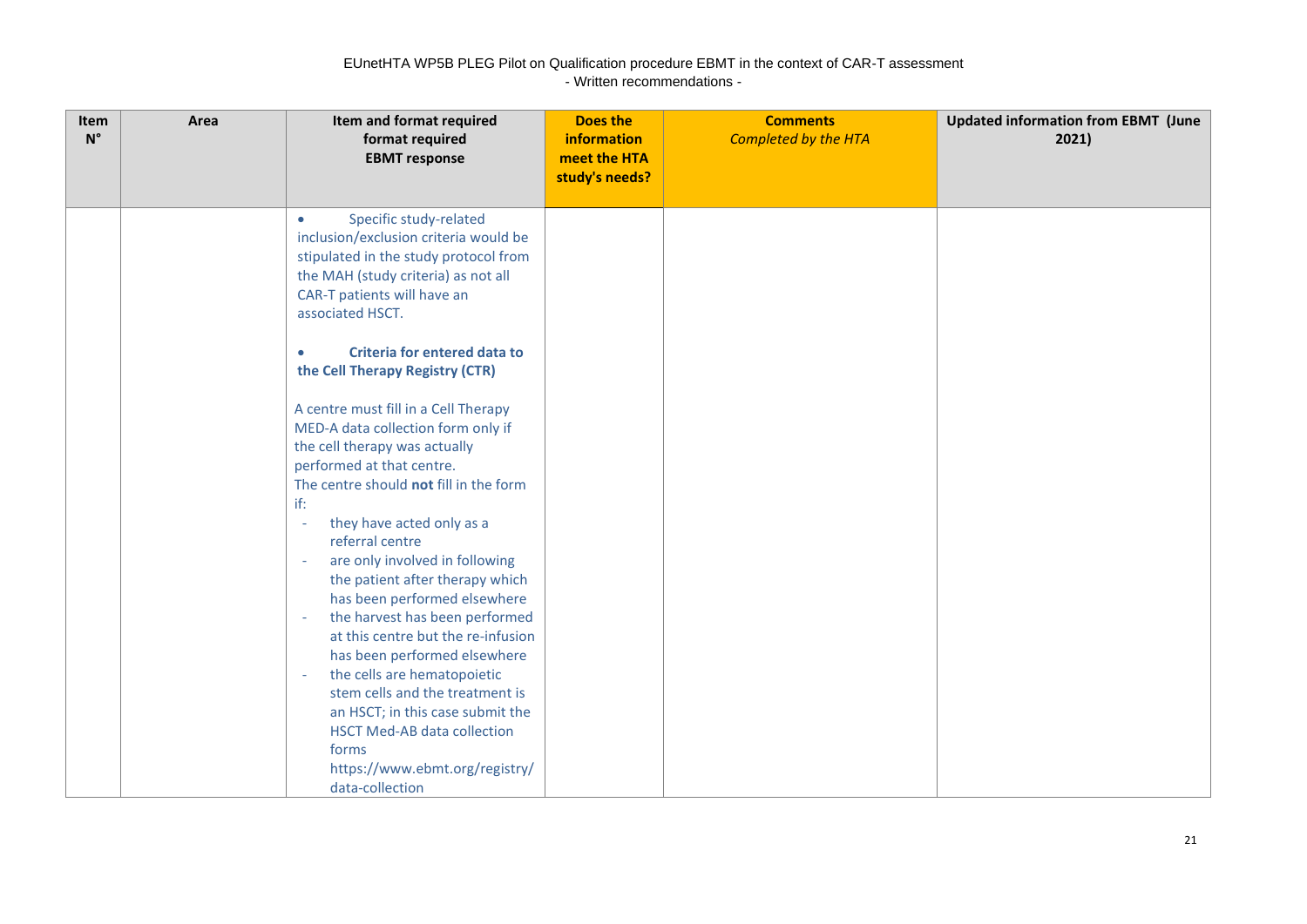| Item<br>$N^{\circ}$ | Area | Item and format required<br>format required<br><b>EBMT</b> response                                                                                                                                                                                                                                                                                                                                                                                                                                                                                                                                                                                                                                                                                                                                                                                                                                                                                                                                                                                                                            | <b>Does the</b><br>information<br>meet the HTA<br>study's needs? | <b>Comments</b><br><b>Completed by the HTA</b> | <b>Updated information from EBMT (June</b><br>2021) |
|---------------------|------|------------------------------------------------------------------------------------------------------------------------------------------------------------------------------------------------------------------------------------------------------------------------------------------------------------------------------------------------------------------------------------------------------------------------------------------------------------------------------------------------------------------------------------------------------------------------------------------------------------------------------------------------------------------------------------------------------------------------------------------------------------------------------------------------------------------------------------------------------------------------------------------------------------------------------------------------------------------------------------------------------------------------------------------------------------------------------------------------|------------------------------------------------------------------|------------------------------------------------|-----------------------------------------------------|
|                     |      | The CTR aims to collect data on stem<br>cells, progenitors or mature cells,<br>such as T-lymphocytes,<br>unmanipulated, such as DLI, or sorted<br>and/or cultured and/or genetically<br>manipulated, such as CAR-T cells, and<br>including advanced therapeutic<br>medicinal products (ATMP), used for<br>treatment other than hematopoietic<br>stem cell transplantation (HSCT) as<br>well as data on the clinical<br>characteristics and outcome of the<br>treated patients.<br>The cells can be infused in<br>combination with other treatments,<br>including hematopoietic stem cell<br>transplantation, or by themselves.<br>Novel cell therapies include cell<br>preparations defined by various<br>criteria and may be applicable to<br>patients suffering from autoimmune,<br>neurologic and hematologic<br>disorders, heart disease and so on.<br>The therapeutic potential of, for<br>example, cytotoxic T-cells, tumour<br>vaccines and mesenchymal stem cells<br>(MSCs) is undergoing extensive<br>clinical testing in areas such as cancer,<br>tissue repair of connective tissue |                                                                  |                                                |                                                     |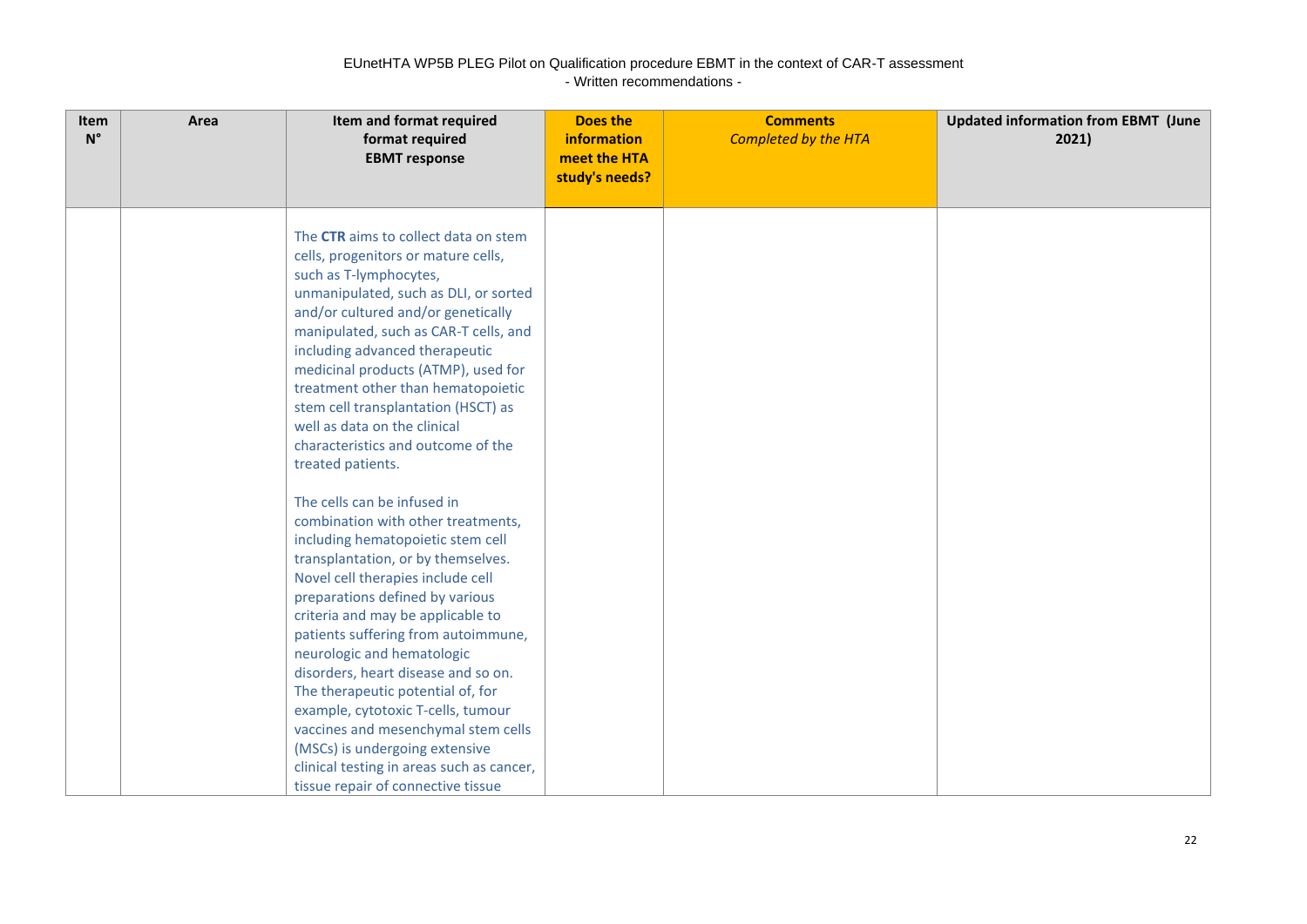| Item<br>$N^{\circ}$ | Area | Item and format required<br>format required<br><b>EBMT</b> response                                                                                                                                                                                                                                                                                                                                                                                                                                                                                                                                                                                                                                                                                                                                                                                                                                                                                                                                                                                                                                                                                          | <b>Does the</b><br>information<br>meet the HTA<br>study's needs? | <b>Comments</b><br><b>Completed by the HTA</b> | <b>Updated information from EBMT (June</b><br>2021) |
|---------------------|------|--------------------------------------------------------------------------------------------------------------------------------------------------------------------------------------------------------------------------------------------------------------------------------------------------------------------------------------------------------------------------------------------------------------------------------------------------------------------------------------------------------------------------------------------------------------------------------------------------------------------------------------------------------------------------------------------------------------------------------------------------------------------------------------------------------------------------------------------------------------------------------------------------------------------------------------------------------------------------------------------------------------------------------------------------------------------------------------------------------------------------------------------------------------|------------------------------------------------------------------|------------------------------------------------|-----------------------------------------------------|
|                     |      | disorders, heart repair and<br>immunomodulation in the setting of<br>stem cell transplantation.<br>Although these therapies may be<br>promising and prove to be of clinical<br>use, clinical trials are often small with<br>a limited follow up. The detection of<br>long-term beneficial effects, as well as<br>late and rare side effects would<br>require a large number of patients<br>followed over many years.<br>Pharma companies are currently<br>developing medicinal products that<br>are classified as gene therapy<br>medicinal products (subcategory of<br>advanced therapy medicinal<br>products) from a regulatory point of<br>view. Similarly CAR-T Cells are<br>classified as gene therapy medicinal<br>products. In all cases, however, the<br>medicinal product is made of living<br>hematopoietic cell that are<br>genetically engineered in vitro to<br>express the wild-type form of a gene<br>that is mutated in the patient, or a<br>fully artificial molecule such as CAR,<br>allowing for improved recognition of<br>target antigens; thus all these<br>products functionally and clinically<br>qualify as "hematopoietic cellular |                                                                  |                                                |                                                     |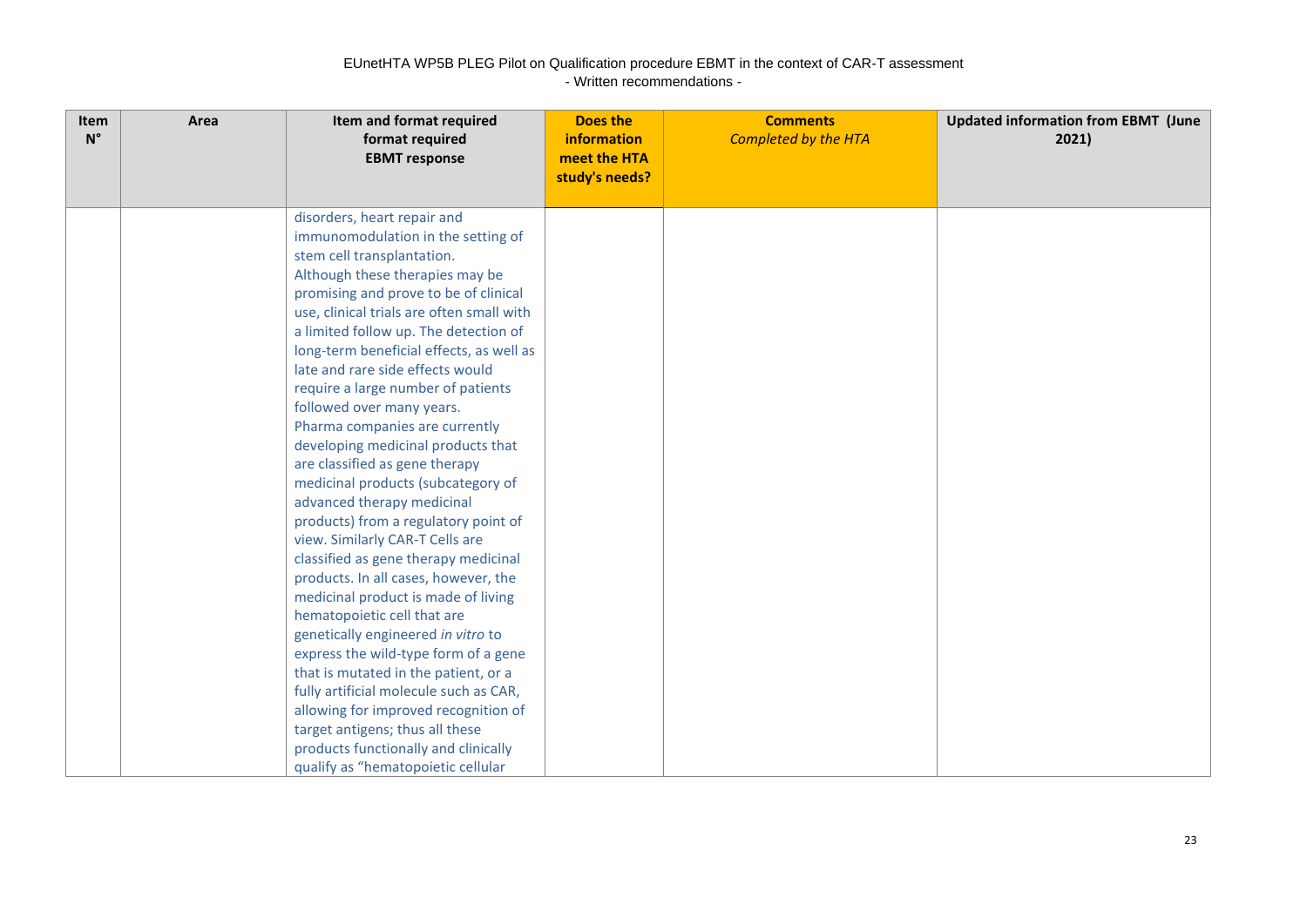| Item<br>$N^{\circ}$ | Area | Item and format required<br>format required<br><b>EBMT</b> response                                                                                                                                                                                                                                                                                                                                                                                                                                                                                                                                                          | Does the<br>information<br>meet the HTA<br>study's needs? | <b>Comments</b><br><b>Completed by the HTA</b> | <b>Updated information from EBMT (June</b><br>2021) |
|---------------------|------|------------------------------------------------------------------------------------------------------------------------------------------------------------------------------------------------------------------------------------------------------------------------------------------------------------------------------------------------------------------------------------------------------------------------------------------------------------------------------------------------------------------------------------------------------------------------------------------------------------------------------|-----------------------------------------------------------|------------------------------------------------|-----------------------------------------------------|
|                     |      | therapies", and whenever available<br>will add or substitute to BMT.<br>The CTR collects data on patients<br>treated with these novel cell<br>therapies, to allow for analyses of<br>their risk and benefits.<br>Donor Outcome forms have been<br>implemented under the guidance of<br>the EBMT Donor Outcome Committee<br>and in collaboration with the Swiss<br>Transfusion SRC. It consists of two<br>forms, one for the collection<br>procedure and one for follow-up. A<br>manual on how to complete the<br>forms is also available. Join us in this<br>very important exercise by<br>completing these forms regularly. |                                                           |                                                |                                                     |
|                     |      | (Taken from<br>https://www.ebmt.org/sites/default/f<br>iles/2019-<br>03/Cellular%20Therapy%20Manual.p<br>$df$ .<br>The full list of Disease Classifications<br>is available from<br>https://www.ebmt.org/sites/default/f<br>iles/2019-<br>09/List%20of%20Disease%20Classific<br>ations.pdf                                                                                                                                                                                                                                                                                                                                   |                                                           |                                                |                                                     |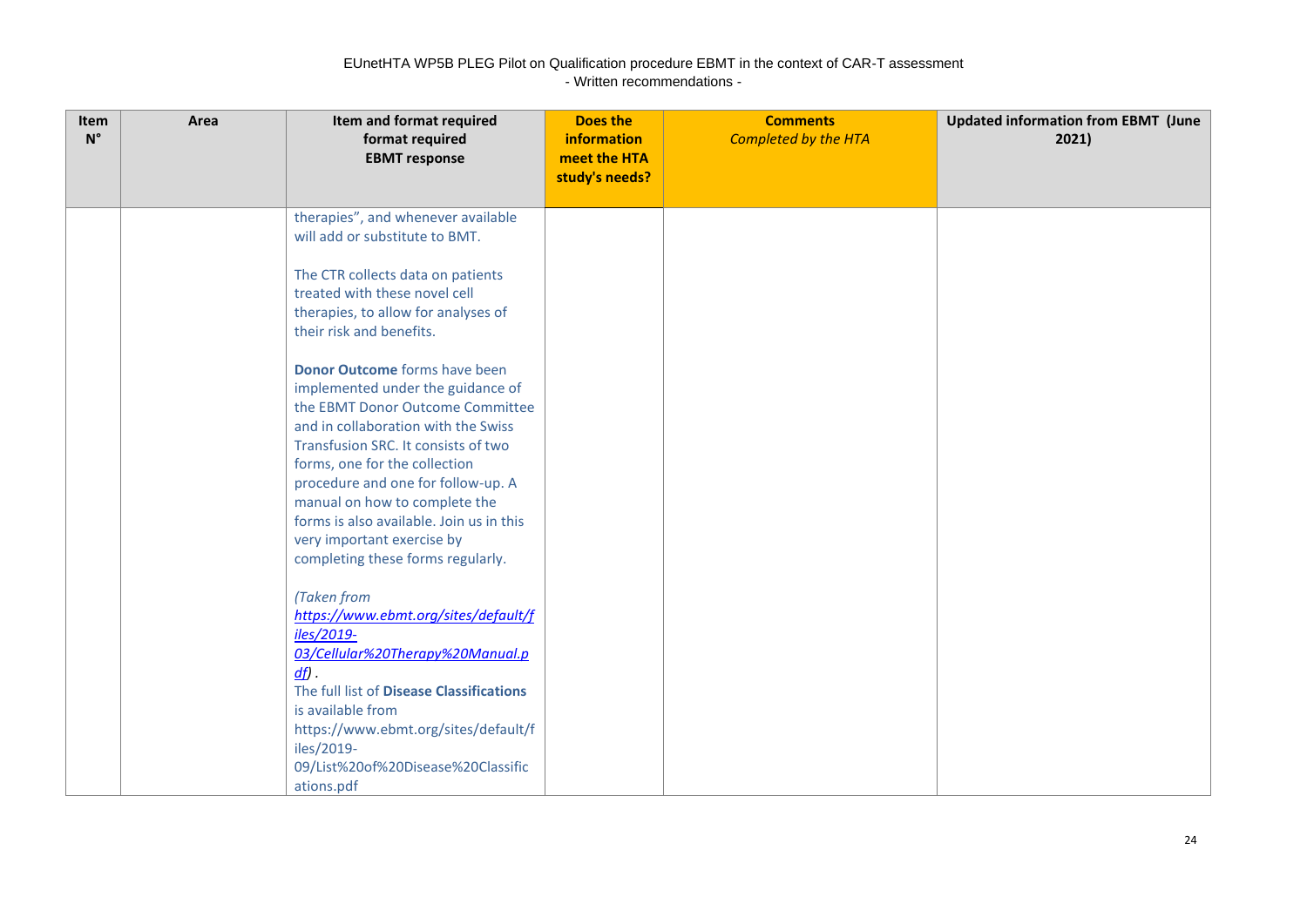| Item<br>$N^{\circ}$ | Area      | Item and format required<br>format required<br><b>EBMT</b> response                                                                                                                                                                                                                                                                                                                                                                                                                                                                                                                                                                                                                                                                                                                                                                                                                                                    | <b>Does the</b><br><b>information</b><br>meet the HTA<br>study's needs? | <b>Comments</b><br><b>Completed by the HTA</b> | <b>Updated information from EBMT (June</b><br>2021) |
|---------------------|-----------|------------------------------------------------------------------------------------------------------------------------------------------------------------------------------------------------------------------------------------------------------------------------------------------------------------------------------------------------------------------------------------------------------------------------------------------------------------------------------------------------------------------------------------------------------------------------------------------------------------------------------------------------------------------------------------------------------------------------------------------------------------------------------------------------------------------------------------------------------------------------------------------------------------------------|-------------------------------------------------------------------------|------------------------------------------------|-----------------------------------------------------|
| $\overline{7}$      | Follow-up | Describe the methodology for the<br>follow-up. What is the average follow-<br>up period per patient in months? How<br>do you predict and prevent loss to<br>follow-up?                                                                                                                                                                                                                                                                                                                                                                                                                                                                                                                                                                                                                                                                                                                                                 | Satisfactory                                                            |                                                |                                                     |
|                     |           | In the Registry, standard data capture<br>is typically performed at Day 0, 100<br>and 1 year following infusion for<br>transplant, and at 6 months and 1<br>year for cell therapy.<br>In prospective study settings, a higher<br>or lower frequency can be established<br>depending on the study<br>requirements. Frequency can be<br>adjusted only for in the study design<br>of prospective studies based on<br>primary data collection but not for<br>studies based on secondary use of<br>registry data which are based on<br>standard registry procedures.<br>The main problem continues to be<br>the follow-up as it is very time<br>consuming for the centres and may<br>also be subject to patient-related<br>factors that can complicate or disrupt<br>follow-up, e.g. patient moves address.<br>However, follow-up tends to be very<br>good within sponsored studies as<br>centres have committed themselves |                                                                         |                                                |                                                     |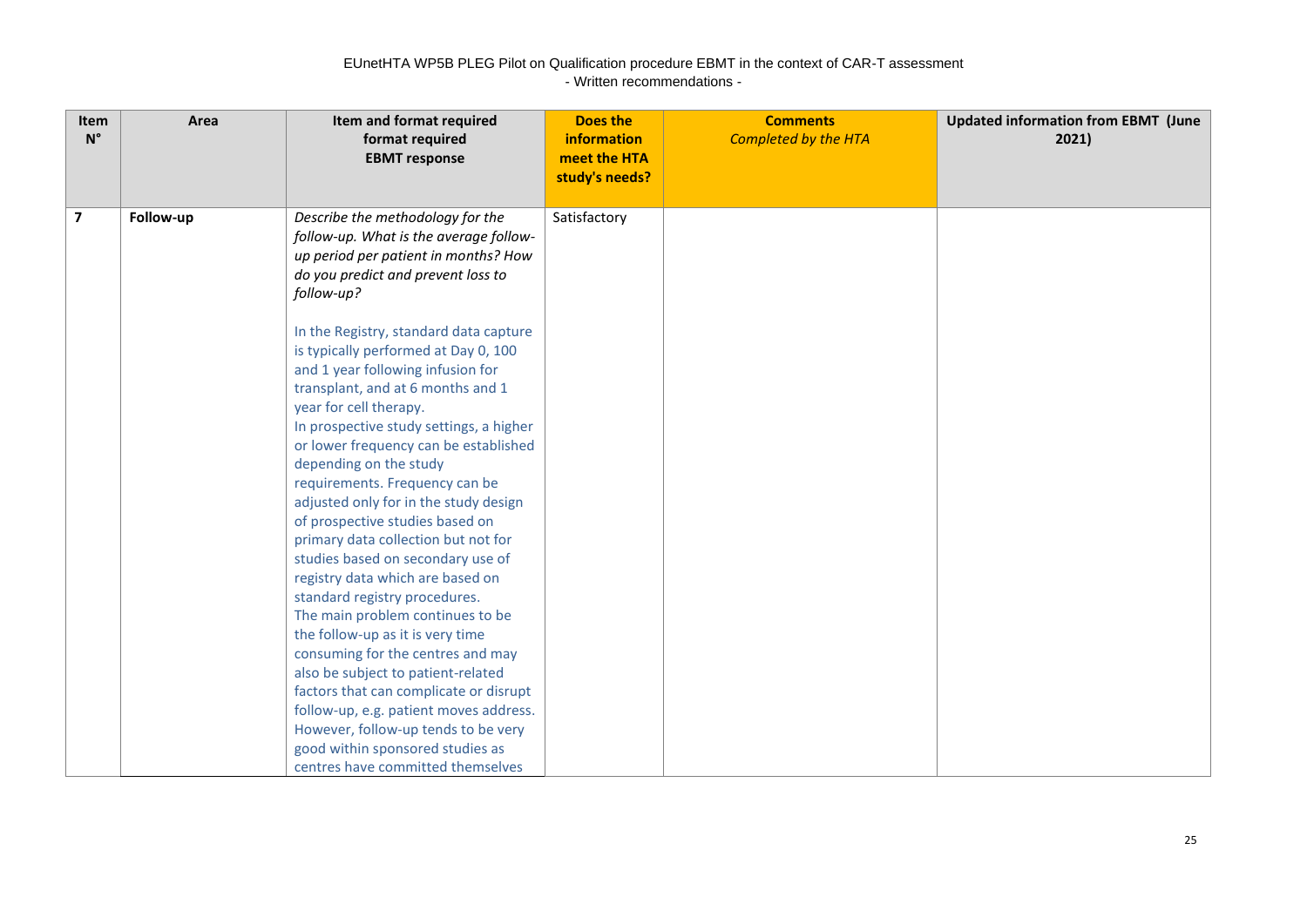| Item<br>$N^{\circ}$ | Area                     | Item and format required<br>format required<br><b>EBMT</b> response                                                                                                                                                                                                                                                                                                                                                                                                                                                                                                                                                                                                                                         | <b>Does the</b><br><b>information</b><br>meet the HTA<br>study's needs? | <b>Comments</b><br><b>Completed by the HTA</b>                                                                                                                                                                                                                                                                                                     | <b>Updated information from EBMT (June</b><br>2021)                                                                                                                                                                                                        |
|---------------------|--------------------------|-------------------------------------------------------------------------------------------------------------------------------------------------------------------------------------------------------------------------------------------------------------------------------------------------------------------------------------------------------------------------------------------------------------------------------------------------------------------------------------------------------------------------------------------------------------------------------------------------------------------------------------------------------------------------------------------------------------|-------------------------------------------------------------------------|----------------------------------------------------------------------------------------------------------------------------------------------------------------------------------------------------------------------------------------------------------------------------------------------------------------------------------------------------|------------------------------------------------------------------------------------------------------------------------------------------------------------------------------------------------------------------------------------------------------------|
|                     |                          | to do it and there are likely to be<br>financial incentives for reporting.<br>There may be a delay of up to 6<br>months by some centres in reporting<br>data.<br>Prospective non-interventional<br>studies (PASS) with an active data<br>collection approach tend to score<br>much higher in completeness of all<br>data and would be expected to be<br>faster in receiving data.<br>The 2 documents available at<br>https://www.ebmt.org/registry/data-<br>retrieval under "Database Structure"<br>give a description of the ProMISe<br>database structure.<br>It is expected that a similar overview<br>will become available for the new<br>Registry platform after full<br>implementation is completed. |                                                                         |                                                                                                                                                                                                                                                                                                                                                    |                                                                                                                                                                                                                                                            |
| 8                   | <b>Registry protocol</b> | Provide the registry protocol.<br>The registry protocol can be found on<br>https://www.ebmt.org/ebmt-patient-<br><u>registry</u>                                                                                                                                                                                                                                                                                                                                                                                                                                                                                                                                                                            | Satisfactory                                                            | The respective protocol for the specific<br>registry study must be checked<br>individually, but it seems that the registry<br>offers the possibility to adjust the protocol<br>according to the research question.<br>Of note, the information on the website<br>seems quite fragmented. Having one singlein the light of more recent developments | A full description of how studies are<br>performed can be found in the EBMT<br><b>GUIDELINES FOR THE CONDUCT OF</b><br><b>REGISTRY BASED STUDIES USING THE</b><br><b>EBMT DATABASE available here.</b> Please<br>note that this document requires revision |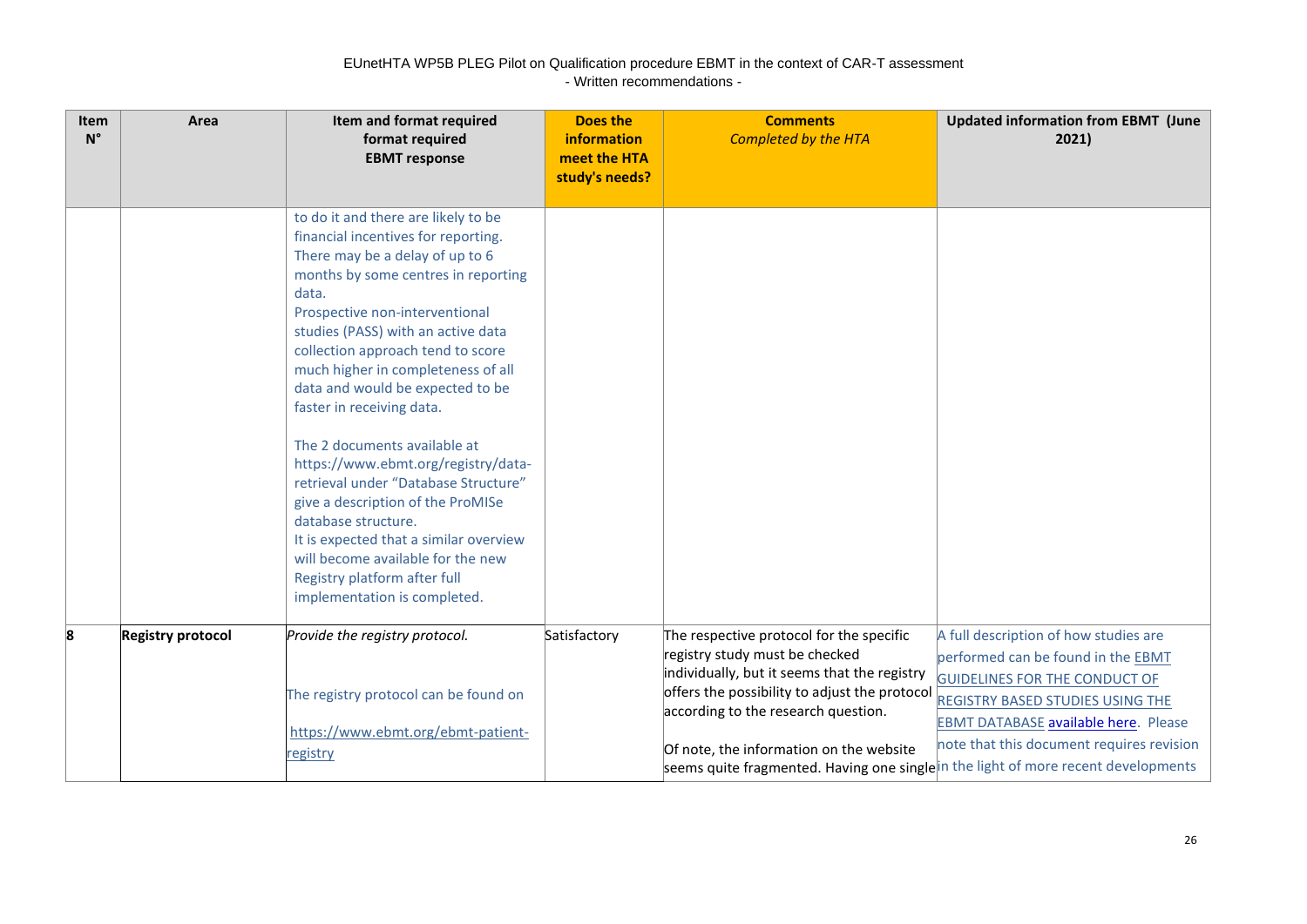| <b>Item</b><br>$N^{\circ}$ | Area       | Item and format required<br>format required<br><b>EBMT</b> response                                                                                                                                                                                                                                                                                                                                                                                                                                                                                                                                                                                                                                                                                                                                                      | Does the<br>information<br>meet the HTA<br>study's needs? | <b>Comments</b><br><b>Completed by the HTA</b>      | <b>Updated information from EBMT (June</b><br>2021)                                                                                                                                                                                                                                                                                                                                                                                                                                                                                                                                                                                                                                                            |
|----------------------------|------------|--------------------------------------------------------------------------------------------------------------------------------------------------------------------------------------------------------------------------------------------------------------------------------------------------------------------------------------------------------------------------------------------------------------------------------------------------------------------------------------------------------------------------------------------------------------------------------------------------------------------------------------------------------------------------------------------------------------------------------------------------------------------------------------------------------------------------|-----------------------------------------------------------|-----------------------------------------------------|----------------------------------------------------------------------------------------------------------------------------------------------------------------------------------------------------------------------------------------------------------------------------------------------------------------------------------------------------------------------------------------------------------------------------------------------------------------------------------------------------------------------------------------------------------------------------------------------------------------------------------------------------------------------------------------------------------------|
|                            |            | A full description of how studies are<br>performed can be found in the EBMT<br><b>GUIDELINES FOR THE CONDUCT OF</b><br><b>REGISTRY BASED STUDIES USING THE</b><br><b>EBMT DATABASE available here</b><br>Analysis is addressed in section 16                                                                                                                                                                                                                                                                                                                                                                                                                                                                                                                                                                             |                                                           | registry protocol would be much more<br>convenient. | concerning for instance, GDPR, primary<br>versus secondary data use, and similar.                                                                                                                                                                                                                                                                                                                                                                                                                                                                                                                                                                                                                              |
| 9                          | Governance | Describe the registry governance<br>structure.<br>The EBMT's Board of Association<br>provides governance, transparency, and<br>accountability. The Board consists of the<br>President, President-Elect, Secretary,<br><b>Treasurer, President of the EBMT Nurses</b><br>Group and four members elected by and<br>from the Scientific Council. The<br>President of the forthcoming EBMT<br>Annual Meeting is elected onto the<br>Board for the year preceding the annual<br>meeting as a non-voting member.<br>Decisions are taken by Majority voting.<br>The Board of Association is responsible<br>for defining the strategic direction of<br>EBMT, operational responsibility and<br>decisions that are not required to be<br>taken by the General Assembly.<br>The Registry Function describes how it is<br>governed. | Partially met                                             |                                                     | <b>EBMT</b> has now implemented the EBMT<br>Code of Conduct and Policy on Conflicts of<br>Interests policy as approved in 2019.<br>In June 2021, there were 10 staff in the<br>Registry department, working on Registry<br>development, maintenance, membership,<br>helpdesk, data collection and quality. 28<br>study coordinators and data managers, all<br>working on collecting/reporting and data<br>quality in the context of predominantly<br>retrospective studies. There are 13 staff<br>members that are working in the clinical<br>study unit that performs prospective<br>studies including clinical trials and post<br>authorisation studies. EBMT has 10<br>statisticians support study conduct. |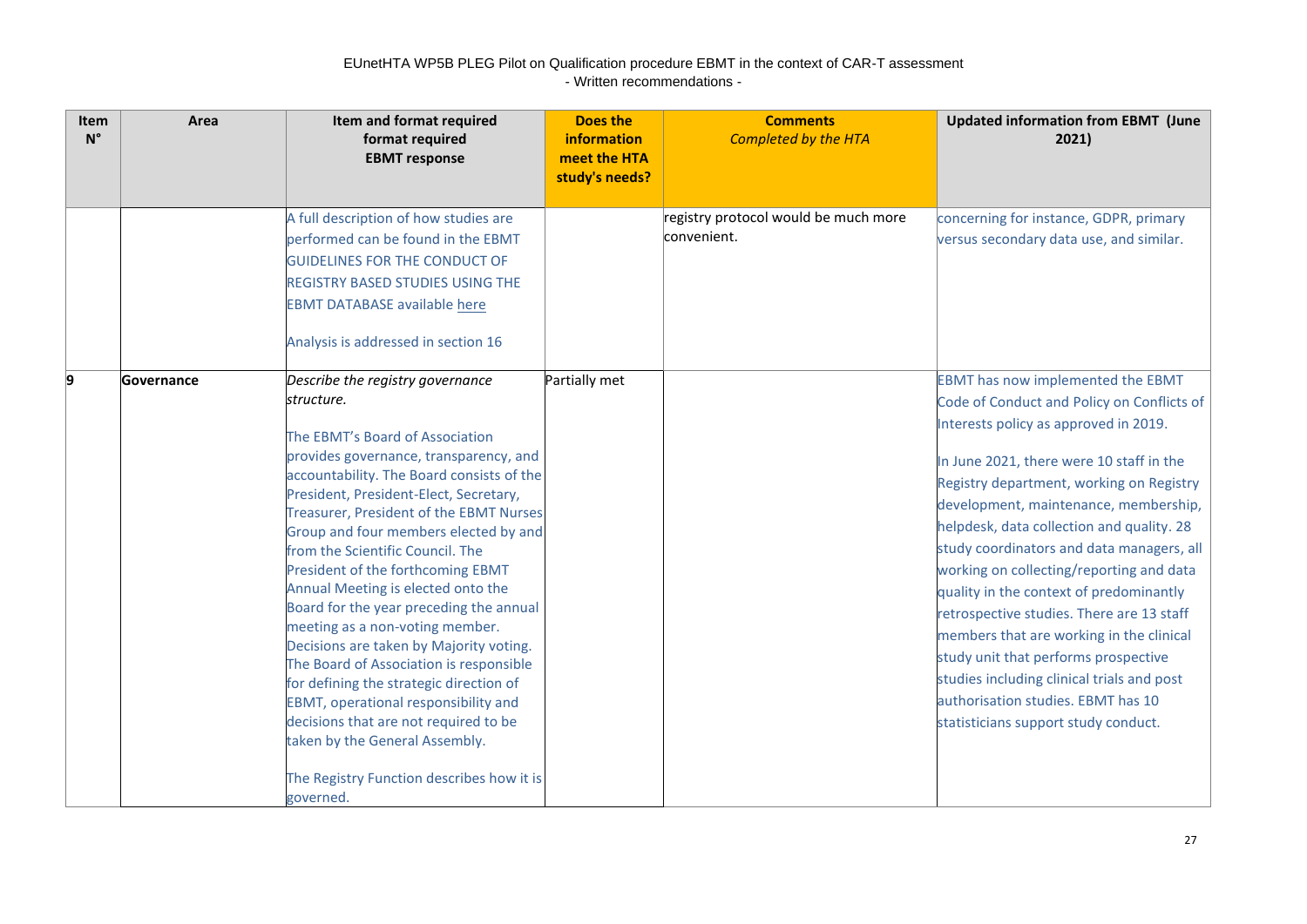| meet the HTA<br><b>EBMT</b> response<br>study's needs?<br>https://www.ebmt.org/sites/default/file<br>s/2018-12/EBMTRegistryFunction.pdf<br>Other governance measures                                                                                                                                                                                                                                                                                                                                                                                        |  |
|-------------------------------------------------------------------------------------------------------------------------------------------------------------------------------------------------------------------------------------------------------------------------------------------------------------------------------------------------------------------------------------------------------------------------------------------------------------------------------------------------------------------------------------------------------------|--|
|                                                                                                                                                                                                                                                                                                                                                                                                                                                                                                                                                             |  |
|                                                                                                                                                                                                                                                                                                                                                                                                                                                                                                                                                             |  |
|                                                                                                                                                                                                                                                                                                                                                                                                                                                                                                                                                             |  |
|                                                                                                                                                                                                                                                                                                                                                                                                                                                                                                                                                             |  |
| Dedicated, knowledgeable registry<br>$\bullet$<br>team for designing, managing and<br>conducting patient/disease<br>registries<br><b>Working Parties (clinical lead</b><br>$\bullet$<br>disease/topic-specific groups<br>within EBMT) are responsible for<br>clinical content of data collection<br>forms<br>Definitions Groups: formed by<br>$\bullet$<br>clinicians who are experts in their<br>field and appointed by Working<br>Parties are continuously available<br>to respond to specific queries and<br>requests<br>A member of the EBMT Board<br>۰ |  |
| represents Registry issues at<br>organisational governance level                                                                                                                                                                                                                                                                                                                                                                                                                                                                                            |  |
| Representatives of EBMT are expected                                                                                                                                                                                                                                                                                                                                                                                                                                                                                                                        |  |
| to perform their duties for EBMT                                                                                                                                                                                                                                                                                                                                                                                                                                                                                                                            |  |
| independently and objectively. It is                                                                                                                                                                                                                                                                                                                                                                                                                                                                                                                        |  |
| crucial that any and all business<br>decisions are taken only in the interest                                                                                                                                                                                                                                                                                                                                                                                                                                                                               |  |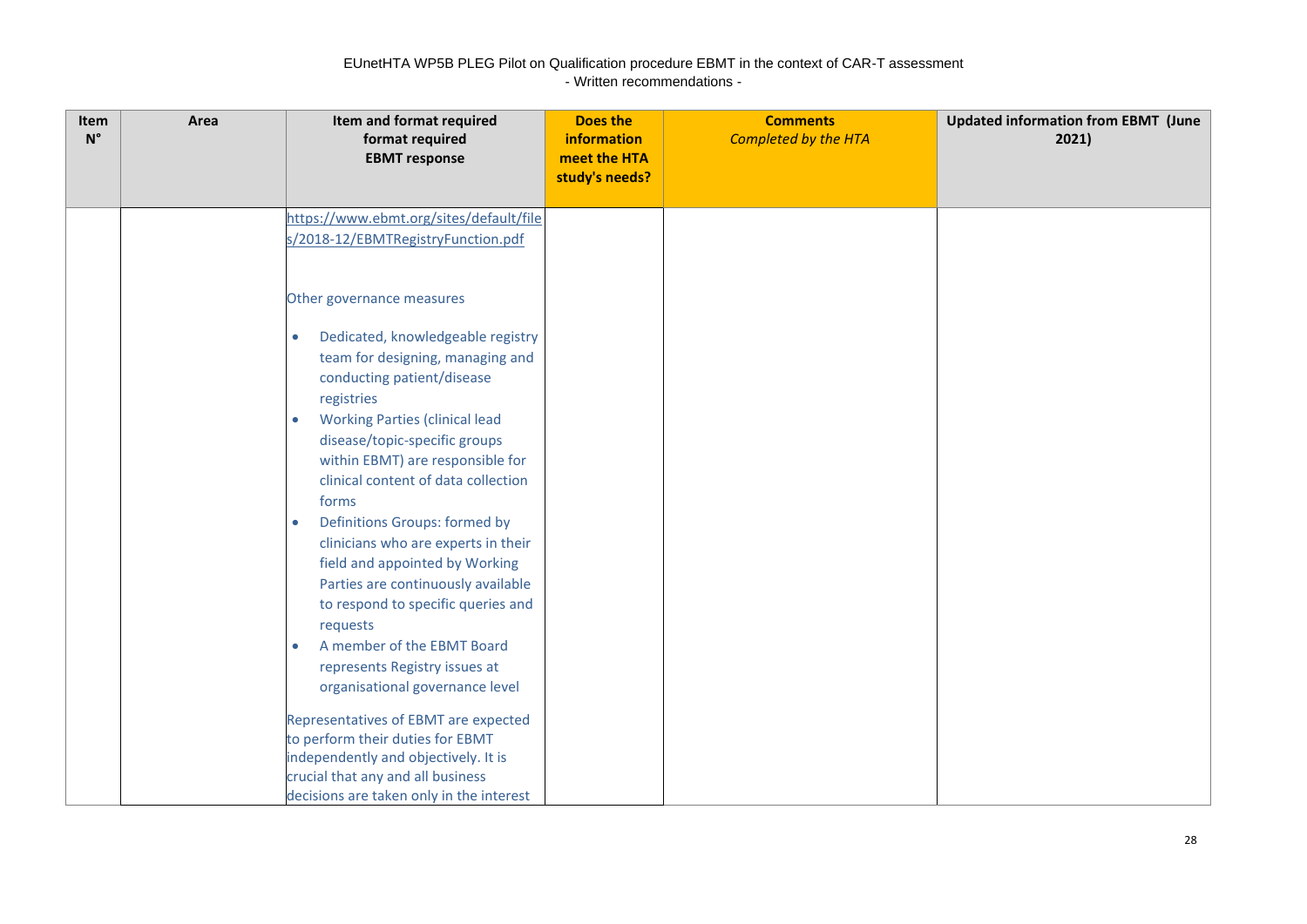| <b>Item</b><br>$N^{\circ}$ | Area | Item and format required<br>format required<br><b>EBMT</b> response                                                                                                                                                                                                                                                                                                                                                                                                                                                                                                                                                                                                                                                                                                          | Does the<br>information<br>meet the HTA<br>study's needs? | <b>Comments</b><br><b>Completed by the HTA</b> | <b>Updated information from EBMT (June</b><br>2021) |
|----------------------------|------|------------------------------------------------------------------------------------------------------------------------------------------------------------------------------------------------------------------------------------------------------------------------------------------------------------------------------------------------------------------------------------------------------------------------------------------------------------------------------------------------------------------------------------------------------------------------------------------------------------------------------------------------------------------------------------------------------------------------------------------------------------------------------|-----------------------------------------------------------|------------------------------------------------|-----------------------------------------------------|
|                            |      | of patients, the scientific community<br>and EBMT. EBMT does not allow any<br>private interest to be a factor in policy<br>and decision-making.<br>In order to guarantee and maintain the<br>EBMT independence, objectivity and to<br>provide transparency on EBMT<br>activities, EBMT Representatives and<br>Employees are bound to the EBMT Code<br>of Conduct and perform a Declaration of<br>conflict of Interests where they are<br>asked to declare any conflict of interest<br>that might influence the EBMT<br>Representative business decisions and<br>conduct affecting patients and scientific<br>community interests.<br>EBMT is currently implementing the<br><b>EBMT Code of Conduct and Policy on</b><br>Conflicts of Interests policy as approved<br>in 2019 |                                                           |                                                |                                                     |
|                            |      |                                                                                                                                                                                                                                                                                                                                                                                                                                                                                                                                                                                                                                                                                                                                                                              |                                                           |                                                |                                                     |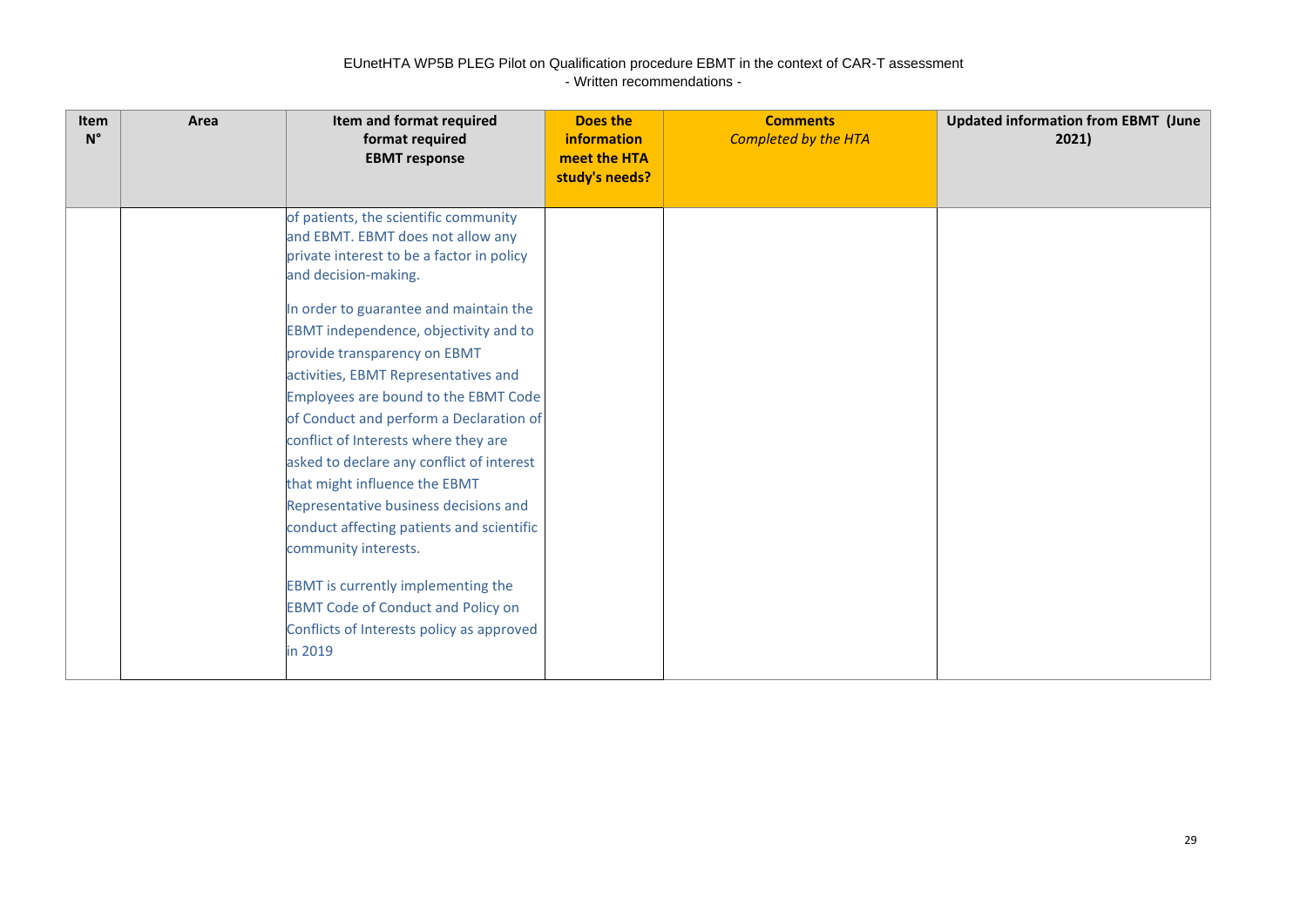| Item<br>$\mathsf{N}^\circ$ | Area | Item and format required<br>format required<br><b>EBMT</b> response                                                                                                                                                                                                                                                                                                                                                                                                                                                                                                                                                                                                                                                    | <b>Does the</b><br>information<br>meet the HTA<br>study's needs? | <b>Comments</b><br><b>Completed by the HTA</b> | <b>Updated information from EBMT (June</b><br>2021) |
|----------------------------|------|------------------------------------------------------------------------------------------------------------------------------------------------------------------------------------------------------------------------------------------------------------------------------------------------------------------------------------------------------------------------------------------------------------------------------------------------------------------------------------------------------------------------------------------------------------------------------------------------------------------------------------------------------------------------------------------------------------------------|------------------------------------------------------------------|------------------------------------------------|-----------------------------------------------------|
|                            |      | 斋<br>EBMT-P-007-01-EBM<br>T Code of Conduct.<br>┻<br>PDF<br>EBMT-P-008-01-Poli<br>cy on Conflict of Inte<br>We have 11 data managers, all working<br>on collecting/reporting and data quality<br>In the clinical trial office, we have 3 staff<br>members that are working on data<br>collection/reporting/data quality, and<br>one that is specifically collecting and<br>reporting safety data.<br>Their tasks include the following:<br>Contribution to the synopsis<br>$\bullet$<br>elaboration for retrospective<br>studies and prospective non<br>interventional studies regarding<br>data requirement (contact with the<br>principal investigator to modify<br>and adapt the data requirements<br>as necessary) |                                                                  |                                                |                                                     |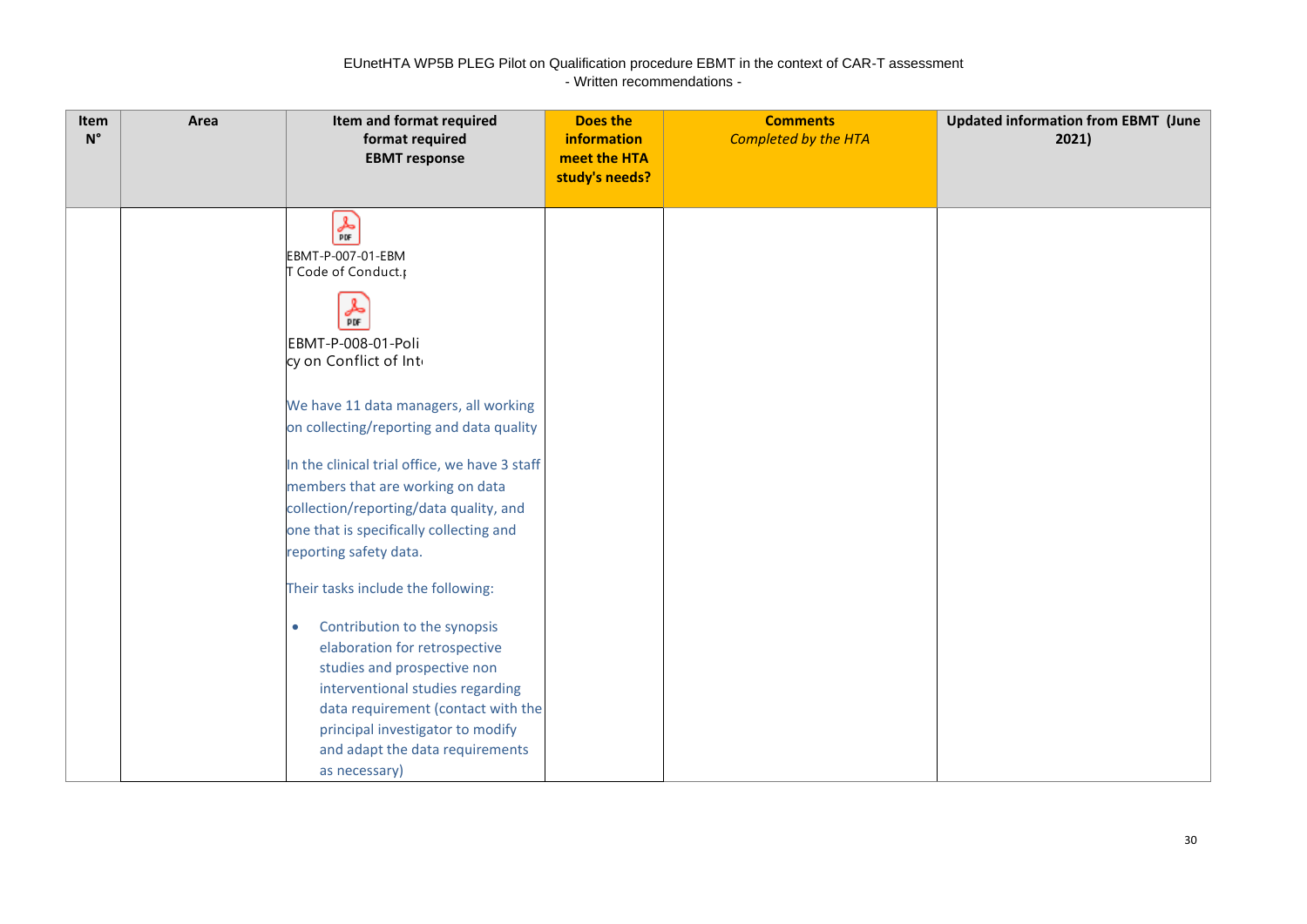| Item<br>$N^{\circ}$ | Area              | Item and format required<br>format required<br><b>EBMT</b> response                                                                                                                                                                                                                                                                                                                                                                                                                                                                                                                                                                                                                                      | <b>Does the</b><br>information<br>meet the HTA<br>study's needs? | <b>Comments</b><br><b>Completed by the HTA</b>                                                                                                                                                                                                                                                                | <b>Updated information from EBMT (June</b><br>2021)                                                                                                                                                                                                                                        |
|---------------------|-------------------|----------------------------------------------------------------------------------------------------------------------------------------------------------------------------------------------------------------------------------------------------------------------------------------------------------------------------------------------------------------------------------------------------------------------------------------------------------------------------------------------------------------------------------------------------------------------------------------------------------------------------------------------------------------------------------------------------------|------------------------------------------------------------------|---------------------------------------------------------------------------------------------------------------------------------------------------------------------------------------------------------------------------------------------------------------------------------------------------------------|--------------------------------------------------------------------------------------------------------------------------------------------------------------------------------------------------------------------------------------------------------------------------------------------|
|                     |                   | Data exportation from the registry<br>$\bullet$<br>& feasibility assessment<br>Development of specific databases<br>$\bullet$<br>and creation of questionnaires<br>Frequent communication with the<br>$\bullet$<br><b>EBMT</b> centres for the studies<br>Management of the data<br>$\bullet$<br>collection, data entry (can<br>represent 2/3 for the time), data<br>checking and validation<br>Management of the study initiation<br>(with help to centre for submission<br>to the local authorities when if<br>needed for prospective)<br>Preparation of the study database<br>to be transmitted to the statistician<br>for statistical<br>Selection of data according to the<br>$\bullet$<br>synopsis |                                                                  |                                                                                                                                                                                                                                                                                                               |                                                                                                                                                                                                                                                                                            |
| 10                  | Quality assurance | Specify the quality assurance activities.<br><b>Quality assurance procedures/Audit</b><br>process                                                                                                                                                                                                                                                                                                                                                                                                                                                                                                                                                                                                        | Partially met                                                    | <b>HTAb</b><br>welcome<br>the<br>ongoing<br>developments aiming at enhancing the<br>quality of data and reducing missing<br>data within the registry.<br>The current analysis shows the need for<br>further developments on the following<br>points:<br>Centralize<br>the<br>quality<br>assurance<br>handling | In support of the EBMT strategic plan<br>2018-2020, EBMT has moved forward in<br>the implementation of a Quality Assurance<br>Management System (QAMS) which<br>includes:<br>Document control system which<br>standardises all EBMT review and<br>approval processes and<br>documentation. |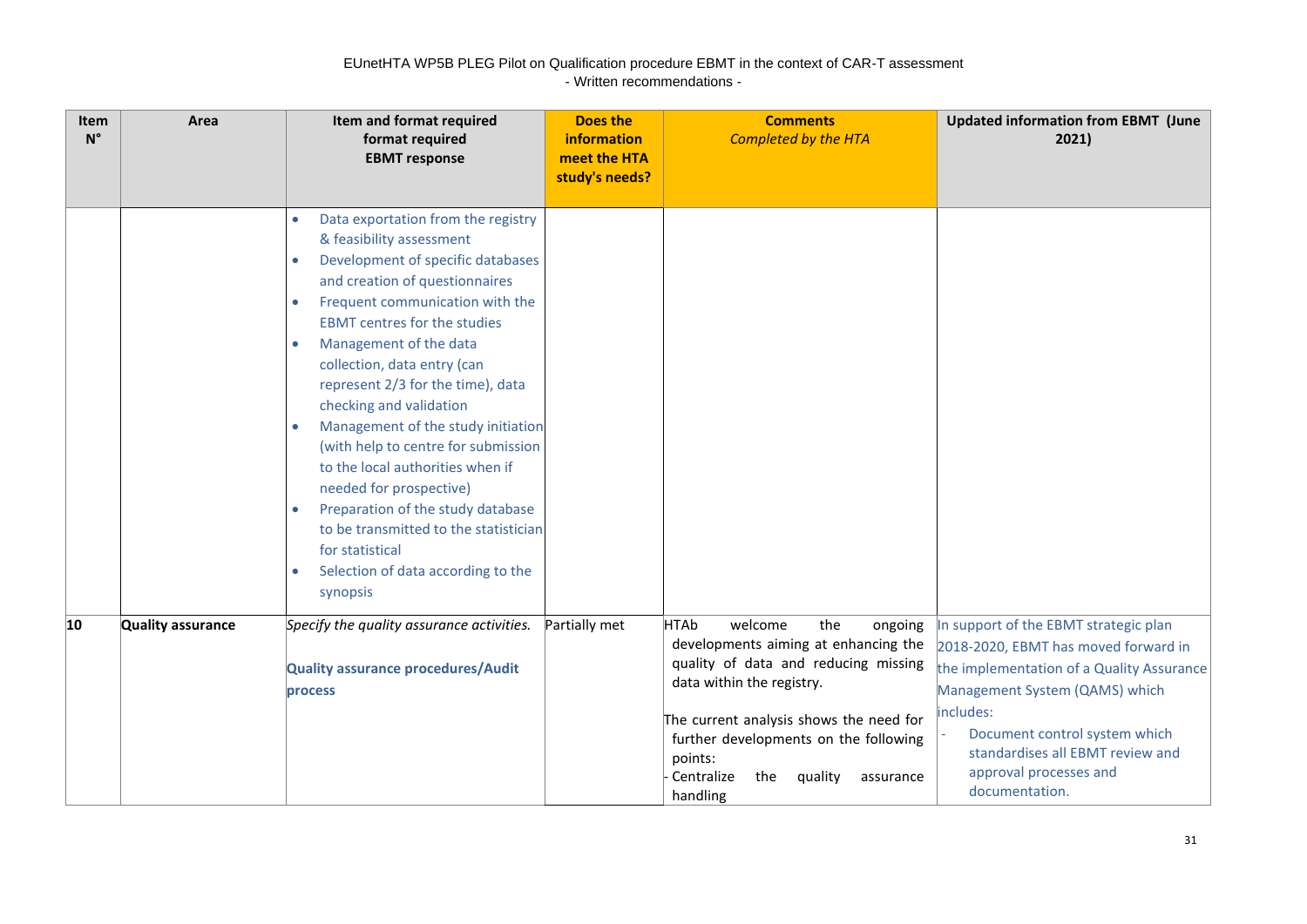| <b>Item</b><br>$N^{\circ}$ | Area | Item and format required<br>format required<br><b>EBMT</b> response                                                                                                                                                                                                                                                                                                                                                                                                                                                                                                                                                                                                                                                                                                                                                                                                                                                                                                                             | <b>Does the</b><br>information<br>meet the HTA<br>study's needs? | <b>Comments</b><br><b>Completed by the HTA</b>                                                                                                                                                                                                                                                       | <b>Updated information from EBMT (June</b><br>2021)                                                                                                                                                                                                                                                                                                                                                                                                                                                                                                                                                                                                                                                                                                                                                                                                                                                                                                                                                                                                                         |
|----------------------------|------|-------------------------------------------------------------------------------------------------------------------------------------------------------------------------------------------------------------------------------------------------------------------------------------------------------------------------------------------------------------------------------------------------------------------------------------------------------------------------------------------------------------------------------------------------------------------------------------------------------------------------------------------------------------------------------------------------------------------------------------------------------------------------------------------------------------------------------------------------------------------------------------------------------------------------------------------------------------------------------------------------|------------------------------------------------------------------|------------------------------------------------------------------------------------------------------------------------------------------------------------------------------------------------------------------------------------------------------------------------------------------------------|-----------------------------------------------------------------------------------------------------------------------------------------------------------------------------------------------------------------------------------------------------------------------------------------------------------------------------------------------------------------------------------------------------------------------------------------------------------------------------------------------------------------------------------------------------------------------------------------------------------------------------------------------------------------------------------------------------------------------------------------------------------------------------------------------------------------------------------------------------------------------------------------------------------------------------------------------------------------------------------------------------------------------------------------------------------------------------|
|                            |      | For the Registry the following specific<br>elements are in place:<br><b>Exact Definitions</b><br>All items are completely defined<br>$\circ$<br>before being placed in the data<br>collection forms<br>Same items in different collection<br>$\circ$<br>forms must mean the same<br>A Definitions group made up of<br>$\circ$<br>expert representatives (physicians)<br>of Working Parties and Study<br>offices are always at hand to<br>answer queries<br>Harmonization with US in progress<br>$\circ$<br>Database with internal quality controls<br>Over 4000 triggers control the<br>$\circ$<br>accuracy and internal consistency<br>of what is entered in the database<br>at the point of entry<br>Data quality reports can be run by<br>$\circ$<br>users at any point to check for<br>missing or unusual data<br>Regular follow-up requests issued<br>$\circ$<br>by the Registry and Study Offices<br>Periodic queries on missing /<br>$\circ$<br>incorrect data and follow-up<br>requests |                                                                  | Define key indicators for missing data<br>Define timelines for data entry, e.g. at<br>least a maximum accepted time frame<br>for data entry<br>Produce reports on the data quality (e.g.<br>% of missing data, % of duplicates, % of<br>coverage, process of standardization of<br>data collection). | <b>Documented Standard Operating</b><br>Procedures which standardise the<br><b>EBMT</b> activities<br><b>Internal Audit System</b><br>Management of Deviations and<br>Corrective actions<br><b>KPI monitoring</b><br>Studies are regularly performed (on<br>average more than 120 publications/year<br>over the last 3 years) and are a means to<br>substantially increasing data quality.<br><b>EBMT</b> has developed a clinical outcome<br>benchmarking model. The first version of<br>the outcome benchmarking reports was<br>released to the qualifying centres in<br>February 2021 for transplants performed<br>during 2013-2016. The next exercise will<br>be performed in June 2021 for transplants<br>performed during 2015-2019. The scheme<br>is subject to ongoing review based on<br>centres' feedback and development of the<br>statistical model. Benchmarking requires<br>minimum data completeness for centres to<br>be included in the scheme and is expected<br>to make a significant contribution to<br>improvements to the Registry in this<br>regard. |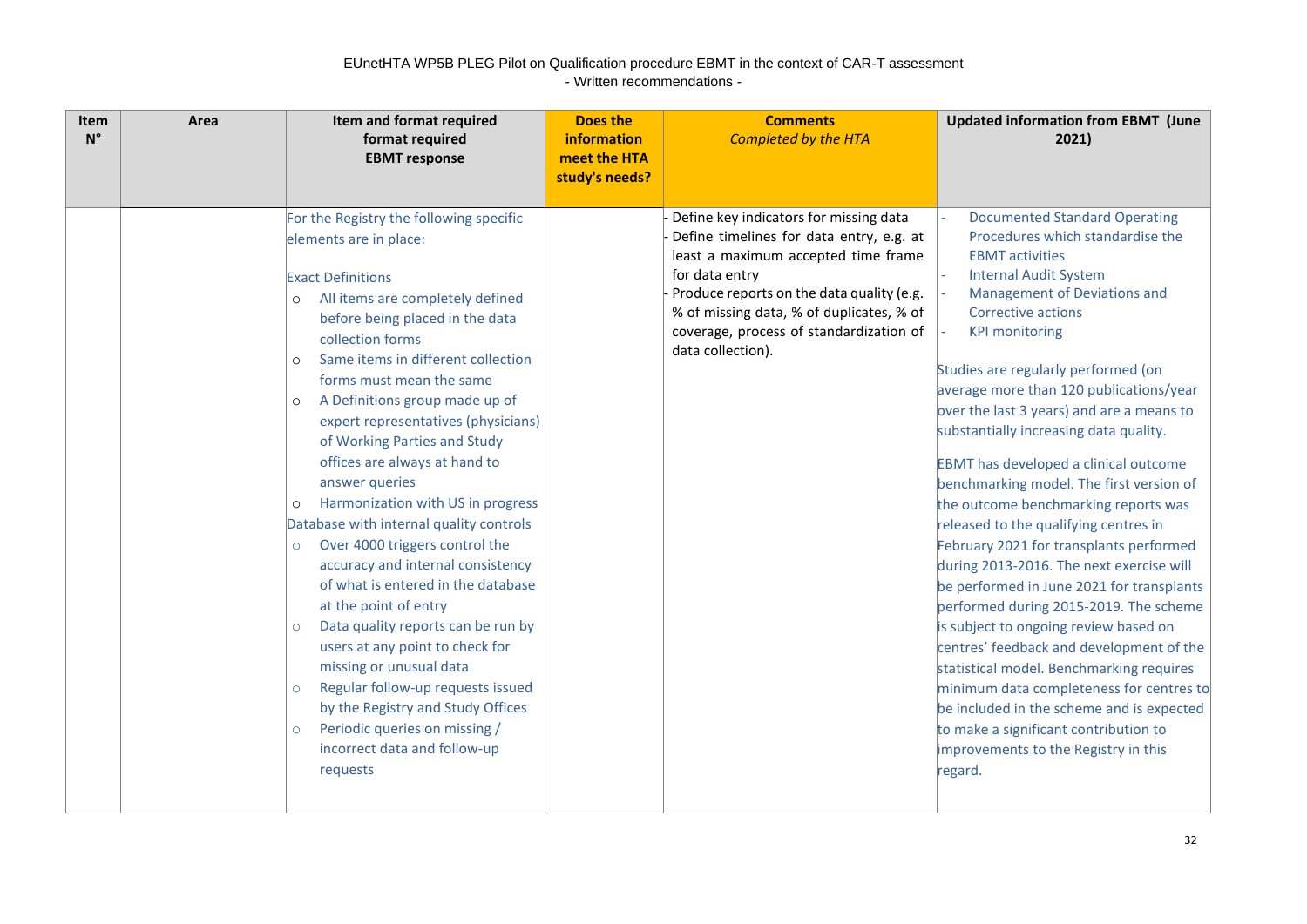| Item<br>$N^{\circ}$ | Area | Item and format required<br>format required<br><b>EBMT</b> response                                                                                                                                                                                                                                                                                                                                                                                                                                                                                                                                                                                                                                                                                                              | <b>Does the</b><br><b>information</b><br>meet the HTA<br>study's needs? | <b>Comments</b><br><b>Completed by the HTA</b> | <b>Updated information from EBMT (June</b><br>2021) |
|---------------------|------|----------------------------------------------------------------------------------------------------------------------------------------------------------------------------------------------------------------------------------------------------------------------------------------------------------------------------------------------------------------------------------------------------------------------------------------------------------------------------------------------------------------------------------------------------------------------------------------------------------------------------------------------------------------------------------------------------------------------------------------------------------------------------------|-------------------------------------------------------------------------|------------------------------------------------|-----------------------------------------------------|
|                     |      | Missing data is queried in the<br>$\circ$<br>context of studies from the<br>Registry and Study Offices to the<br>centres<br>Statistical analyses allow to detect bias,<br>data quality and unusual trends<br>Statistical guidelines                                                                                                                                                                                                                                                                                                                                                                                                                                                                                                                                              |                                                                         |                                                |                                                     |
|                     |      | <b>Studies</b><br>Academic prospective non-<br>$\bullet$<br>interventional studies where data<br>is collected prospectively and are<br>therefore more complete with<br>good follow-up. Data requests<br>actively sent to the centres to<br>complete missing data and to<br>collect additional MED-C data<br><b>Within several Working Parties</b><br>$\bullet$<br>there are different Data Quality<br>Initiatives to improve the data<br>quality and follow-up of<br>retrospectively collected patients.<br>There are regularly studies<br>$\bullet$<br>underway which improves the data<br>quality substantially.<br><b>EBMT</b> has statistical staff specially<br>$\bullet$<br>trained to analyse complex<br>outcome like overall survival,<br>relapse free survival, relapse |                                                                         |                                                |                                                     |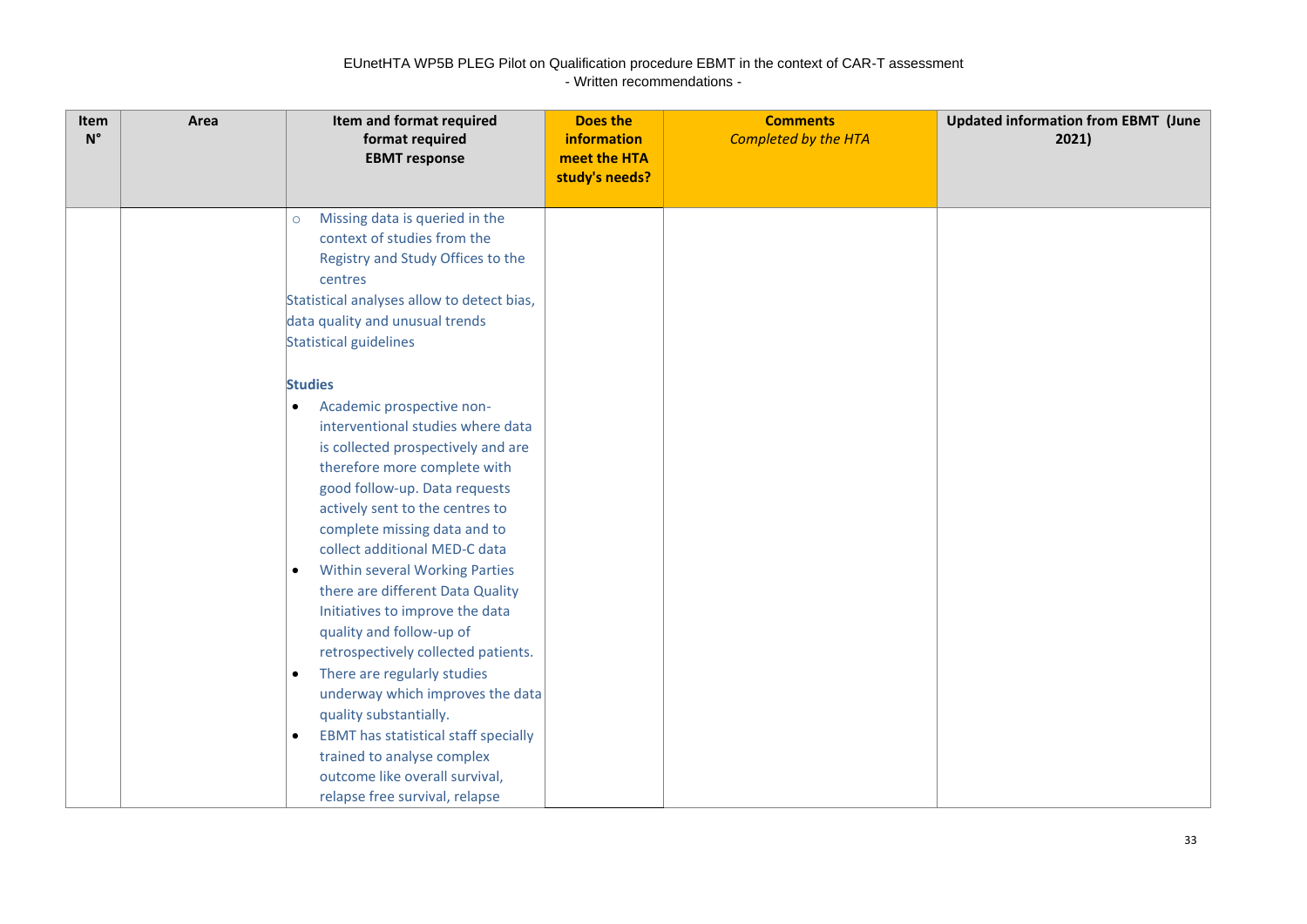| Item<br>$N^{\circ}$ | Area | Item and format required<br>format required<br><b>EBMT</b> response                                                                                                                                                                                                                                                                                                                                                                                                                                                                                                                                                                                                                                                                                                                                                                                                                                                                                           | <b>Does the</b><br>information<br>meet the HTA<br>study's needs? | <b>Comments</b><br><b>Completed by the HTA</b> | <b>Updated information from EBMT (June</b><br>2021) |
|---------------------|------|---------------------------------------------------------------------------------------------------------------------------------------------------------------------------------------------------------------------------------------------------------------------------------------------------------------------------------------------------------------------------------------------------------------------------------------------------------------------------------------------------------------------------------------------------------------------------------------------------------------------------------------------------------------------------------------------------------------------------------------------------------------------------------------------------------------------------------------------------------------------------------------------------------------------------------------------------------------|------------------------------------------------------------------|------------------------------------------------|-----------------------------------------------------|
|                     |      | incidence and non-relapse<br>mortality. Many analyses include<br>the incidence of engraftment,<br>GvHD or secondary malignancies<br>using competing risk models.<br>o EBMT uses different<br>methodological strategies to<br>investigate the data and to<br>perform the statistics necessary.<br>From Kaplan Meier estimates, cox<br>regression models, match pair<br>analyses, propensity scoring or<br>multistate models, every set of<br>data is different and should be<br>treated as a unique data set.<br><b>EBMT</b> has published statistical<br>$\bullet$<br>guidelines (see 5.1.8)<br><b>Education &amp; Training</b><br>$\bullet$<br>Training sessions available for data<br>٠<br>managers on the use of registry<br><b>Educational sessions on clinical</b><br>$\bullet$<br>knowledge specifically aimed at<br>data managers<br>User manuals and clinical manuals<br>$\bullet$<br>are available and maintained on<br>the EBMT web site (see link) |                                                                  |                                                |                                                     |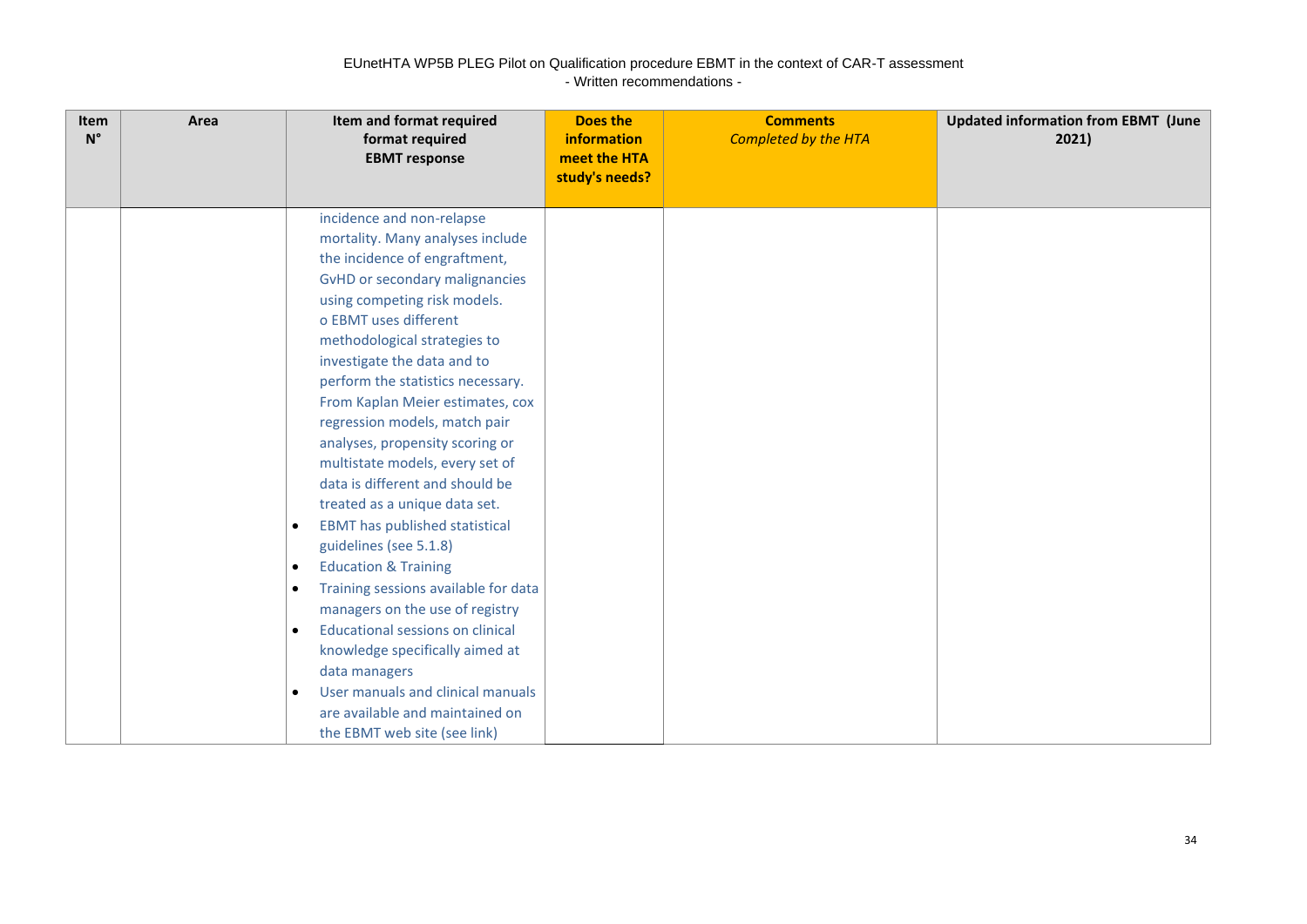| Item<br>$N^{\circ}$ | Area | Item and format required<br>format required<br><b>EBMT</b> response                                                                                                                                                                                                                                                                                                                                                                                      | <b>Does the</b><br>information<br>meet the HTA<br>study's needs? | <b>Comments</b><br><b>Completed by the HTA</b> | <b>Updated information from EBMT (June</b><br>2021) |
|---------------------|------|----------------------------------------------------------------------------------------------------------------------------------------------------------------------------------------------------------------------------------------------------------------------------------------------------------------------------------------------------------------------------------------------------------------------------------------------------------|------------------------------------------------------------------|------------------------------------------------|-----------------------------------------------------|
|                     |      | Continuous support is provided by<br>$\bullet$<br>the Registry office and by the<br>Definitions group                                                                                                                                                                                                                                                                                                                                                    |                                                                  |                                                |                                                     |
|                     |      | Additional questions:<br>are key indicators for missing data<br>defined,<br>is data triangulation used to check for<br>missing data and accuracy,<br>what are the timelines for data entry,<br>what is the percentage of<br>retrospectively collected data,<br>are reports on the quality of registry<br>data available?                                                                                                                                 |                                                                  |                                                |                                                     |
|                     |      | Answers:<br>EBMT is developing a report for all<br>a)<br>reporting centres on data<br>completeness as data<br>completeness is a precondition to<br>rolling out a clinical outcome<br>benchmarking initiative in 2020. A<br>prototype format has already been<br>developed by the biostatistical unit<br>at Leiden UMC, The Netherlands as<br>part of a wider project and final<br>agreement on the exact elements<br>to be included are to be defined in |                                                                  |                                                |                                                     |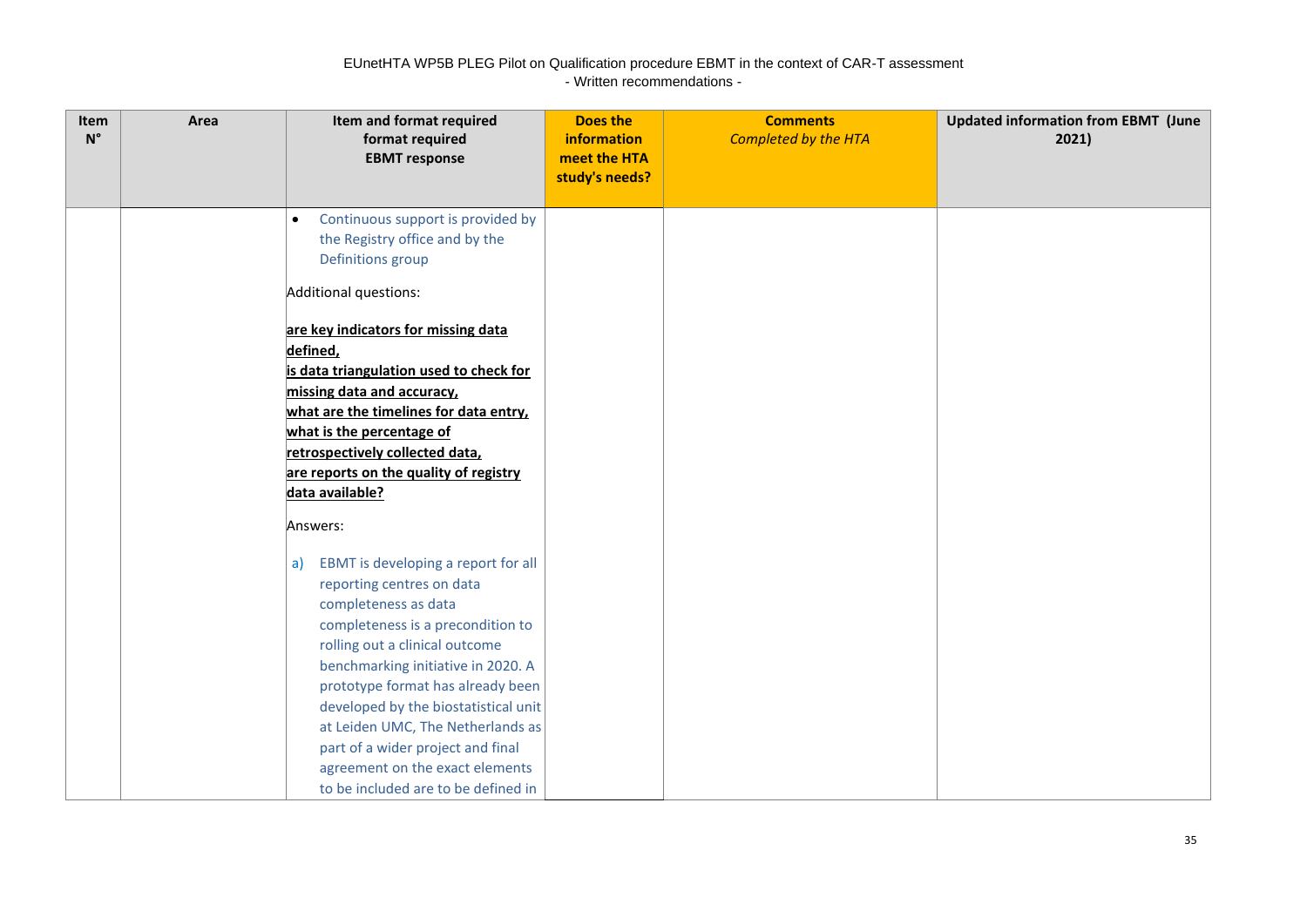| Item<br>$\mathsf{N}^\circ$ | Area | Item and format required<br>format required<br><b>EBMT</b> response                                                                                                                                                                                                                                                                                                                                                                                                                                                                                                                                                                                                                                                                                                                                    | <b>Does the</b><br><b>information</b><br>meet the HTA<br>study's needs? | <b>Comments</b><br><b>Completed by the HTA</b> | <b>Updated information from EBMT (June</b><br>2021) |
|----------------------------|------|--------------------------------------------------------------------------------------------------------------------------------------------------------------------------------------------------------------------------------------------------------------------------------------------------------------------------------------------------------------------------------------------------------------------------------------------------------------------------------------------------------------------------------------------------------------------------------------------------------------------------------------------------------------------------------------------------------------------------------------------------------------------------------------------------------|-------------------------------------------------------------------------|------------------------------------------------|-----------------------------------------------------|
|                            |      | November and December. 2019. A<br>preliminary draft of the report can<br>be accessed by clicking on the PDF<br>icon.<br>£<br><b>PDF</b><br>Data completeness<br>exercise.pdf<br>As above<br>b)<br>Timelines for data entry: this is<br>c)<br>variable as it depends on the<br>centre and the resources that they<br>can dedicate to data entry.<br>See section 7 for details on data<br>$\mathsf{d}$<br>capture. Data capture occurs at the<br>centre level who are responsible<br>for observing the timing of data<br>capture. Data submission may take<br>place at a later point in time i.e.<br>data is not expected to be in real-<br>time due to the practical aspects of<br>reporting a significant volume of<br>detailed data in a timely fashion.<br>No, these reports are not available<br>e) |                                                                         |                                                |                                                     |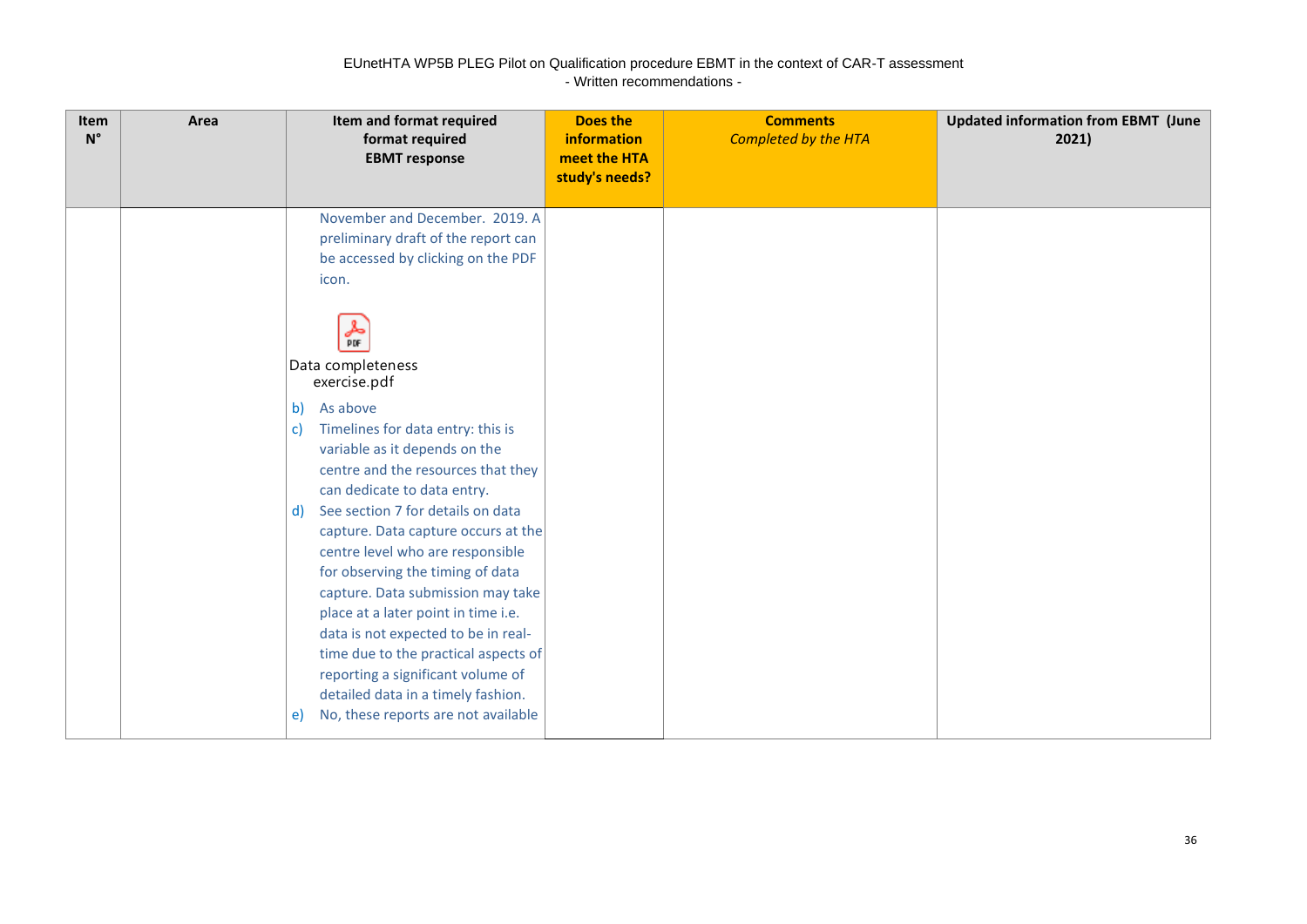| Item<br>$\mathsf{N}^\circ$ | Area            | Item and format required<br>format required<br><b>EBMT</b> response                                                                                                                                                                                                                                                                                                  | <b>Does the</b><br>information<br>meet the HTA<br>study's needs? | <b>Comments</b><br>Completed by the HTA | <b>Updated information from EBMT (June</b><br>2021)                           |
|----------------------------|-----------------|----------------------------------------------------------------------------------------------------------------------------------------------------------------------------------------------------------------------------------------------------------------------------------------------------------------------------------------------------------------------|------------------------------------------------------------------|-----------------------------------------|-------------------------------------------------------------------------------|
| 11                         | Financing       | Provide a financial plan (or similar) of<br>the registry.<br>The Registry is directly supported by the<br><b>EBMT</b> as part of its infrastructural and<br>running costs. See 2018 EBMT<br>Annual Report at<br>https://www.ebmt.org/sites/default/file<br>s/2019-<br>03/EBMT%20Annual%20Report%20201<br>8.pdf<br>See also the worksheet 'EBMT Financial<br>details' | Satisfactory                                                     |                                         | <b>EBMT Annual Report 2020</b><br>https://www.ebmt.org/annual-report-<br>2020 |
| $ 12\rangle$               | Data collection | Describe the data collection procedure.<br>Data originates with the centres who in<br>most cases enter the data directly.<br>Centres report data on a voluntary basis<br>and are not financially reimbursed. The<br>exception could be in the context of<br>externally funded studies where<br>financial compensation may be offered<br>to centres.                  | Satisfactory                                                     |                                         |                                                                               |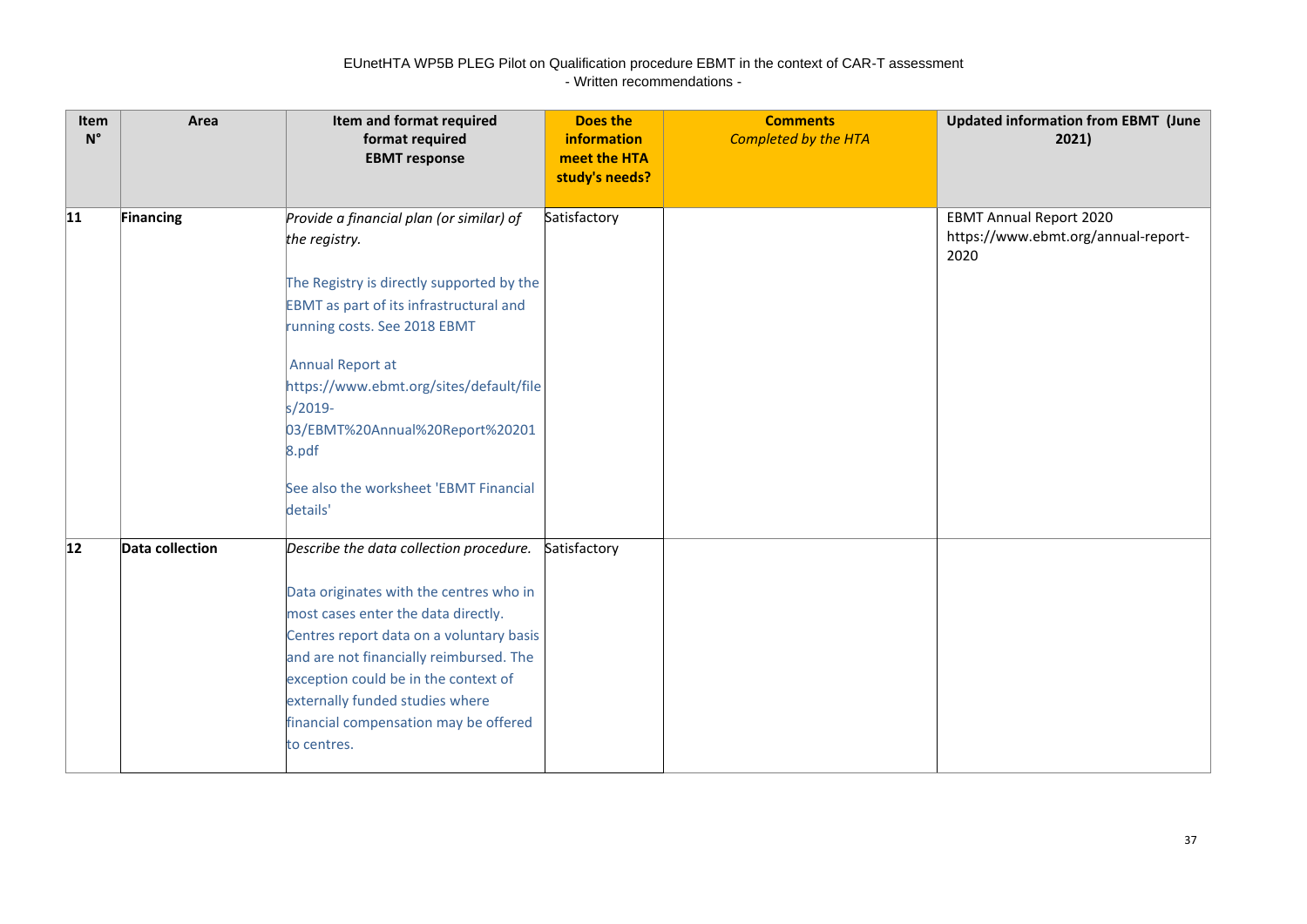| Item<br>$N^{\circ}$ | Area             | Item and format required<br>format required<br><b>EBMT</b> response                                                                                                                                                                                                                                                                                                                                                                                                                                                                                                                                                                                                                                                                                                                                | <b>Does the</b><br><b>information</b><br>meet the HTA<br>study's needs? | <b>Comments</b><br><b>Completed by the HTA</b> | <b>Updated information from EBMT (June</b><br>2021)                                                              |
|---------------------|------------------|----------------------------------------------------------------------------------------------------------------------------------------------------------------------------------------------------------------------------------------------------------------------------------------------------------------------------------------------------------------------------------------------------------------------------------------------------------------------------------------------------------------------------------------------------------------------------------------------------------------------------------------------------------------------------------------------------------------------------------------------------------------------------------------------------|-------------------------------------------------------------------------|------------------------------------------------|------------------------------------------------------------------------------------------------------------------|
|                     |                  | Each centre typically has one or more<br>designated staff to enter data. Bigger<br>hospitals may have professional data<br>management teams working on<br>reporting. However it is also common<br>that the profile of persons entering data<br>varies and can include physicians, data<br>managers and research nurses among<br>others. However, regardless of the<br>profile, data is entered in the same way<br>via the data forms with the important<br>proviso that staff can 'translate' the data<br>from the patient's file into the correct<br>fields in the registry. EBMT offers<br>training and other support for data<br>entry to help ensure common<br>understanding.<br><b>EBMT</b> has developed a specific Cellular<br>Therapy form for reporting data on<br>these novel therapies. |                                                                         |                                                |                                                                                                                  |
| $ 13\rangle$        | Minimum data set | Provide a minimum data set.<br>The Cell Therapy Registry (CTR) aims to<br>collect data on stem cells, progenitors or<br>mature cells, such as T-lymphocytes, or<br>sorted and/or cultured and/or                                                                                                                                                                                                                                                                                                                                                                                                                                                                                                                                                                                                   | See MDS tables                                                          |                                                | This form is currently under review. During<br>2021, feedback from EUnetHTA is being<br>evaluated for inclusion. |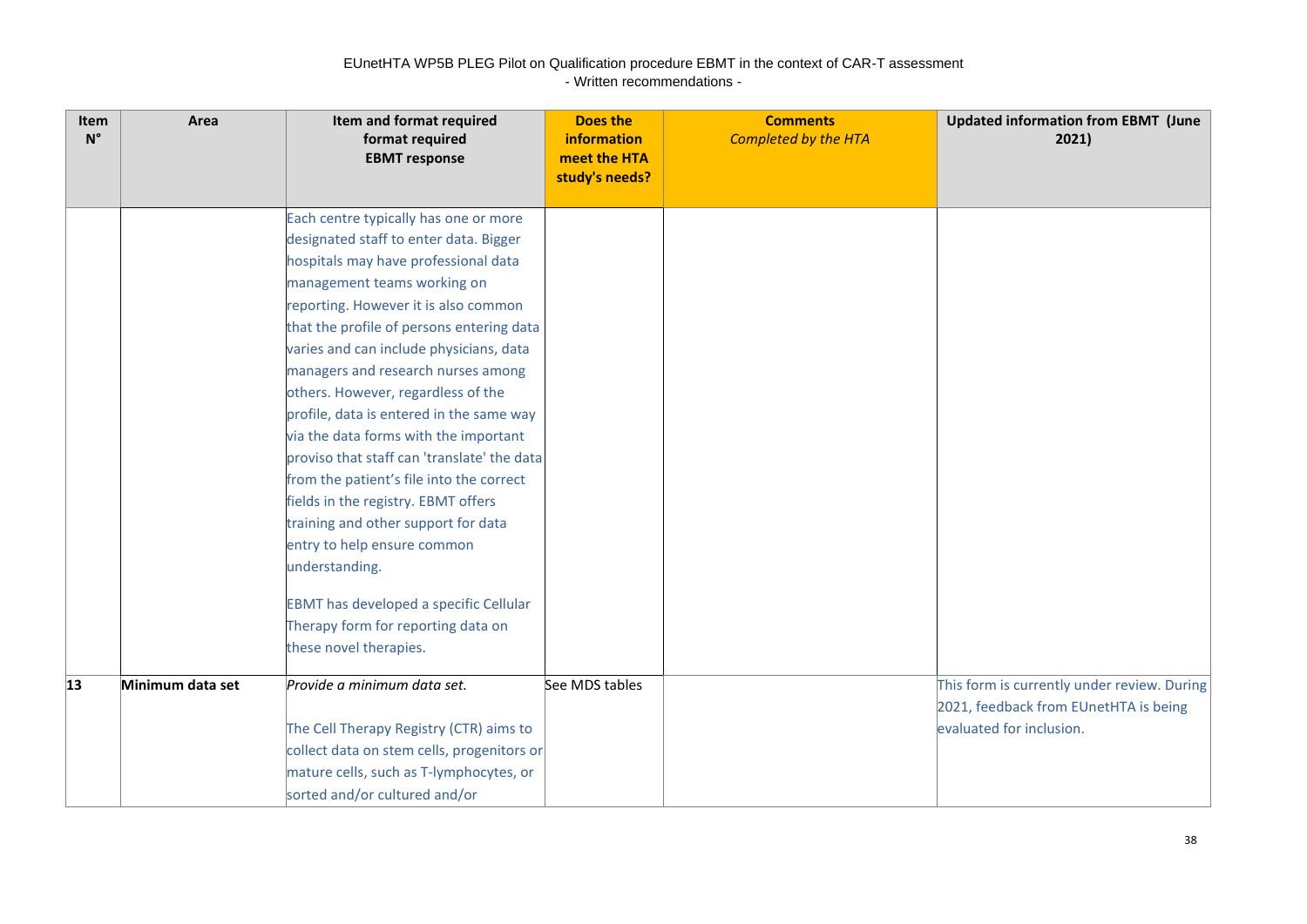| Item<br>$N^{\circ}$ | Area | Item and format required<br>format required<br><b>EBMT</b> response                                                                                                                                                                                                                                                                                                                                                                                                                                                                                                                                                                                                                                                                                                                                                                                             | <b>Does the</b><br>information<br>meet the HTA<br>study's needs? | <b>Comments</b><br><b>Completed by the HTA</b> | <b>Updated information from EBMT (June</b><br>2021) |
|---------------------|------|-----------------------------------------------------------------------------------------------------------------------------------------------------------------------------------------------------------------------------------------------------------------------------------------------------------------------------------------------------------------------------------------------------------------------------------------------------------------------------------------------------------------------------------------------------------------------------------------------------------------------------------------------------------------------------------------------------------------------------------------------------------------------------------------------------------------------------------------------------------------|------------------------------------------------------------------|------------------------------------------------|-----------------------------------------------------|
|                     |      | genetically manipulated, such as CAR-T<br>cells, used for treatment in combination<br>with hematopoietic stem cell<br>transplantation or alone, and including<br>advanced therapeutic medicinal<br>products (ATMP), as well as data on the<br>clinical characteristics and outcomes of<br>the patients.<br>The form also collects details of<br>laboratory manipulation for all types of<br>cells before they are infused into the<br>patient. They include: selection,<br>modification, genetic engineering and<br>others.<br>The forms and manual for reporting are<br>available in the Cell Therapy forms<br>section.<br><b>See</b><br>https://www.ebmt.org/registry/data-<br>collection > Cellular Therapy Forms<br>(Cellular Therapy MED-A Day 0 Form;<br>Cellular Therapy MED-A Day 100 Form;<br>Cellular Therapy MED-A 6M and Annual<br>Follow Up Form). |                                                                  |                                                |                                                     |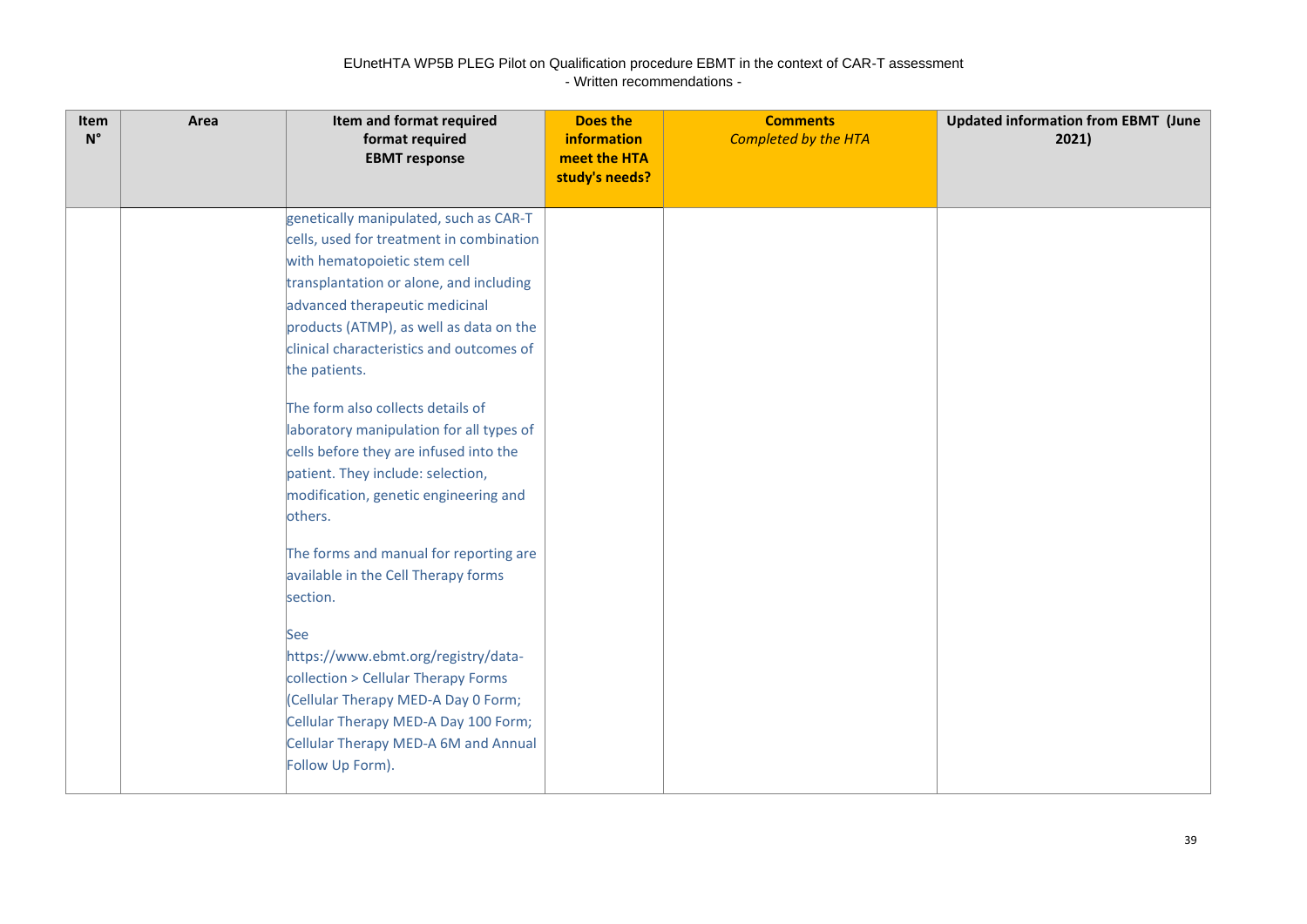| Item<br>$N^{\circ}$ | Area                                                              | Item and format required<br>format required<br><b>EBMT</b> response                                                                                                                                                                                                                                                                                                                                                                    | <b>Does the</b><br><b>information</b><br>meet the HTA<br>study's needs? | <b>Comments</b><br><b>Completed by the HTA</b> | <b>Updated information from EBMT (June</b><br>2021)                                                                                         |
|---------------------|-------------------------------------------------------------------|----------------------------------------------------------------------------------------------------------------------------------------------------------------------------------------------------------------------------------------------------------------------------------------------------------------------------------------------------------------------------------------------------------------------------------------|-------------------------------------------------------------------------|------------------------------------------------|---------------------------------------------------------------------------------------------------------------------------------------------|
| 14                  | Data dictionary                                                   | Provide a documented data dictionary.<br>See Table 1 EBMT Registry Cell Therapy<br>subset (this table also appeared in the<br><b>EMA Qualification Opinion</b><br>EMA/CHMP/SAWP/329105/2018)<br>This dataset is further explained in the<br>Cell Therapy MED-A Form Manual at<br>https://www.ebmt.org/sites/default/file<br>s/2019-<br>03/Cellular%20Therapy%20Manual.pdf                                                              | Satisfactory                                                            |                                                | This document<br>https://www.ebmt.org/sites/default/files/<br>$2019 -$<br>03/Cellular%20Therapy%20Manual.pdf is<br>currently being updated. |
| 15                  | <b>Standard definitions,</b><br>terminology and<br>specifications | Specify the national/international data<br>standards that are used for organising,<br>storing, managing or protecting the data<br>sets.<br>WHO Classification, HLA/ WMDA<br>dictionary,<br>http://hla.alleles.org/wmda/index.html<br>For clarification, MED-A and TED are the<br><b>EBMT and CIBMTR terms respectively</b><br>for the data collection forms which<br>centres use to report their data. They<br>are not data standards. | Satisfactory                                                            |                                                |                                                                                                                                             |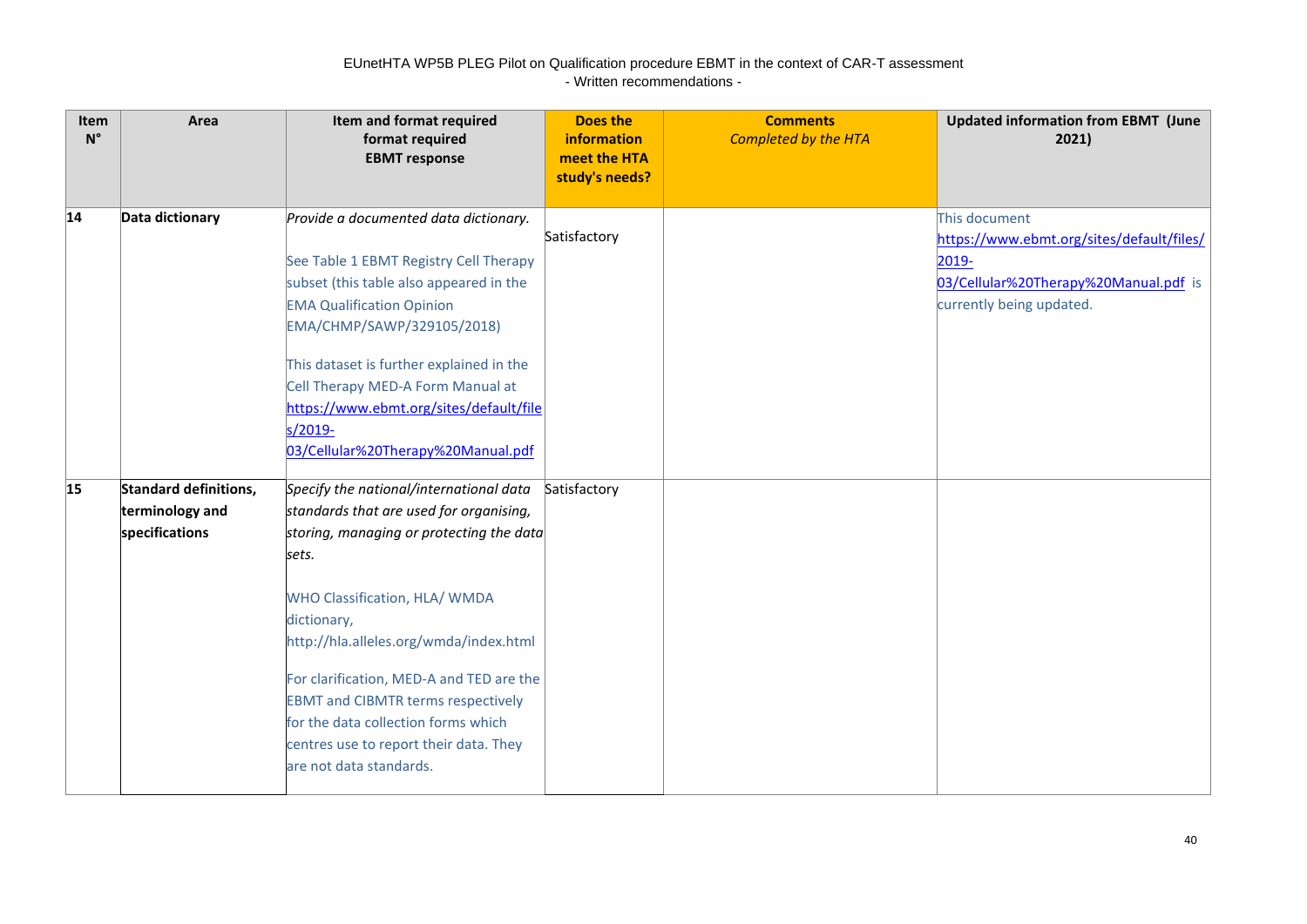| <b>Item</b><br>$N^{\circ}$ | Area               | Item and format required<br>format required<br><b>EBMT</b> response                                                                                                                                                                                                                                                                                                                                                                                                                                                                                                                                                                                                                                                                                                                                                                                                                              | Does the<br>information<br>meet the HTA<br>study's needs? | <b>Comments</b><br><b>Completed by the HTA</b>                                      | <b>Updated information from EBMT (June</b><br>2021) |
|----------------------------|--------------------|--------------------------------------------------------------------------------------------------------------------------------------------------------------------------------------------------------------------------------------------------------------------------------------------------------------------------------------------------------------------------------------------------------------------------------------------------------------------------------------------------------------------------------------------------------------------------------------------------------------------------------------------------------------------------------------------------------------------------------------------------------------------------------------------------------------------------------------------------------------------------------------------------|-----------------------------------------------------------|-------------------------------------------------------------------------------------|-----------------------------------------------------|
|                            |                    | <b>FACT-JACIE refers to standards for</b><br>administration, collection and<br>processing of hematopoietic cellular<br>therapy. JACIE is the EBMT's<br>accreditation scheme. Whilst many<br>centres have achieved accreditation, not<br>all centres are accredited, and<br>accreditation is not a condition for<br>reporting data to the registry. Another<br>question is if accreditation is compulsory<br>in a given country e.g. The Netherlands<br>and/or whether manufacturers' own<br>criteria for site inclusion includes JACIE<br>accreditation.<br>As an indicator, of those EU centres<br>reporting transplant activity for 2017,<br>we calculate that 73% of centres<br>performing allogeneic transplantation<br>had either applied, been inspected or<br>achieved accreditation at some time. Of<br>those performing autologous<br>transplantation only, the same number<br>was 25%. |                                                           |                                                                                     |                                                     |
| 16                         | <b>Confounders</b> | Specify your techniques to prevent or<br>control the potential counfounders.                                                                                                                                                                                                                                                                                                                                                                                                                                                                                                                                                                                                                                                                                                                                                                                                                     | Partially met                                             | The general information provided is<br>satisfactory for the scope of this exercise. |                                                     |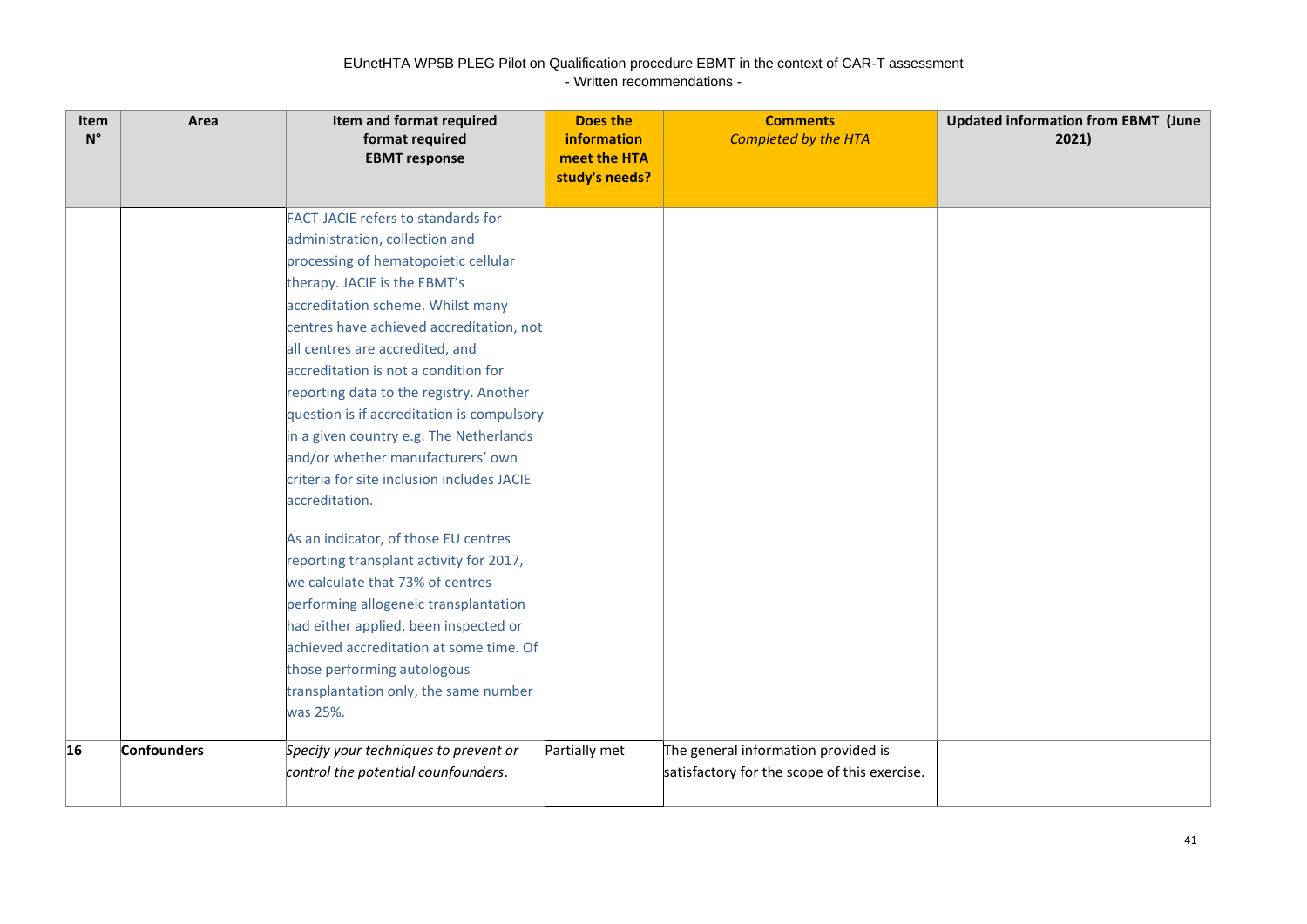| Item<br>$N^{\circ}$ | Area | Item and format required<br>format required<br><b>EBMT</b> response                                                                                                                                                                                                                                                                                                                                                                                                                                                                                                                                   | <b>Does the</b><br><b>information</b><br>meet the HTA<br>study's needs? | <b>Comments</b><br>Completed by the HTA                                                                                                                                                                                                                                                                                                                                                                                                                                      | <b>Updated information from EBMT (June</b><br>2021) |
|---------------------|------|-------------------------------------------------------------------------------------------------------------------------------------------------------------------------------------------------------------------------------------------------------------------------------------------------------------------------------------------------------------------------------------------------------------------------------------------------------------------------------------------------------------------------------------------------------------------------------------------------------|-------------------------------------------------------------------------|------------------------------------------------------------------------------------------------------------------------------------------------------------------------------------------------------------------------------------------------------------------------------------------------------------------------------------------------------------------------------------------------------------------------------------------------------------------------------|-----------------------------------------------------|
|                     |      | In all the EBMT studies, we take into<br>account for potential confounding<br>factors associated both to the treatment<br>under study and to the outcome, and<br>not part of the causal pathway between<br>exposure and outcome.<br>In the design phase:<br>All potential factors that are known<br>to influence the outcome are listed<br>and collected in order to avoid<br>unmeasured confounding<br>Prevention of confounding can be<br>done using restriction: the study<br>population is reduced to patients<br>with a specific value of the<br>confounding variable.<br>In the analysis phase: |                                                                         | The question of confounders can only be<br>fully addressed on a study by study basis<br>and will be further tackled in that context.<br>However, the disease specific confounder<br>identification must be done as early as<br>possible, as the confounding factors need<br>to be collected in the registry. Otherwise<br>relevant information of the confounder on<br>a study basis will be missing and adequate<br>confounder-adjusted analysis could not be<br>performed. |                                                     |
|                     |      | We first compare the characteristics of<br>the groups of interest (patients and<br>disease characteristics, donor<br>characteristics, treatment received,<br>etc) and performe univariate analysis<br>for all the variables.<br>Then, control for confounding can be<br>performed in different ways according                                                                                                                                                                                                                                                                                         |                                                                         |                                                                                                                                                                                                                                                                                                                                                                                                                                                                              |                                                     |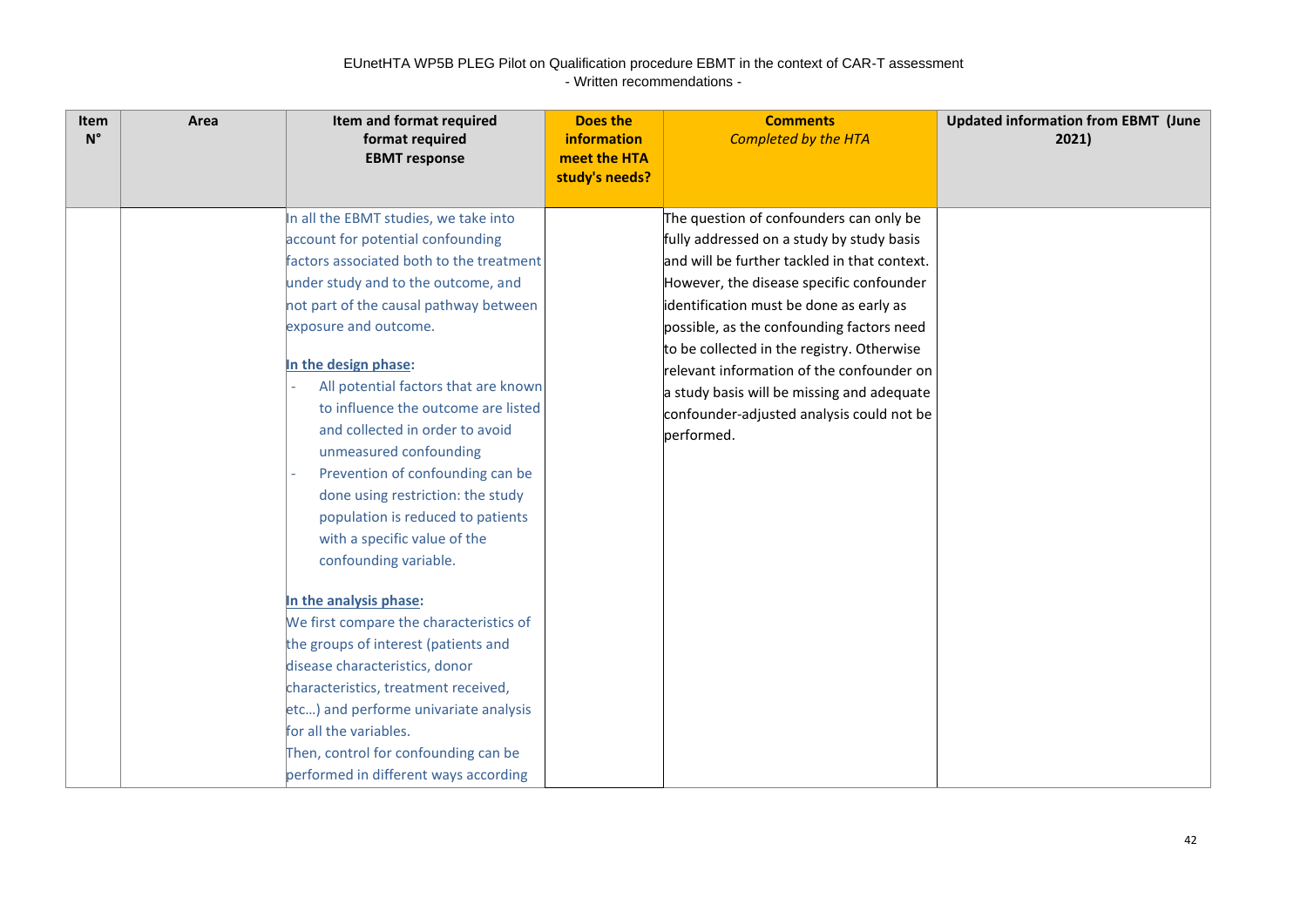| Item<br>$\mathsf{N}^\circ$ | Area | Item and format required<br>format required<br><b>EBMT</b> response | <b>Does the</b><br>information<br>meet the HTA<br>study's needs? | <b>Comments</b><br><b>Completed by the HTA</b> | <b>Updated information from EBMT (June</b><br>2021) |
|----------------------------|------|---------------------------------------------------------------------|------------------------------------------------------------------|------------------------------------------------|-----------------------------------------------------|
|                            |      |                                                                     |                                                                  |                                                |                                                     |
|                            |      | to the population study and the clinical                            |                                                                  |                                                |                                                     |
|                            |      | question:                                                           |                                                                  |                                                |                                                     |
|                            |      | <b>Exact pair-matching that</b>                                     |                                                                  |                                                |                                                     |
|                            |      | constrains subjects in different                                    |                                                                  |                                                |                                                     |
|                            |      | exposure groups to have the same                                    |                                                                  |                                                |                                                     |
|                            |      | value of potential confounders.                                     |                                                                  |                                                |                                                     |
|                            |      | <b>Propensity scores matching or</b>                                |                                                                  |                                                |                                                     |
|                            |      | propensity scores weighting to                                      |                                                                  |                                                |                                                     |
|                            |      | control for imbalances on observed                                  |                                                                  |                                                |                                                     |
|                            |      | variables.                                                          |                                                                  |                                                |                                                     |
|                            |      | Stratification: the study population                                |                                                                  |                                                |                                                     |
|                            |      | is divided into a number of subsets                                 |                                                                  |                                                |                                                     |
|                            |      | of subjects having the same                                         |                                                                  |                                                |                                                     |
|                            |      | characteristics for the confounder                                  |                                                                  |                                                |                                                     |
|                            |      | (either each stratum is analyzed                                    |                                                                  |                                                |                                                     |
|                            |      | separately or adjustment is done                                    |                                                                  |                                                |                                                     |
|                            |      | using the Mantel-Haenszel method                                    |                                                                  |                                                |                                                     |
|                            |      | or a similar method).                                               |                                                                  |                                                |                                                     |
|                            |      | Most often using a multivariate                                     |                                                                  |                                                |                                                     |
|                            |      | regression model including all potential                            |                                                                  |                                                |                                                     |
|                            |      | confounding factors                                                 |                                                                  |                                                |                                                     |
|                            |      | For example: Potential confounders                                  |                                                                  |                                                |                                                     |
|                            |      | would be the brand name of medication                               |                                                                  |                                                |                                                     |
|                            |      | varying per country and the generic                                 |                                                                  |                                                |                                                     |
|                            |      | names not always being made available                               |                                                                  |                                                |                                                     |
|                            |      | or only specific to a given country.                                |                                                                  |                                                |                                                     |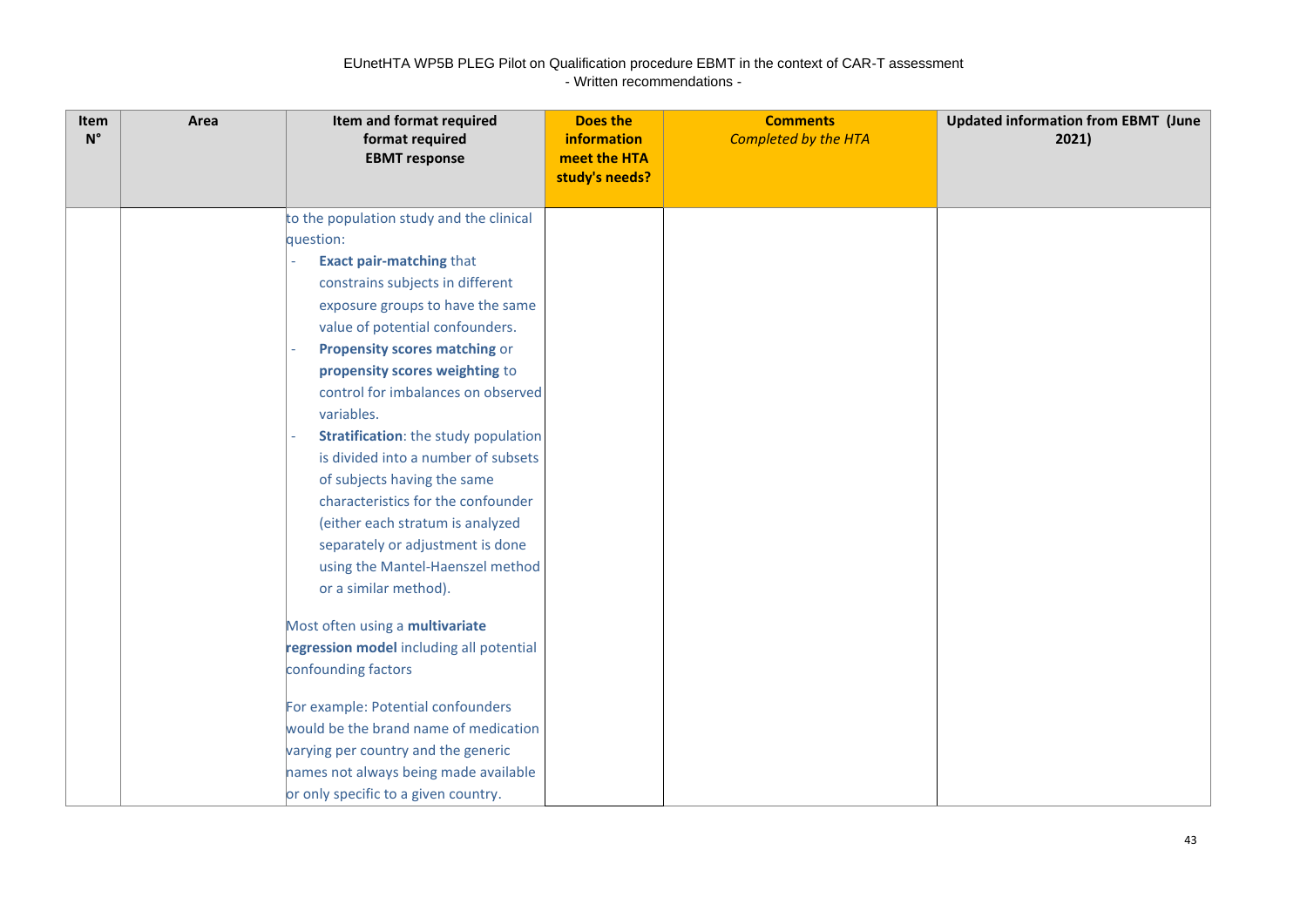| Item<br>$N^{\circ}$ | Area          | Item and format required<br>format required<br><b>EBMT</b> response                                                                                                                                                                                                                                                                                                                                                                                                                                                                                                                                                                                                             | <b>Does the</b><br>information<br>meet the HTA<br>study's needs? | <b>Comments</b><br><b>Completed by the HTA</b>                    | <b>Updated information from EBMT (June</b><br>2021) |
|---------------------|---------------|---------------------------------------------------------------------------------------------------------------------------------------------------------------------------------------------------------------------------------------------------------------------------------------------------------------------------------------------------------------------------------------------------------------------------------------------------------------------------------------------------------------------------------------------------------------------------------------------------------------------------------------------------------------------------------|------------------------------------------------------------------|-------------------------------------------------------------------|-----------------------------------------------------|
|                     |               | Regular communication with centres to<br>ensure that essential medication<br>(branded and generic) are coded<br>correctly. Avoiding duplication of patient<br>numbers for new patients within the<br>same centre. This also applies across<br>centres in instances where access needs<br>to be granted to patients who have                                                                                                                                                                                                                                                                                                                                                     |                                                                  |                                                                   |                                                     |
| 17                  | Data cleaning | received an HSCT in another centre.<br>Describe the data cleaning plan.                                                                                                                                                                                                                                                                                                                                                                                                                                                                                                                                                                                                         | Satisfactory                                                     | Of note, a centralized data cleaning<br>process would be welcome. |                                                     |
|                     |               | The EBMT has internal quality control<br>measures to support and verify data<br>quality in routine practice. Currently, the<br>data are entered in the system by the<br>center using standardized forms.<br>Continuous support to the data<br>managers as well as regular training<br>(face to face and on-line) is given by the<br>registry office. Automated data quality<br>checks are in place at data entry in the<br>registry: over 4,000 control triggers are<br>in use to prevent the introduction of<br>inconsistent data. Data quality reports<br>can be run by users (or by registry<br>personnel) at any time to check for<br>missing or unusual or incorrect data. |                                                                  |                                                                   |                                                     |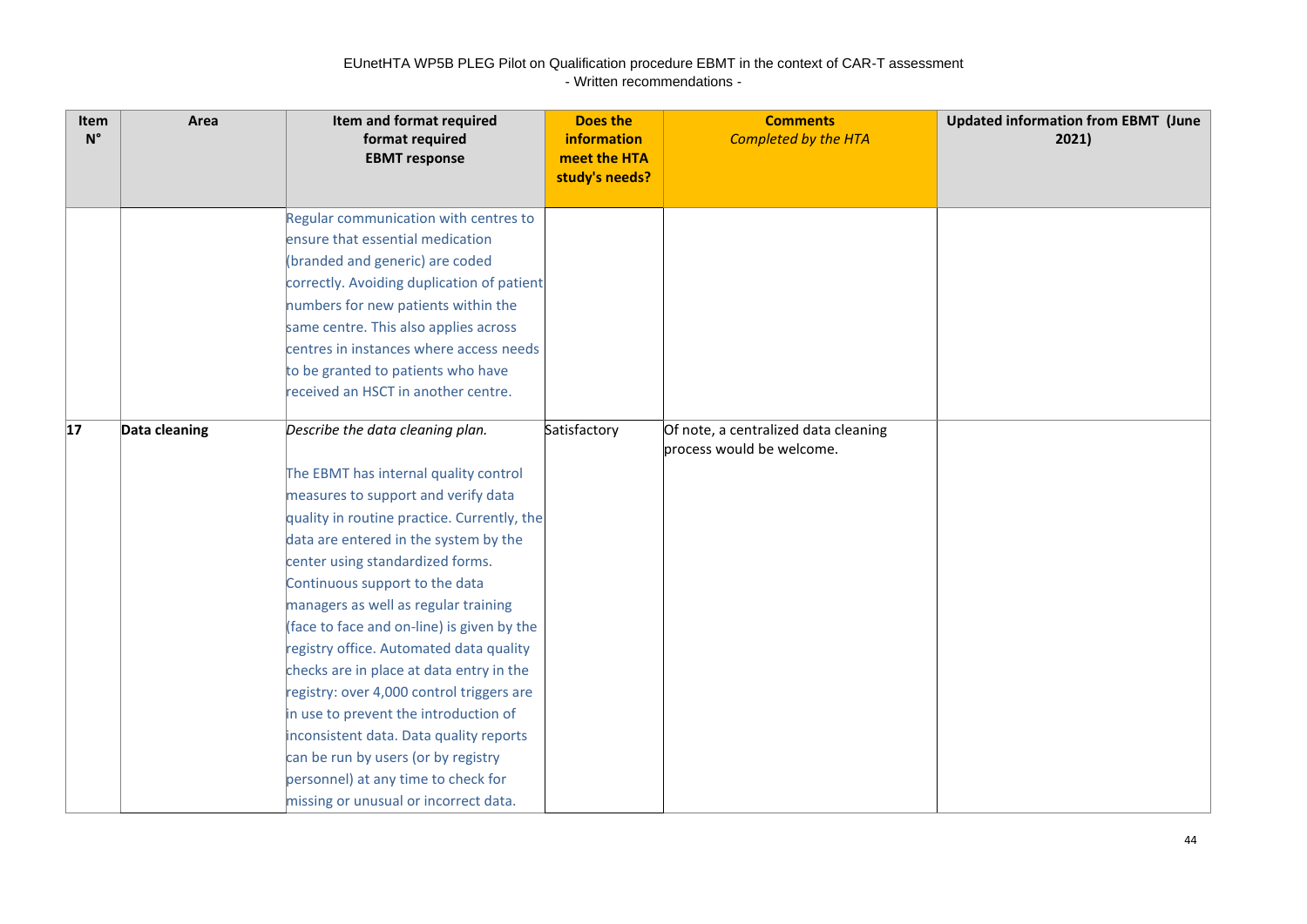| <b>Item</b><br>$N^{\circ}$ | Area | Item and format required<br>format required<br><b>EBMT</b> response | <b>Does the</b><br>information<br>meet the HTA<br>study's needs? | <b>Comments</b><br><b>Completed by the HTA</b> | <b>Updated information from EBMT (June</b><br>2021) |
|----------------------------|------|---------------------------------------------------------------------|------------------------------------------------------------------|------------------------------------------------|-----------------------------------------------------|
|                            |      | Follow-up requests to treating centres                              |                                                                  |                                                |                                                     |
|                            |      | on missing or incorrect data are issued                             |                                                                  |                                                |                                                     |
|                            |      | by the EBMT on a regular basis.                                     |                                                                  |                                                |                                                     |
|                            |      | Statistical analyses are performed to                               |                                                                  |                                                |                                                     |
|                            |      | detect missing data and outliers, identify                          |                                                                  |                                                |                                                     |
|                            |      | data that need to be "cleaned" by the                               |                                                                  |                                                |                                                     |
|                            |      | treating centres, and adjust statistically                          |                                                                  |                                                |                                                     |
|                            |      | for missing data. Moreover,                                         |                                                                  |                                                |                                                     |
|                            |      | completeness and reliability of the                                 |                                                                  |                                                |                                                     |
|                            |      | dataset are indirectly assured by the                               |                                                                  |                                                |                                                     |
|                            |      | requirement in several EU countries                                 |                                                                  |                                                |                                                     |
|                            |      | (e.g. NL, UK and BE) for the centres                                |                                                                  |                                                |                                                     |
|                            |      | administering CAR-T cell therapies to                               |                                                                  |                                                |                                                     |
|                            |      | achieve Joint Accreditation Committee                               |                                                                  |                                                |                                                     |
|                            |      | <b>ISCT-EBMT (JACIE) accreditation for</b>                          |                                                                  |                                                |                                                     |
|                            |      | authorisation and/or reimbursement                                  |                                                                  |                                                |                                                     |
|                            |      | purposes. Data reporting to EBMT is                                 |                                                                  |                                                |                                                     |
|                            |      | strongly recommended for JACIE (re-                                 |                                                                  |                                                |                                                     |
|                            |      | accreditation and an audit of data                                  |                                                                  |                                                |                                                     |
|                            |      | collected in EBMT data forms against                                |                                                                  |                                                |                                                     |
|                            |      | source documentation is currently                                   |                                                                  |                                                |                                                     |
|                            |      | performed during JACIE (re-                                         |                                                                  |                                                |                                                     |
|                            |      | accreditation procedures.                                           |                                                                  |                                                |                                                     |
|                            |      | A detailed description of how Registry                              |                                                                  |                                                |                                                     |
|                            |      | reports can be used to clean data is                                |                                                                  |                                                |                                                     |
|                            |      | provided in the video at                                            |                                                                  |                                                |                                                     |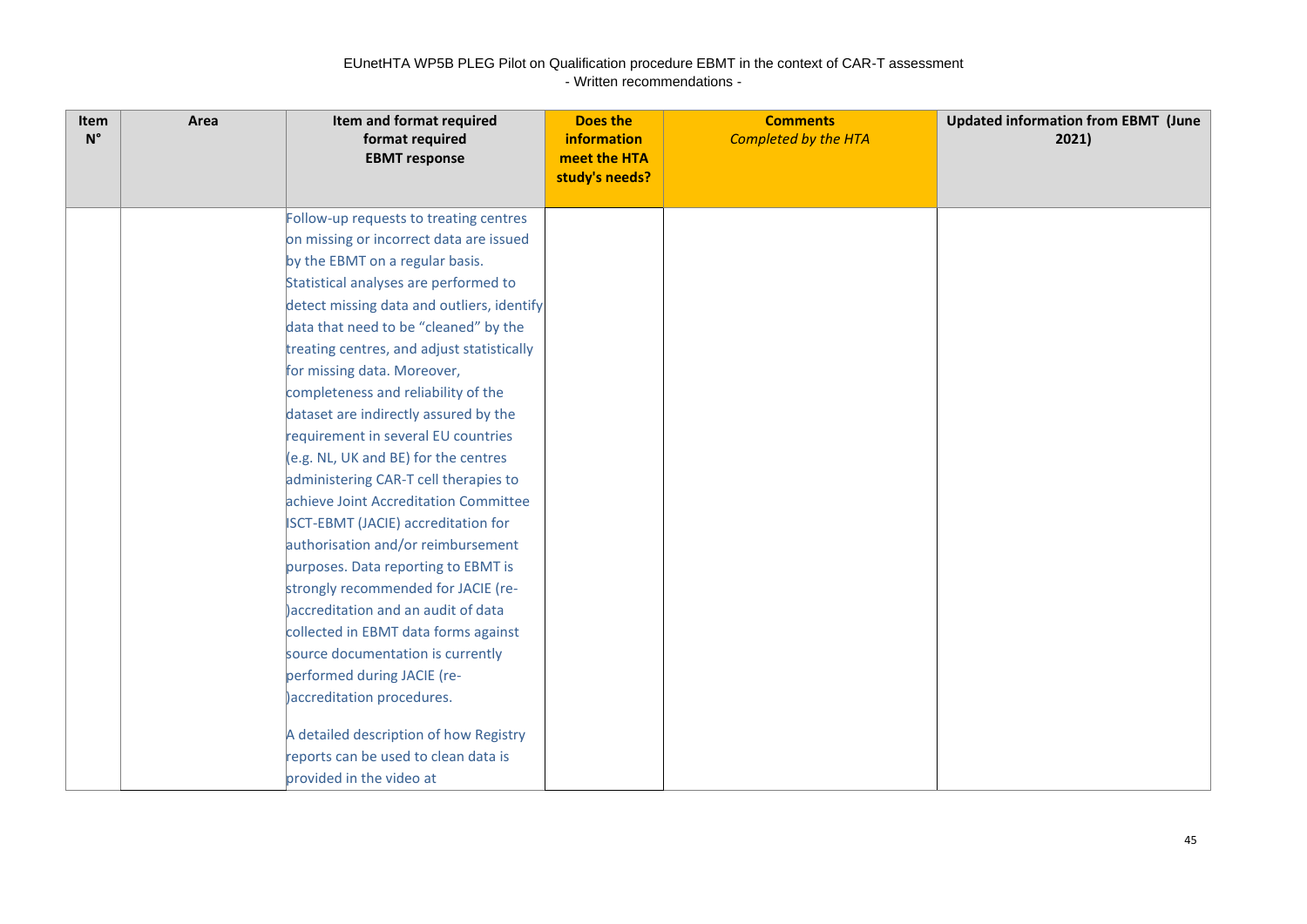| Item<br>$N^{\circ}$ | Area                                   | Item and format required<br>format required<br><b>EBMT</b> response                                                                                                                                                                                                                                                                                                                                                                                                                                                                                                                                                                                                                            | Does the<br>information<br>meet the HTA<br>study's needs? | <b>Comments</b><br><b>Completed by the HTA</b> | <b>Updated information from EBMT (June</b><br>2021)                                                                                                                                                                                                                                                                                                                                                                                                                              |
|---------------------|----------------------------------------|------------------------------------------------------------------------------------------------------------------------------------------------------------------------------------------------------------------------------------------------------------------------------------------------------------------------------------------------------------------------------------------------------------------------------------------------------------------------------------------------------------------------------------------------------------------------------------------------------------------------------------------------------------------------------------------------|-----------------------------------------------------------|------------------------------------------------|----------------------------------------------------------------------------------------------------------------------------------------------------------------------------------------------------------------------------------------------------------------------------------------------------------------------------------------------------------------------------------------------------------------------------------------------------------------------------------|
|                     |                                        | https://www.ebmt.org/ebmt/document<br>s/using-reports-clean-your-data-video                                                                                                                                                                                                                                                                                                                                                                                                                                                                                                                                                                                                                    |                                                           |                                                |                                                                                                                                                                                                                                                                                                                                                                                                                                                                                  |
| 18                  | Protection, security and<br>safeguards | Describe in detail the data security risks,<br>policies and procedures specific to the<br>registry.<br>Free text<br>The EBMT works in partnership with<br>local healthcare providers to collect data<br>on patients undergoing bone marrow or<br>stem cell transplantation, cell therapies,<br>and immunosuppressive treatments for<br>any disease.<br>The EBMT has a single centralised<br>database where all the data requested<br>through the standard DCF (Data<br>Collection Forms) is stored. The<br>database is hosted in the EEA and<br>protected by safeguards that ensure<br>security, including compliance with<br>ISO27001 certification and a stringent<br>access control policy. | Satisfactory                                              |                                                | The registry upgrade project has faced<br>delays but preparations for a validated<br>electronic data capture system continue<br>apace. As part of these ongoing<br>preparations, during 2021, EBMT is<br>participating in the EMA-funded<br>MINERVA meta data project and has<br>recently been accepted by the EHDEN<br>project as a data provider to map EBMT<br>data to the OMOP common data model<br>$(CDM)$ .<br>The ProMISe system will continue in use<br>in the meantime. |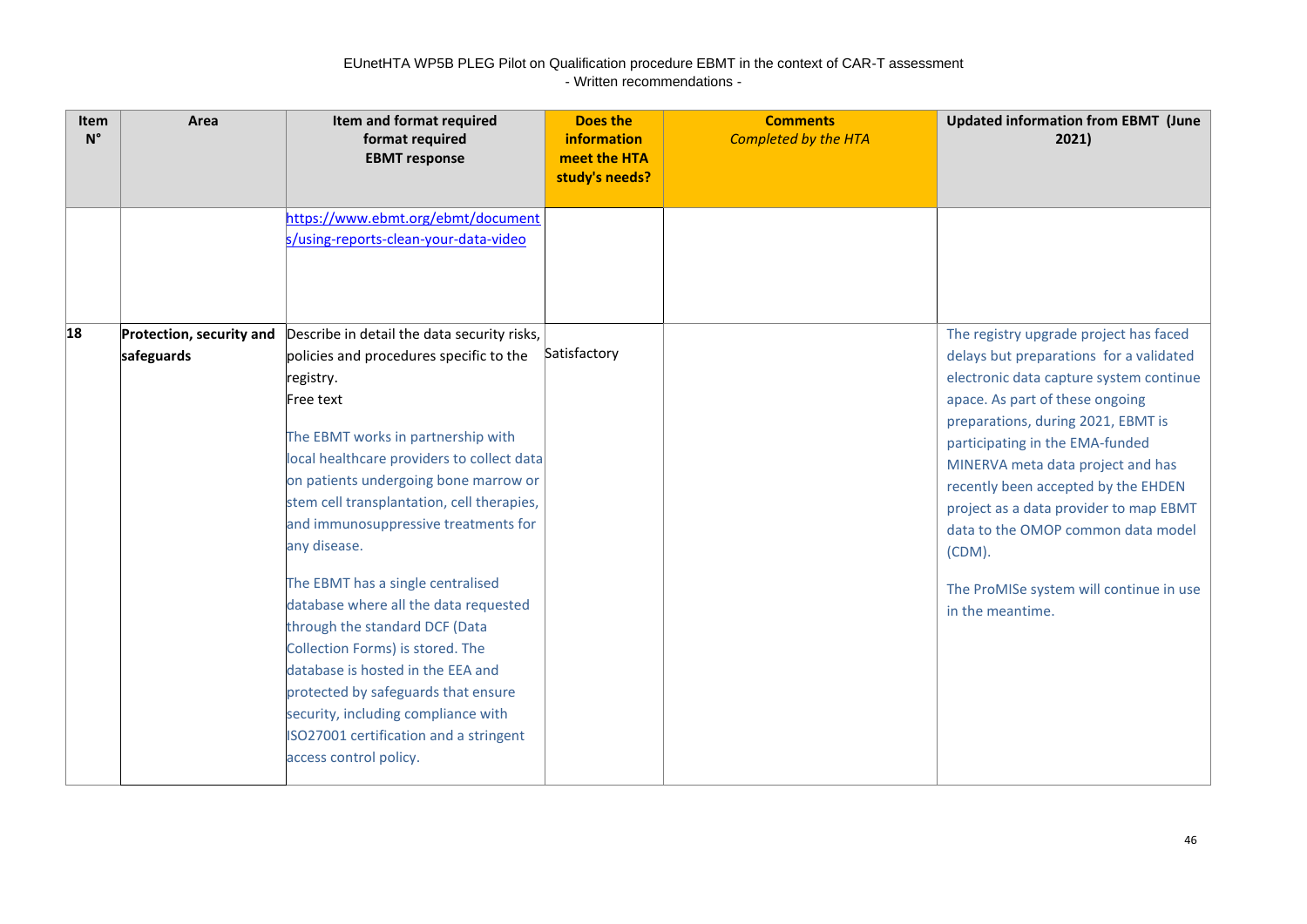| Item<br>$N^{\circ}$ | Area | Item and format required<br>format required<br><b>EBMT</b> response        | Does the<br>information<br>meet the HTA<br>study's needs? | <b>Comments</b><br><b>Completed by the HTA</b> | <b>Updated information from EBMT (June</b><br>2021) |
|---------------------|------|----------------------------------------------------------------------------|-----------------------------------------------------------|------------------------------------------------|-----------------------------------------------------|
|                     |      | The data will be entered and maintained                                    |                                                           |                                                |                                                     |
|                     |      | through an internet management                                             |                                                           |                                                |                                                     |
|                     |      | system (MACRO). which allows the users                                     |                                                           |                                                |                                                     |
|                     |      | to access it from any machine with a                                       |                                                           |                                                |                                                     |
|                     |      | web browser connected to the internet,                                     |                                                           |                                                |                                                     |
|                     |      | through a secure socket layer encryption                                   |                                                           |                                                |                                                     |
|                     |      | and digital signatures. The data captured                                  |                                                           |                                                |                                                     |
|                     |      | and stored is accessible 24 hours 7 days                                   |                                                           |                                                |                                                     |
|                     |      | a week on an SQL server database.                                          |                                                           |                                                |                                                     |
|                     |      | <b>Following appropriate EBMT</b>                                          |                                                           |                                                |                                                     |
|                     |      | authorisation, a user account is created                                   |                                                           |                                                |                                                     |
|                     |      | for every MACRO user with a unique                                         |                                                           |                                                |                                                     |
|                     |      | password controlled and created by the                                     |                                                           |                                                |                                                     |
|                     |      | EBMT Registry in order to use the<br>system. There are different levels of |                                                           |                                                |                                                     |
|                     |      | access per user implemented in MACRO,                                      |                                                           |                                                |                                                     |
|                     |      | in order to prevent unauthorised access                                    |                                                           |                                                |                                                     |
|                     |      | and guarantee that each user has access                                    |                                                           |                                                |                                                     |
|                     |      | only to the relevant data in relation to                                   |                                                           |                                                |                                                     |
|                     |      | the purpose for which the data is                                          |                                                           |                                                |                                                     |
|                     |      | processed.                                                                 |                                                           |                                                |                                                     |
|                     |      | MACRO is a well-established, validated                                     |                                                           |                                                |                                                     |
|                     |      | electronic data capture system that will                                   |                                                           |                                                |                                                     |
|                     |      | be replacing the ProMISe database                                          |                                                           |                                                |                                                     |
|                     |      | used/accessed by EBMT Registry staff. It                                   |                                                           |                                                |                                                     |
|                     |      | is compliant with ICH-GCP, EU Clinical                                     |                                                           |                                                |                                                     |
|                     |      | Trial Directive, and Medicines for                                         |                                                           |                                                |                                                     |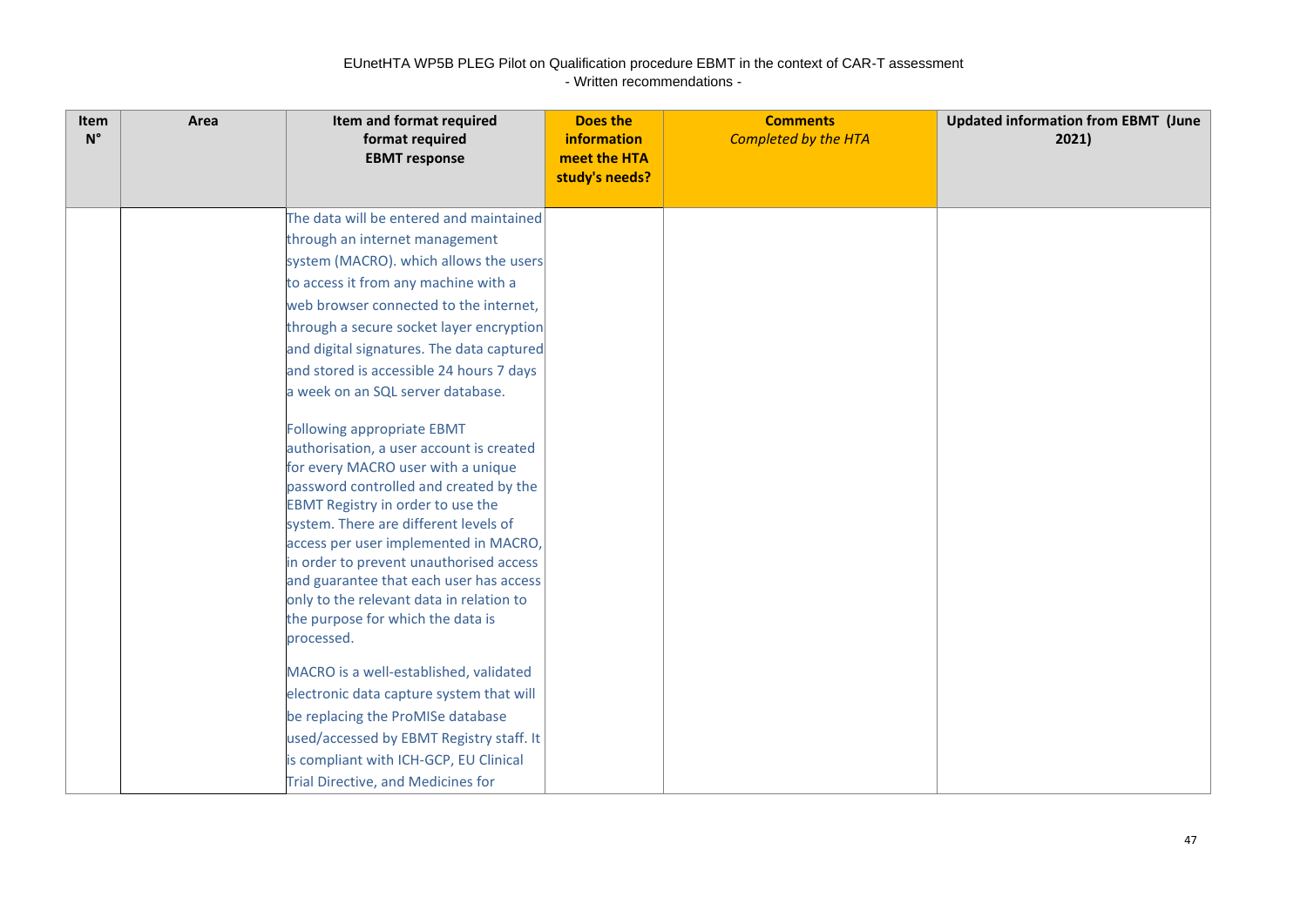| Item<br>$N^{\circ}$ | Area             | Item and format required<br>format required<br><b>EBMT</b> response | <b>Does the</b><br>information<br>meet the HTA<br>study's needs? | <b>Comments</b><br><b>Completed by the HTA</b> | <b>Updated information from EBMT (June</b><br>2021) |
|---------------------|------------------|---------------------------------------------------------------------|------------------------------------------------------------------|------------------------------------------------|-----------------------------------------------------|
|                     |                  | Human Use (Clinical Trials) Regulations                             |                                                                  |                                                |                                                     |
|                     |                  | & FDA 21 CFR Part 11.                                               |                                                                  |                                                |                                                     |
|                     |                  | Other features of MACRO include:                                    |                                                                  |                                                |                                                     |
|                     |                  | Successfully audited by MHRA (UK)                                   |                                                                  |                                                |                                                     |
|                     |                  | ISO27001 certified data centre                                      |                                                                  |                                                |                                                     |
|                     |                  | Audit log and audit trail                                           |                                                                  |                                                |                                                     |
|                     |                  | Double time stamp                                                   |                                                                  |                                                |                                                     |
|                     |                  | (source:                                                            |                                                                  |                                                |                                                     |
|                     |                  | https://www.elsevier.com/solutions/ma                               |                                                                  |                                                |                                                     |
|                     |                  | cro/features#compliance)                                            |                                                                  |                                                |                                                     |
| $ 19\rangle$        | Informed consent | If the registry requires individual                                 |                                                                  |                                                |                                                     |
|                     |                  | informed consent for recording personal                             | Satisfactory                                                     |                                                |                                                     |
|                     |                  | data (registry's primary purpose), please                           |                                                                  |                                                |                                                     |
|                     |                  | provide the document (document file                                 |                                                                  |                                                |                                                     |
|                     |                  | format). Or, if regulations exist for the                           |                                                                  |                                                |                                                     |
|                     |                  | management of data in the absence of                                |                                                                  |                                                |                                                     |
|                     |                  | informed consent, describe                                          |                                                                  |                                                |                                                     |
|                     |                  | Patients must grant their permission to                             |                                                                  |                                                |                                                     |
|                     |                  | process and use their data in full                                  |                                                                  |                                                |                                                     |
|                     |                  | knowledge of the possible benefits and                              |                                                                  |                                                |                                                     |
|                     |                  | risks of their participation and of the                             |                                                                  |                                                |                                                     |
|                     |                  | measures applied to mitigate risks.                                 |                                                                  |                                                |                                                     |
|                     |                  | Patients must also be aware that they                               |                                                                  |                                                |                                                     |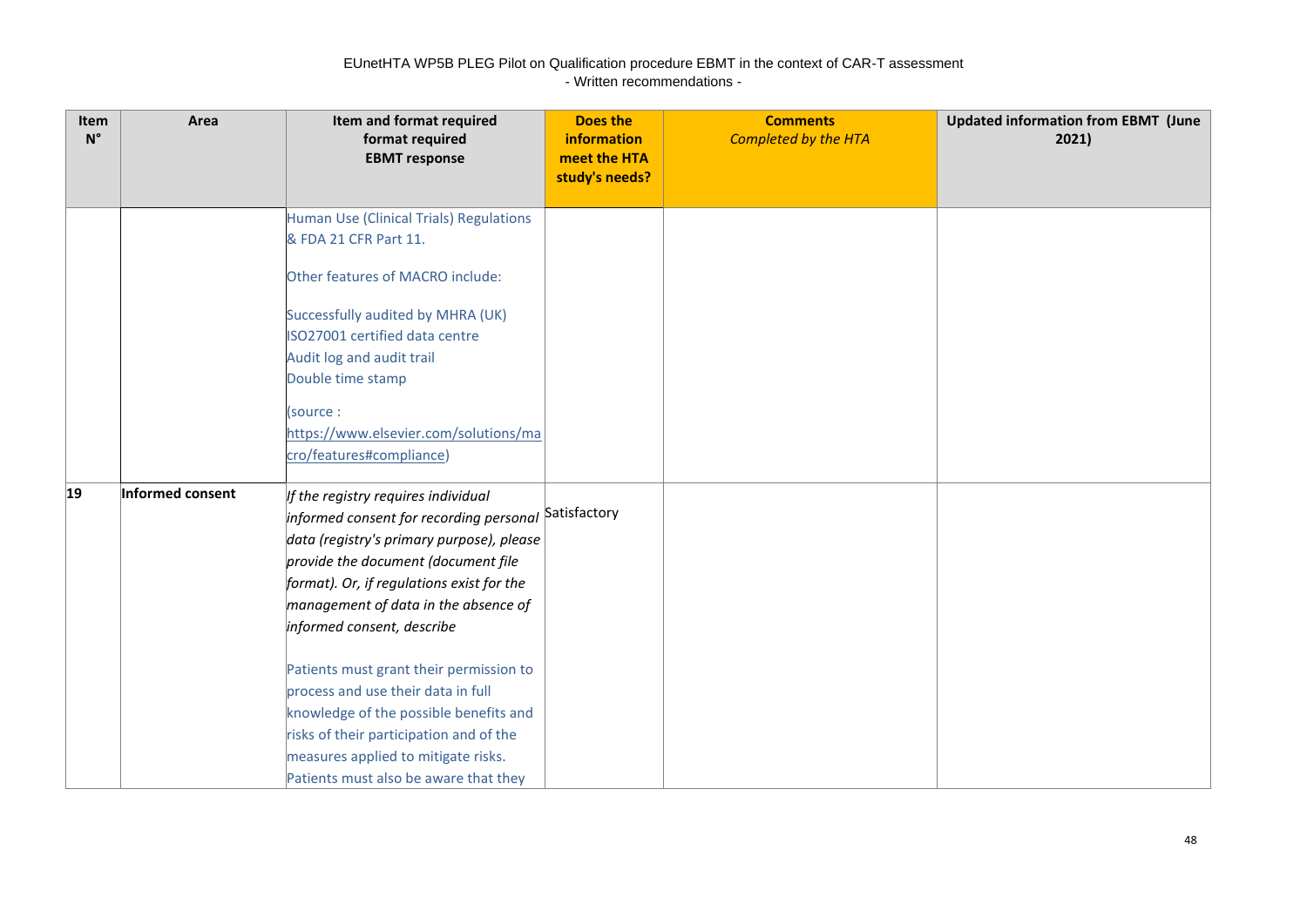| Item<br>$\mathsf{N}^\circ$ | Area | Item and format required<br>format required<br><b>EBMT</b> response                    | <b>Does the</b><br><b>information</b><br>meet the HTA<br>study's needs? | <b>Comments</b><br><b>Completed by the HTA</b> | <b>Updated information from EBMT (June</b><br>2021) |
|----------------------------|------|----------------------------------------------------------------------------------------|-------------------------------------------------------------------------|------------------------------------------------|-----------------------------------------------------|
|                            |      | can restrict the scope of their consent                                                |                                                                         |                                                |                                                     |
|                            |      | and withdraw the consent at any time.                                                  |                                                                         |                                                |                                                     |
|                            |      | <b>EBMT</b> provides the centres with the                                              |                                                                         |                                                |                                                     |
|                            |      | <b>EBMT Consent form for data registration</b>                                         |                                                                         |                                                |                                                     |
|                            |      | with EBMT which is a template that each                                                |                                                                         |                                                |                                                     |
|                            |      | centre shall adapt to guarantee that the                                               |                                                                         |                                                |                                                     |
|                            |      | respective national laws are followed.                                                 |                                                                         |                                                |                                                     |
|                            |      | <b>EBMT</b> makes patient consent a                                                    |                                                                         |                                                |                                                     |
|                            |      | prerequisite for submitting the data and                                               |                                                                         |                                                |                                                     |
|                            |      | provides all necessary information about<br>usages of the data, to ensure              |                                                                         |                                                |                                                     |
|                            |      | appropriate consent is obtained in all                                                 |                                                                         |                                                |                                                     |
|                            |      | cases.                                                                                 |                                                                         |                                                |                                                     |
|                            |      |                                                                                        |                                                                         |                                                |                                                     |
|                            |      | The informed consent is collected by the                                               |                                                                         |                                                |                                                     |
|                            |      | individual centres or donor registries                                                 |                                                                         |                                                |                                                     |
|                            |      | submitting data to the EBMT and it is                                                  |                                                                         |                                                |                                                     |
|                            |      | the responsibility of the treating centre                                              |                                                                         |                                                |                                                     |
|                            |      | to ensure that patients have consented                                                 |                                                                         |                                                |                                                     |
|                            |      | to the recording and use of their data by                                              |                                                                         |                                                |                                                     |
|                            |      | EBMT.                                                                                  |                                                                         |                                                |                                                     |
|                            |      |                                                                                        |                                                                         |                                                |                                                     |
|                            |      | The implementation of technical and                                                    |                                                                         |                                                |                                                     |
|                            |      | functional separation between the                                                      |                                                                         |                                                |                                                     |
|                            |      | <b>EBMT registry and the treating centre is</b><br>key in order to protect the patient |                                                                         |                                                |                                                     |
|                            |      |                                                                                        |                                                                         |                                                |                                                     |